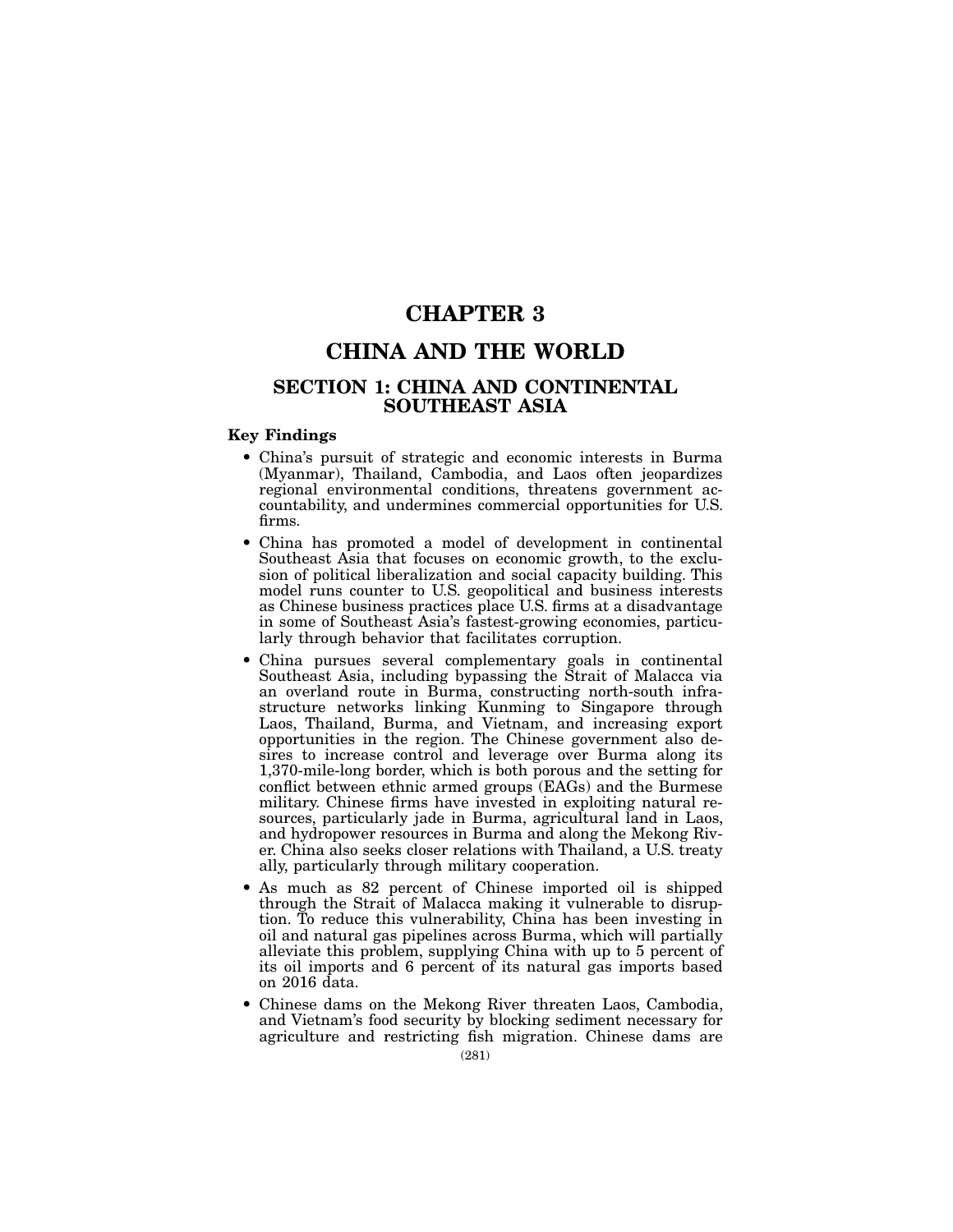poised to block half of the sediment in the river system and the dam network on the Lower Mekong is estimated to reduce the fish stock of the entire river system by 42 percent.

- Local resistance to Chinese development has stalled or closed several important Chinese projects, including the \$3.6 billion Myitsone Dam in Burma and a railway linking Kunming to the Indian Ocean. Protests against Chinese projects have emerged over environmental concerns, use of Chinese laborers, and contract terms that primarily benefit Chinese firms. Chinese business practices have created friction in Laos and Thailand where Chinese businesses have been closed by the government.
- Japan remains a competitor in continental Southeast Asia for infrastructure development. In 2016, Japan pledged to provide \$6.8 billion in infrastructure finance for Mekong River countries. Japan typically supports infrastructure projects that run east-west across the region while China constructs projects that run north-south.
- Cambodia has advocated for China's interests in the Association of Southeast Asian Nations (ASEAN), particularly regarding Chinese land reclamation in the South China Sea. In 2012 and 2016 Cambodia vetoed joint ASEAN resolutions containing language regarding the South China Sea objectionable to the Chinese government, reportedly in concert with Beijing. Beijing has contributed significantly more aid to Cambodia than the United States and other Western countries. Cambodia's government has also granted Chinese businesses special privileges in violation of its own regulations. These privileges appear linked to favors paid to Cambodian officials by Chinese firms.
- Laos has sought good relations with China and turned to China for infrastructure development and investment, but has grown uneasy over the influence China has gained through investment. This unease has caused Laos to rethink its relations with China. In 2016 the Lao People's Revolutionary Party removed Choummaly Sayasone, who was associated with granting economic concessions to Chinese firms as chief of the party.
- China faces a more complicated political landscape in Burma, including the National League for Democracy (NLD) government; the military, which retains considerable political power; and EAGs that control large segments of Burma and conduct military actions against the Burmese government and military. In response, China has leveraged its connections with all three groups to maximize its influence, establishing better relations with the NLD, maintaining contact with military leaders, and using its ties to EAGs to demonstrate its ability to influence Burma's peace process. In leveraging its ties with EAGs, China faces tension between securing stability in its borders and using EAGs and Burma's peace process to obtain influence over the NLD government.
- After U.S.-Thailand relations deteriorated following the 2014 coup, China and Thailand have signed a series of arms deals, including a \$393 million submarine purchase. Thailand may be following its historical tradition of balancing multiple powers in its closer military relationship with Beijing.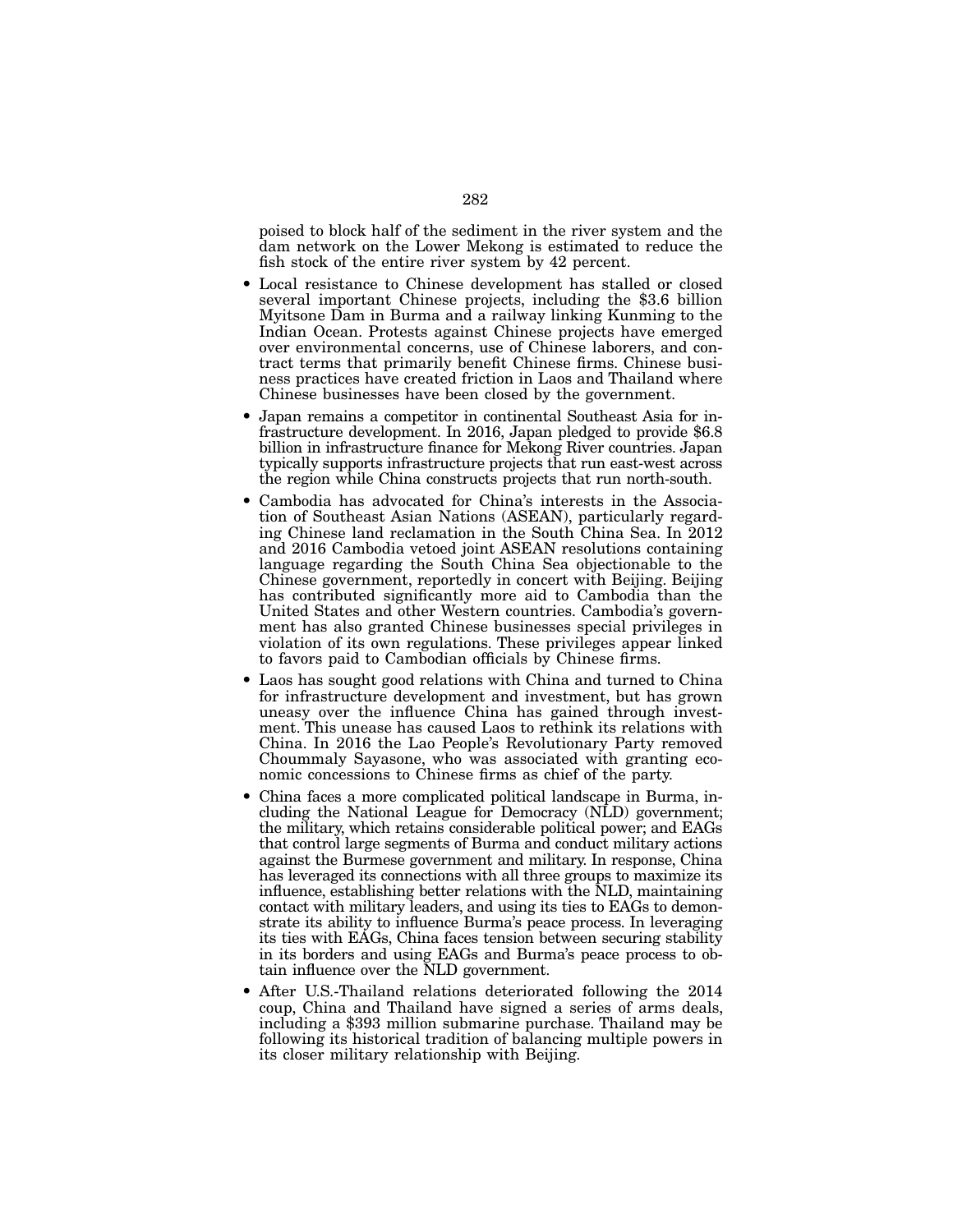# Recommendations

The Commission recommends:

- Congress increase economic and development assistance and public diplomacy resources to Southeast Asia commensurate with its importance to U.S. strategic, economic, and political interests. A significant portion of additional funding should be directed to democracy, civil society, and governance capacity programs.
- Congress direct the U.S. Department of State and the U.S. Agency for International Development to allocate sufficient funding for the Lower Mekong Initiative and maintain funding at a level consistent with its role as a platform for water policy coordination and as a provider of U.S. expertise for environmentally safe dam construction.
- Congress direct the administration to increase cooperation on infrastructure projects supported by U.S. partners and allies, such as Asian Development Bank programs and bilateral projects administered by the Japan International Cooperation Agency. U.S. cooperation should leverage U.S. technical expertise regarding engineering, management, and social and environmental safeguards.

## Introduction

China's relations with continental Southeast Asia are rooted in a long history and shaped by several Chinese interests. The region is rich in natural resources, to which China would like greater access, and its geographical location presents an opportunity for China to create new trade corridors to access the Indian Ocean.1 The region also shares a border with China that is thousands of miles long, and often porous and prone to instability, prompting Chinese concerns over securing its border.2 Continental Southeast Asia intersects with China's interests in the South China Sea through its Association of Southeast Asian Nations (ASEAN) members.3 Chinese infrastructure projects in the region also integrate into China's larger "One Belt One Road" (OBOR) initiative.\* To advance its regional objectives, China has promoted military ties and leveraged its significant economic engagement.

This section examines the relationship between China and the continental Southeast Asian countries of Burma (Myanmar), Cambodia, Laos, and Thailand with a focus on China's goals in the region and implications for the United States. It explores Chinese economic engagement with these countries as a group and considers China's diplomatic and military relations with each of them individually. In doing so, it draws on the Commission's June 2017 hearing on China's relations with Northeast Asia and continental Southeast Asia, unclassified briefings with U.S. officials, the Commission's May 2017 fact-finding trip to Thailand and Burma, consultations with experts on regional politics and U.S. policy, and open source research and analysis.

<sup>\*</sup> China rebranded One Belt One Road in 2017 as the Belt and Road Initiative to reflect the initiative's multiple infrastructure networks. This section continues to use the original OBOR designation. Angela Stanzel, "China'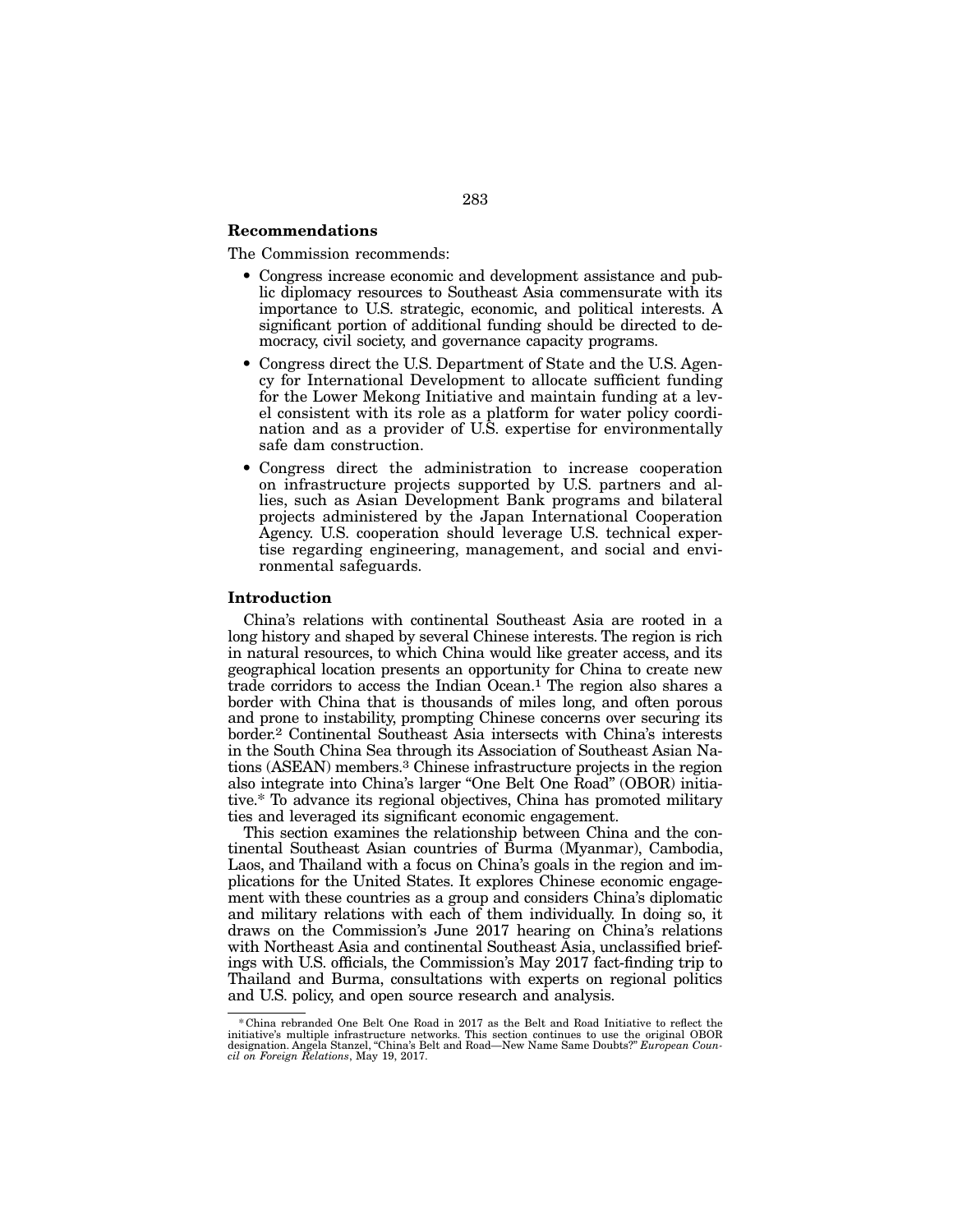# Chinese Economic Engagement with Continental Southeast Asia

China's proximity, robust economy, and growing infrastructure connections to the region have given it a dominant position in the region's markets, which China has used to pursue several overlapping objection tives. The region's geography presents China with an opportunity to bypass transportation through the Strait of Malacca by building infrastructure connections through Burma to the Indian Ocean.<sup>4</sup> The region is also rich in minerals, energy resources, and agricultural land that frastructure projects to create a north-south corridor that will boost China's export competitiveness in the region by reducing transportation costs. While China has engaged in military cooperation with all four countries discussed in this section, its military engagement appears to be subordinate to economic and geostrategic goals.

Figure 1: China and Continental Southeast Asia



*Source:* Google Maps, edited by Commission staff. *http://maps.google.com*.

# *Chinese Trade and Investment in Continental Southeast Asia*

Over the past 20 years, China has emerged as an important trading partner and source of foreign direct investment (FDI) and infrastructure financing for continental Southeast Asia. Since 2005, Chinese state and private companies have invested more than \$67 billion in continental Southeast Asian infrastructure and energy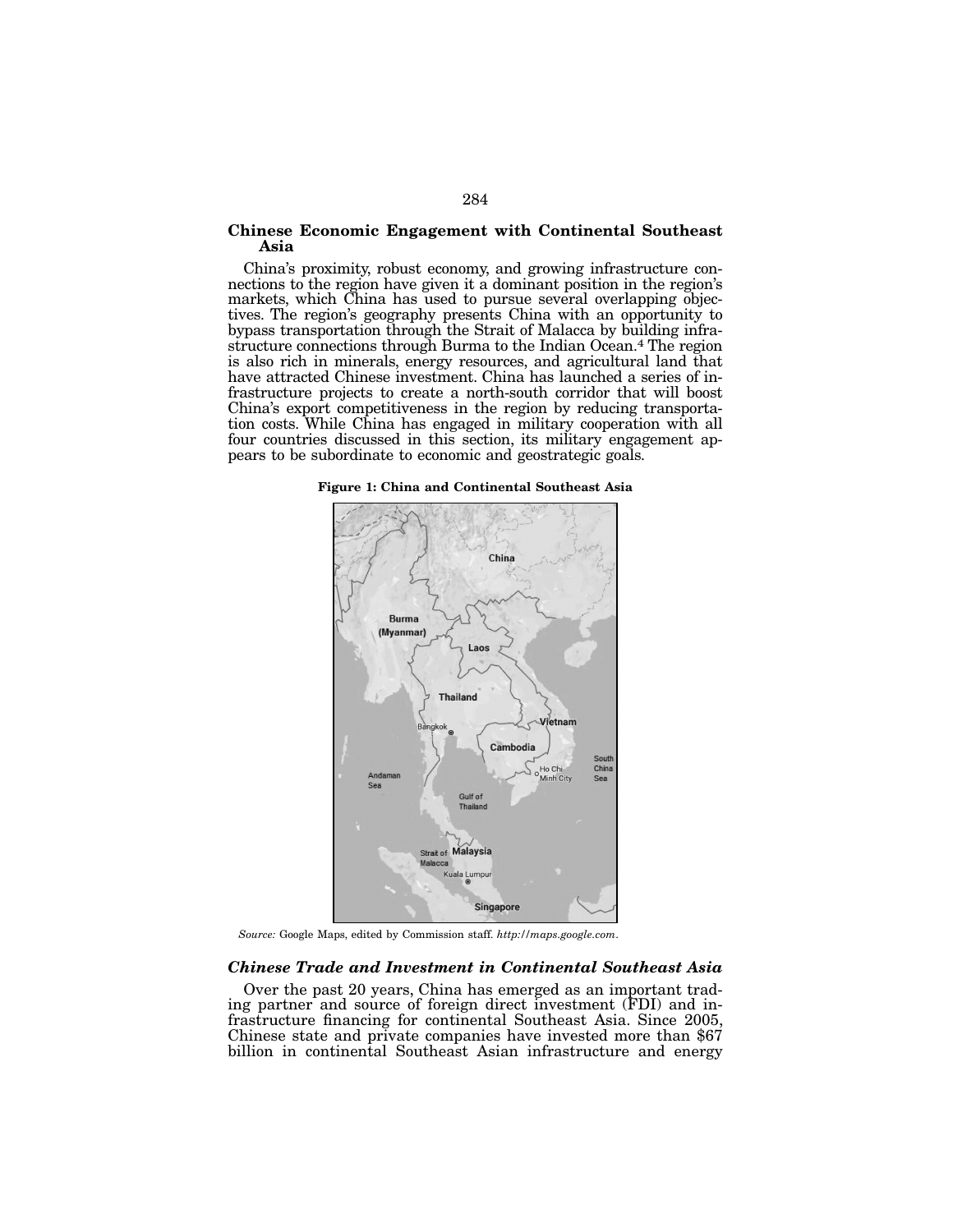projects.5 Since 2003, the first year for which Chinese data are available, Chinese FDI flows to the region have grown dramatically from \$80 million in 2003 to a peak of \$2.6 billion in 2014, an increase of 3,200 percent (see Figure 2).6 Between 2003 and 2015, Chinese total FDI to the region amounted to \$16.2 billion.7 In 2015, China was the top provider of FDI to Burma and Laos,\* and historically China has been the dominant source of FDI for Cambodia (see Figure 3).† With respect to trade, China is the top trading partner for both Cambodia and Burma (accounting for more than 50 percent of all of Burma's trade in goods in 2014 and 37 percent in 2016), and the second-larg-<br>est trading partner for Laos (behind Thailand) (see Figure 4).<sup>8</sup>

China has a comparatively smaller economic footprint in Thailand, which has a more diversified group of trading partners. Although China is Thailand's largest trading partner, in 2015 it accounted for only 16 percent of Thailand's trade in goods, followed closely by Japan (12 percent) and the United States (9 percent).9 According to official Chinese sources, China provided 4 percent of Thailand's FDI in 2015.10 All four countries currently have a free trade agreement (FTA) with China through the China-ASEAN FTA and are negotiat- ing parties to the Regional Comprehensive Economic Partnership.‡

Figure 2: China's Annual FDI Flows to Burma, Cambodia, Laos, and Thailand, 2003–2015



*Source:* National Bureau of Statistics via CEIC database.

<sup>\*</sup>China is the top provider of FDI to Burma by stock (26 percent of all FDI stock) and provided 39 percent of all FDI flows to Laos from 2011 to 2015. Myanmar Directorate of Investment and Company Administration, *Foreign Investment of Permitted Enterprises*; Laos Ministry of Planning

and Investment, *All Approved Investment Projects by Country*. †China was the top investor in Cambodia from 1995 to 2008, providing 24 percent of all FDI. Although Cambodia does not regularly provide FDI information by country, in 2015 China's FDI in Cambodia accounted for an estimated 25 percent of all FDI. Cambodian Investment Board, *FDI Trend*. *http://www.cambodiainvestment.gov.kh/why-invest-in-cambodia/investment-enviroment/ fdi-trend.html*; National Bureau of Statistics via CEIC database; United Nations Conference on

Trade and Development, "Country Fact Sheets 2016."<br>#The Regional Comprehensive Economic Partnership is a so-called "mega FTA" under nego-<br>tiation that includes China, ASEAN, India, Japan, and several other countries compri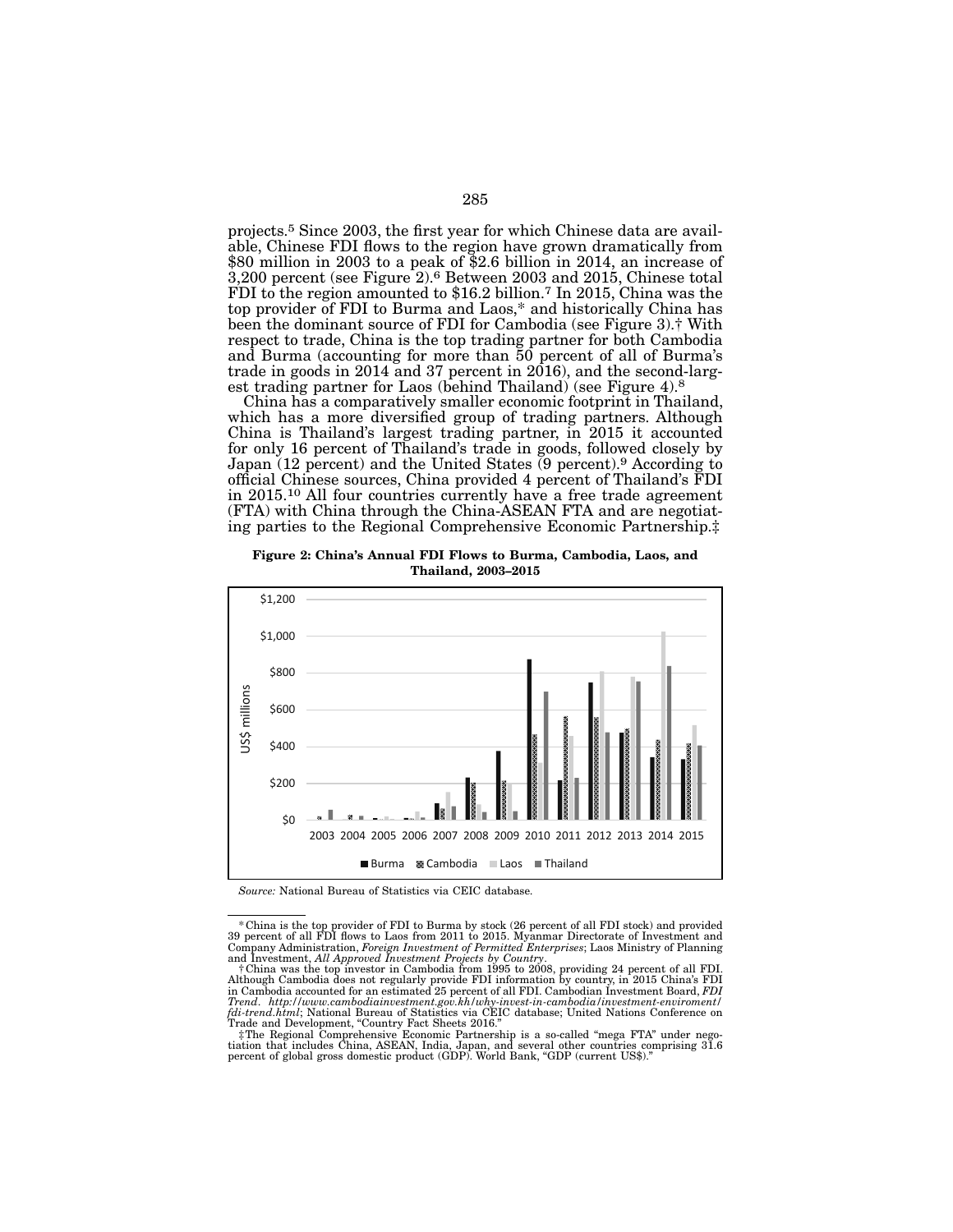Figure 3: China's Share of Total FDI Flows in Burma, Cambodia, and Thailand, 2013–2015



*Note:* Laos is excluded, as Chinese and Laotian data on FDI are contradictory; in many years, China's reported FDI to Laos is more than twice that of Laos' total reported FDI. Nevertheless, both data sources show China to be the largest provider of FDI to Laos. *Source:* Various.11



Figure 4: China's Share of Total Goods Trade with Burma, Cambodia, Laos, and Thailand, 2012–2015

*Source:* United Nations Comtrade, "International Trade Statistics Database."

# *China and the "Malacca Dilemma"*

The majority of China's crude oil imports (nearly 82 percent by some estimates) and a significant share of China's trade are transported through the Strait of Malacca—a narrow channel between the Malay ble to disruption or naval blockade.\* China's military strategists have

\*China is dependent on energy imports to sustain its economy. In 2015, 62 percent of all crude oil consumed in China was imported. National Bureau of Statistics via CEIC database; Jeremy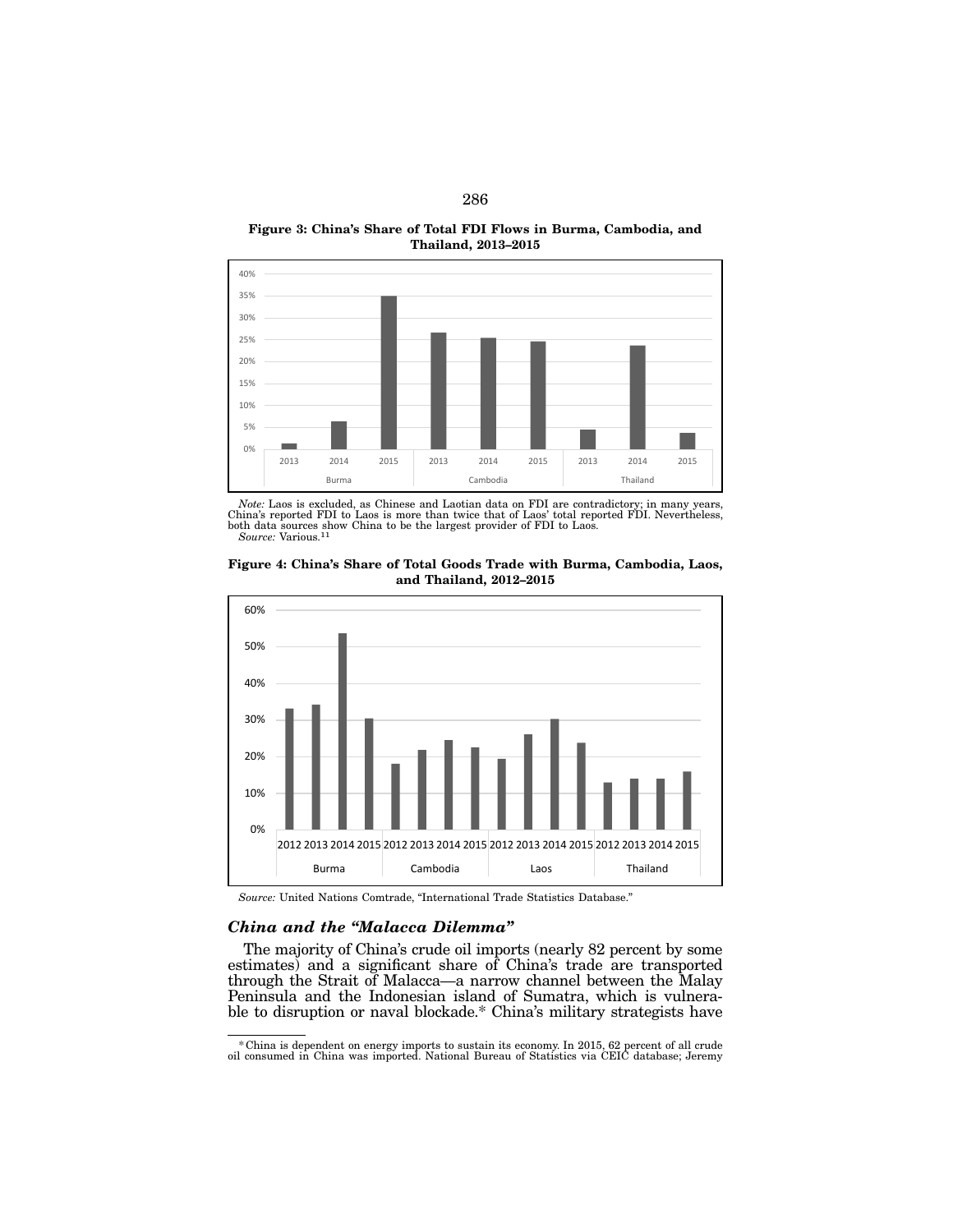noted that sea lanes such as the Strait of Malacca have become "lifelines" for China's economic development and that in the event of war or maritime crisis these lines are likely to be cut off as China lacks effective control over them.<sup>12</sup> To alleviate this "Malacca Dilemma," China has long sought to construct overland transportation corridors that will bypass the strait. One of these planned corridors would run across Burma, stretching from the Chinese city of Kunming to Kyaukphyu, a deepwater Burmese port on the Indian Ocean. Chinese firms have already constructed natural gas and oil pipelines along this corridor (see Figure 5) and are seeking an 85 percent share in the port at the pipelines' terminus.<sup>13</sup> While the pipelines will not alleviate China's dependency on energy transported via the Strait of Malacca (the pipe-<br>lines are capable of supplying oil and gas equal to 6 percent of China's crude oil imports and 5 percent of China's natural gas imports in 2016), several analysts have identified securing this transportation corridor as one of China's key objectives in the region.<sup>14</sup> Although China's pipelines are operational, it has yet to fully develop this corridor. China sought to construct a railway along the length of this corridor, but this project was canceled in 2014 due to environmental concerns (for more on canceled Chinese projects, see "Resistance to Chinese Investment," later in the section).<sup>15</sup> During the Commission's visit to Burma's cap-<br>ital of Naypyidaw, Burmese Minister of State for Foreign Affairs U Kyaw Tin noted that China sought not only to build this railway, but also to exercise control over it, reflecting the strategic value of the Kun- ming-Kyaukphyu corridor.16



Figure 5: China-Burma Pipelines

*Source:* Winnie Tsui, "Myanmar Rising: Opportunities in Asia's Final Production Frontier," *HK-TDC Research*, June 8, 2016.

Bender, "This Pentagon Map Shows What's Really Driving China's Military and Diplomatic Strat- egy," *Business Insider*, May 13, 2015.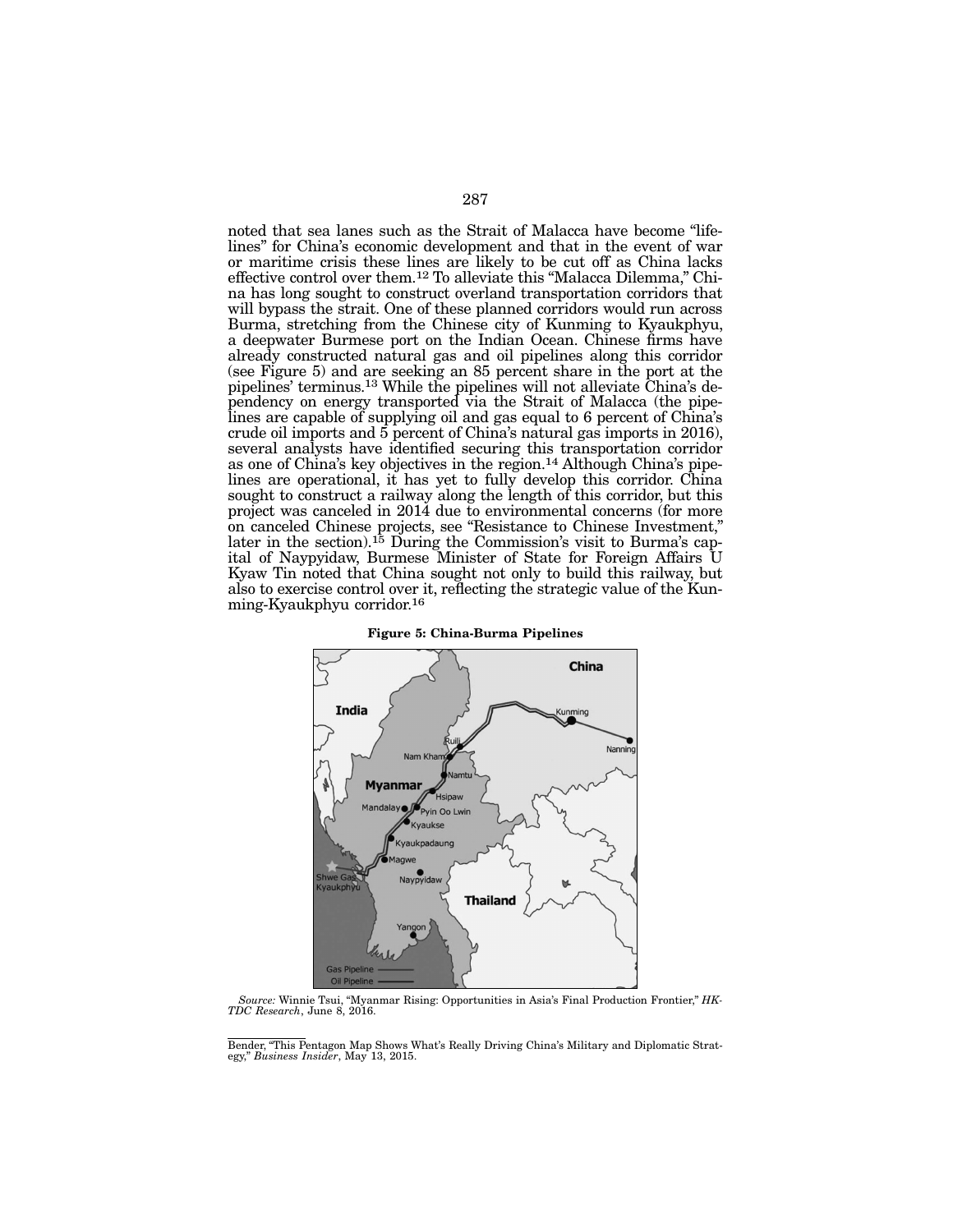# *North-South Infrastructure Corridors*

In total, Chinese firms have constructed or contracted to build \$29 billion worth of new road and rail projects in the region since 2006.<sup>17</sup> Many of these projects help create economic corridors running northsouth from Kunming to Singapore. China has begun negotiations to construct three railway lines passing through Burma, Laos, Thailand, Cambodia, and Vietnam (see Figure  $6$ ).<sup>18</sup> To date, Chinese firms have begun construction on the line in Laos, and Thailand has reached a cost agreement on the first phase of its railway.19 These railways will facilitate the movement of goods and people, increasing China's export competitiveness in continental Southeast Asia. Additionally, as Murray Hiebert, senior advisor at the Center for Strategic and International Studies, noted in his testimony to the Commission, such infrastructure projects serve as an outlet for China's excess capacity, particularly sectors associated with construction, such as steel and cement.<sup>20</sup>

Figure 6: Proposed Kunming to Singapore Railway Network



*Source:* Terry Frederickson, "Bangkok at the Center of Huge Future Rail Network," *Bangkok Post*, December 28, 2015.

#### *Resource Acquisition*

Chinese firms have launched many projects to obtain regional re- sources. In Burma, Chinese firms have been active in extracting minerals and timber, often illicitly with the assistance of the Burmese military and select ethnic armed groups (EAGs) (for more on EAGs, see the textbox "Ethnic Armed Groups in Burma" later in this section).<sup>21</sup> Burma is estimated to contain 70 percent of the world's high-quality jade, and rising incomes in China have increased demand.<sup>22</sup> Chinese firms have reportedly financed most jade mining operations in Burma and have facilitated smuggling jade across the Chinese border.<sup>23</sup> In a meeting with the Commission during its  $2017$ trip to Burma, an official in Burma's Ministry of Natural Resourc-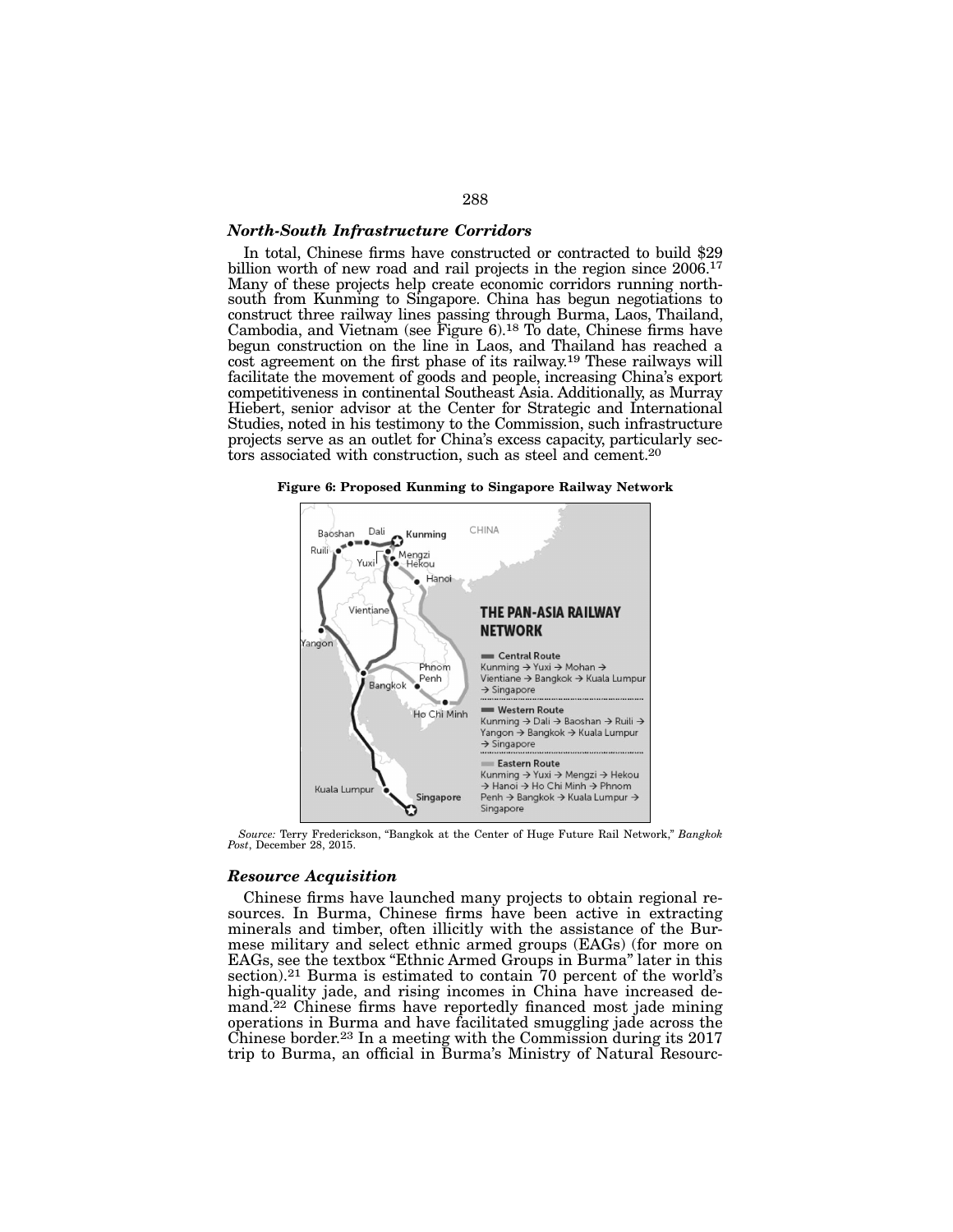es and Environmental Conservation noted most Chinese companies invest in extractive industries such as jade mining unofficially to circumvent laws restricting foreign investment.24

Throughout the region, Chinese firms have invested at least \$1.9 billion in mining projects since 2005.<sup>25</sup> Mining and trade of Burmese jade has imposed large costs on Burmese workers and negatively impacted government revenues. In 2014, jade extraction was estimated to total \$31 billion—equal to half of Burma's gross domestic product gled directly into China, depriving the Burmese government of tax sources.26 In a meeting with the Commission, a Burmese Ministry of Natural Resources official singled out Chinese-owned mining firms as significant sources of economic, social, and environmental damage.<sup>27</sup> Chinese firms have been active in smuggling timber out of Burma as well, including almost \$500 million worth in 2014—although according to the environmental watchdog Environmental Investigation Agency, Chinese timber smuggling has since declined.28

Chinese firms have also invested in regional agriculture. In Laos, Chinese firms have developed several plantations specializing in crops such as bananas for export to China.<sup>29</sup> The total number of Chinese plantations is not known, and some have triggered public and government complaints. For example, in 2017 the Laotian government closed Chinese banana plantations in 7 out of 17 provinces due to environmental concerns (for more on Chinese plantations in Laos, see "Laos-China Economic Relations," later in this section).30

Since 2005, Chinese companies have invested at least \$25 billion in regional energy projects.31 Much of this investment has been directed to hydropower projects. Chinese firms have constructed at least 63 hydropower projects in Burma and are contracted to construct 20 dams in the Mekong River system in Laos and Cambodia.32 Some of the dams under construction by Chinese firms are intended to transfer power back into China.<sup>33</sup> In Burma, the Chinese government negotiated to build several dams on the condition that 90 percent of the power generated be transmitted to China.34 Public opposition to these conditions has resulted in the suspension of Chinese hydro projects, notably the Myitsone Dam, discussed later in this section.35

#### *Chinese Dams on the Mekong River*

China has constructed many dams on the Mekong River that have the capacity to adversely transform regional livelihoods and economies. The Mekong River is the lifeline of Laos, Cambodia, and Vietnam, serving as a critical artery for transportation, agriculture, and fishing, and providing for the wellbeing of at least 60 million people.36 The lower Mekong River basin supports one of the world's largest freshwater fishing reserves,\* and 60 percent of Laos and Cambodia's populations rely exclusively on fish from the river for their nutritional protein needs.<sup>37</sup> The river is also vital for regional agriculture. Vietnam—which contains most of the Mekong River delta within its borders—relies on the

<sup>\*</sup> According to the UN Food and Agriculture Organization, Mekong River countries caught 882,000 metric tons of freshwater fish in 2015, an amount 63 percent greater than the total freshwater fish caught in North and South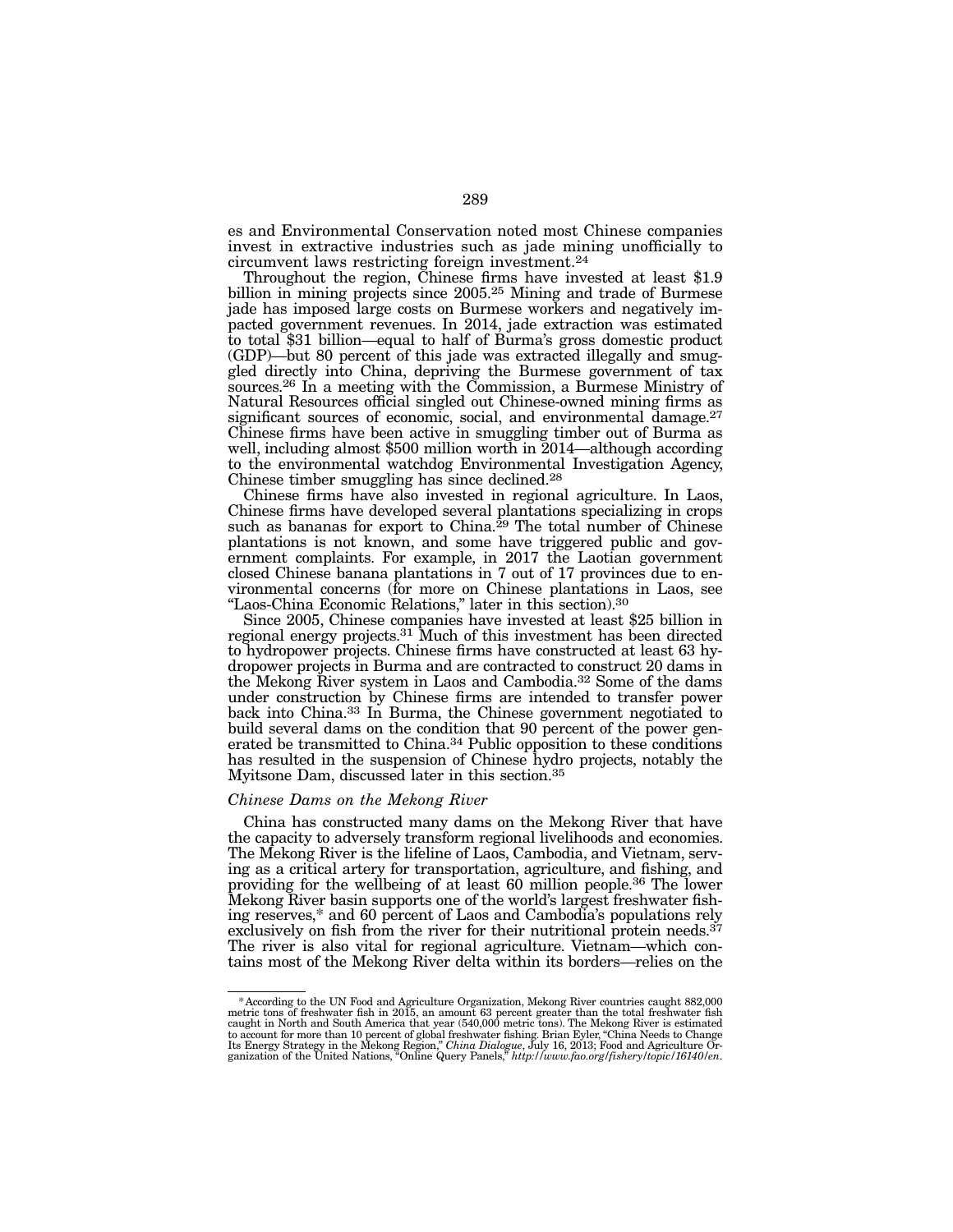delta for 53 percent of its national rice production\* and 70 percent of its fruit crop.38 The Mekong not only supplies water for agriculture, but also deposits minerals carved from riverbanks upriver and fights salinization downriver by providing a steady flow of fresh water.<sup>39</sup>

Within China, 6 dams have been constructed on the Mekong and another 14 are planned.<sup>40</sup> China's upriver dam system is capable of holding 50 cubic kilometers of water (equal to 73 percent of the volume of the Chesapeake Bay) and generating 31,460 megawatts of power.41 Downriver in Laos and Cambodia, Chinese firms are in the process of constructing 20 dams; in addition, over the next ten years Chinese firms may construct several of the 150 planned dams on the lower Mekong as subcontractors (see Figure 7).42

Figure 7: Mekong River Basin Dams: Proposed, Operational, and Under Construction, 2013



*Source:* Harold Houba, "Saving a River: A Joint Management Approach to the Mekong River Basin," *Environment and Development Economics,* February 2013.

Bespite their relatively small populations, Vietnam and Cambodia were the sixth- and ninth-largest producers of rice in the world in 2016. Much of this rice production is dependent on the Mekong<br>River system. Lanessa Cago,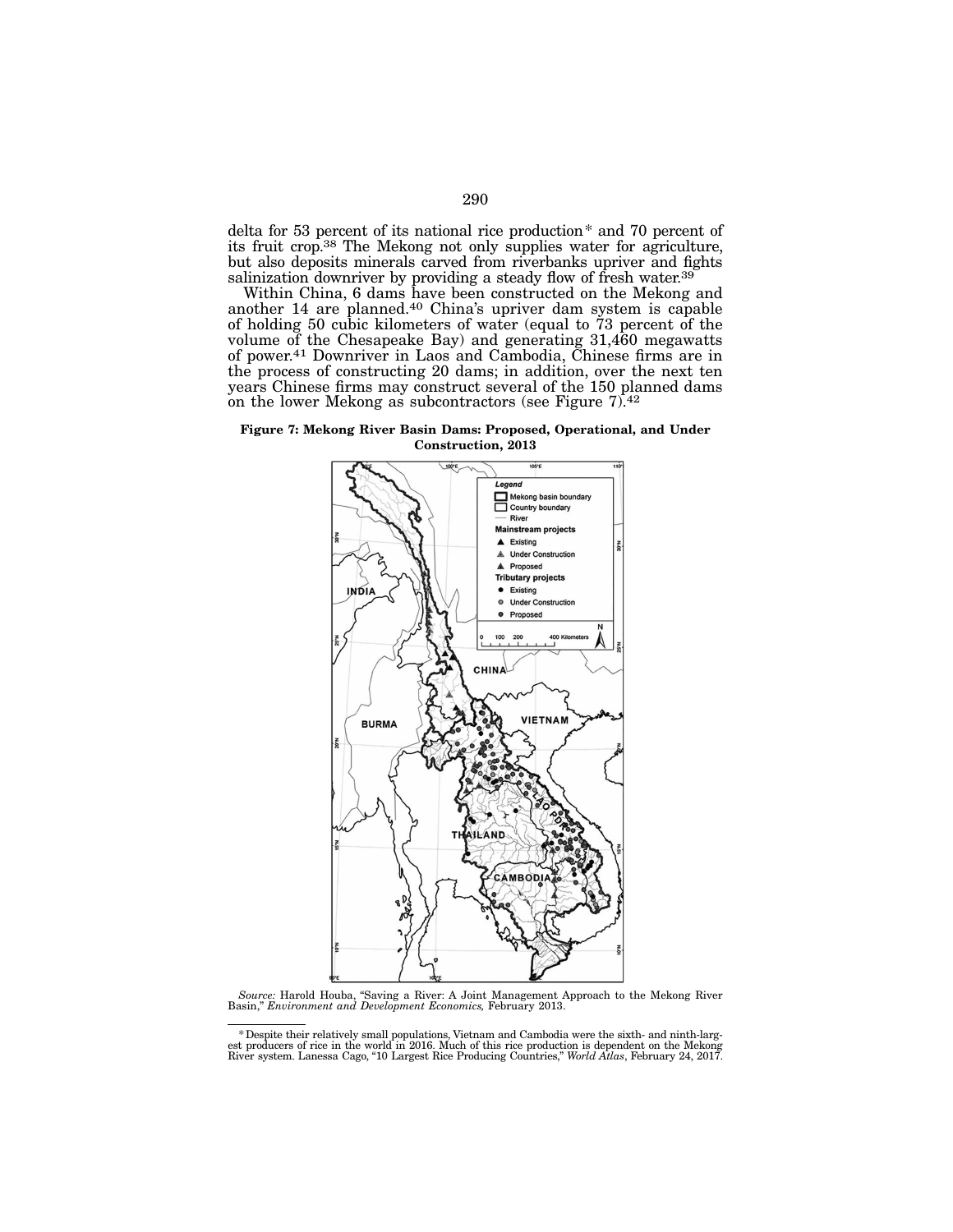China's dams on the upper Mekong block mineral sediments necessary for sustainable farming, posing a threat to the food security of Laos, Cambodia, and Vietnam. Roughly half of the sediment in the lower Mekong originates from the upper Mekong, and China's iment in China.<sup>43</sup> Downriver, Chinese dams have blocked migra-<br>tory patterns of freshwater fish, preventing them from repopulating. Estimated losses from the proposed network of dams on the lower Mekong run as high as 42 percent of the river system's total fish reserves.<sup>44</sup><br>According to Brian Eyler, director of the Stimson Center's South-

east Asia program, China's electrical grid in Yunnan Province is currently at capacity, suggesting China may use its future upriver dams to address its own water needs rather than generate hydropower.\* China's water consumption is likely to grow.† According to China na will have a water shortfall of 199 billion cubic meters annually in 2030, an amount equal to 41 percent of the United States' total water consumption in 2010.45

This projected shortfall is driven by several factors. First, China will need water for electricity generation, largely due to China's re- liance on coal power plants which require large amounts of water to run (China currently uses coal power plants for a majority of its power generation).‡ For example, in 2015, 93 percent of China's power generation required water for daily operation.46 Second, China requires water for agriculture in the county's north, which has 63 percent of China's farmland but only 25 percent of the country's renewable water resources.§ China has already completed large-scale water diversion infrastructure projects within its borders, notably two corridors of the South-North Water Diversion Project that move water from the Yangtze River system north to Beijing and Tianjin.47 Transfer or diversion of water in China out of the Mekong River system would have significant adverse effects on food security downriver—an area that relies on China for 45 percent of its water during the dry season.<sup>48</sup>

<sup>\*</sup>Distribution of power in Yunnan Province has been held up by disagreement between China's central government and Yunnan's provincial government over how to transmit power out of Yunnan and what prices should be charged. In 2016, 314 terawatt-hours of power went unused in Yunnan Province, enough to power almost

Bloomberg, June 8, 2017. †According to the National Intelligence Council, as of 2012 some parts of China already suffer from low per-capita water resources creating "high water stress." "High water stress" is defined by the National Intelligence Council as renewable freshwater resources below 1,700 cubic meters per person. As a point of reference, U.S. per capita water use is roughly 2,500 cubic meters. National Intelligence Council, *Global Water Security,* February 2, 2012.

<sup>&</sup>lt;sup> $\ddag$ </sup>In the United States, thermoelectric power generation accounted for 45 percent of all water consumed in 2010. According to the International Energy Agency, China's energy anamption will likely grow at a slower rate *Energy BrainBlog,* February 9, 2017.

<sup>§</sup> In addition to the majority of China's agricultural resources, China's north also has 86 percent of the country's coal reserves and most of its coal power plants. Debra Tan, "Towards a Water and Energy Secure China," *China Water Risk,* April 2015.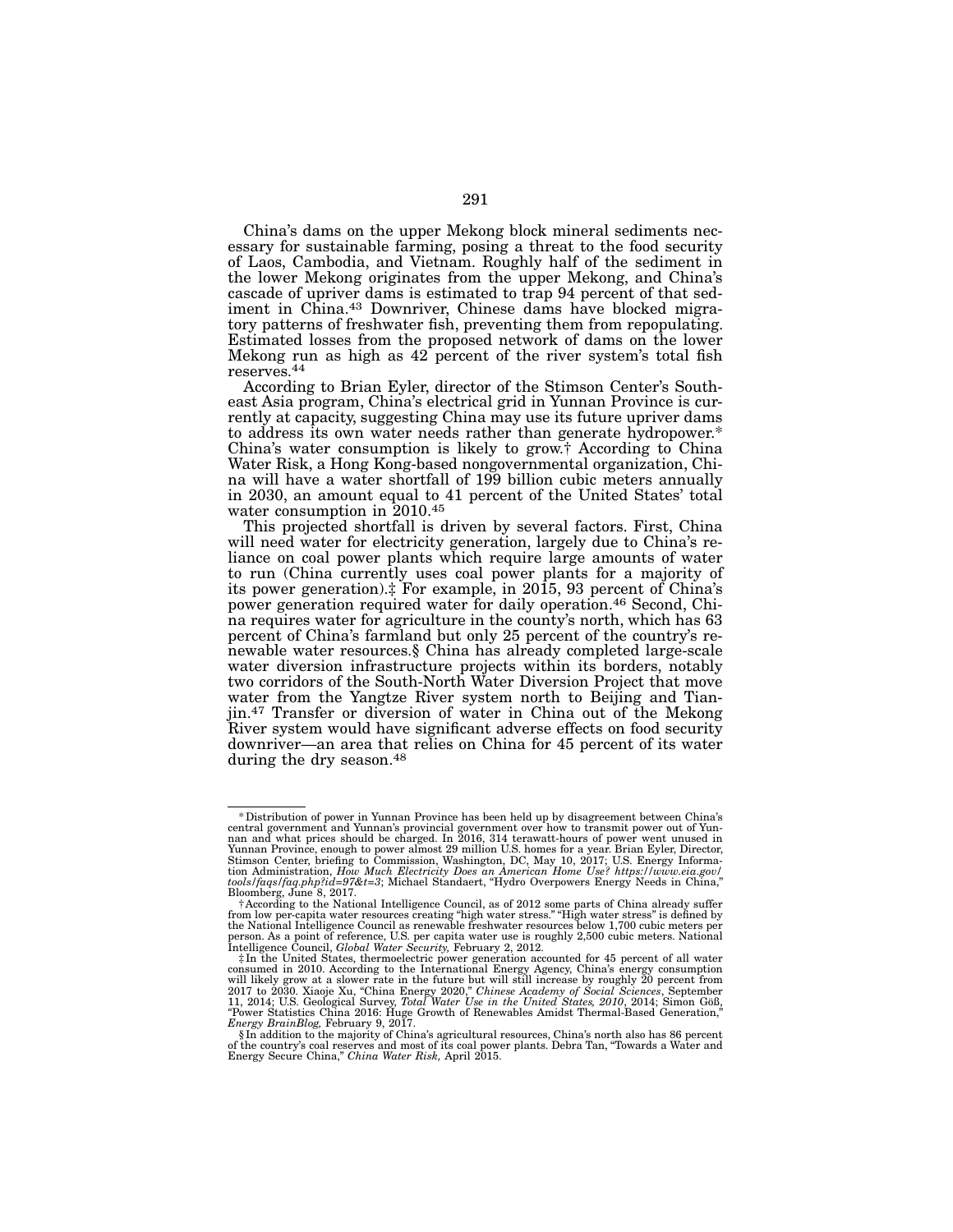Chinese dam construction has displaced several communities in Laos and Cambodia. According to Mr. Eyler, resettlement due to dam construction has become the primary cause of internal movement in Laos.49 Chinese construction firms—which, like all construction firms in Laos, are responsible for resettling displaced persons—often resettle communities on land with insufficient farming or fishing resources and with inadequate financial compensation, creating challenging living conditions and adding to domestic unrest.<sup>50</sup>

China is not a full member of the Mekong River Commission—an information-sharing multilateral body designed to coordinate management of the Mekong River that includes Cambodia, Thailand, Laos, and Vietnam.\* It participates as a "dialogue partner" and is not required to provide information on the operation or construction of dams, and in the past has unilaterally constructed dams on the upper Mekong.51 The absence of an effective forum for discussing construction on the Mekong limits the ability of downstream countries to provide input on upriver Chinese dams that will affect them. During the Commission's visit to Thailand, the Ministry of Foreign Affairs noted the need for a framework to guide dam construction on the Mekong.52

To better facilitate water management and promote economic and social development, the United States in 2009 initiated the Lower Mekong Initiative (LMI), a diplomatic and development platform for the United States to partner with Burma, Cambodia, Laos, Thailand, and Vietnam to promote better cooperation in the Mekong River sub-region.† Through the LMI, the United States has improved the capacity of regional countries to analyze the effects of dams on the Mekong, supported regional dialogues on fisheries management, and provided U.S. engineering expertise on the construction of socalled "smart infrastructure" (i.e., dams and roads that minimize their impact on the environment).<sup>53</sup> On August 6, Secretary of State Rex Tillerson delivered opening remarks to the foreign ministers of Burma, Cambodia, Laos, Thailand, and Vietnam at the 10th LMI Ministerial Meeting.54

In 2015, China created a counterpart to the LMI called the Lancang-Mekong Cooperation Mechanism (LMC), a forum including China, Vietnam, Cambodia, Thailand, and Laos focused on economic development, infrastructure construction, and water resource management.55 China appears to have committed more resources to the LMC than the United States has to the LMI. In 2016, the Chinese government extended \$1.5 billion in concessional finance and a \$10 billion credit line to downriver countries through the LMC.56 U.S. funding for the LMI has been smaller (averaging \$4.2 million per year from 2009 to 2016) and has been inconsistent over time (fund-

<sup>\*</sup>The Mekong River Commission is an intergovernmental organization governed by the water and environmental ministers of Laos, Cambodia, Thailand, and Vietnam. The commission serves as an advisory body on the impact of water usage on the Mekong and functions as a platform for water diplomacy between member countries. The commission is mandated to create a developwater diplomacy between member countries. The commission is mandated to create a develop-<br>ment plan for the Mekong River basin that equitably allocates benefits among member countries. Mekong River Commission, "About MRC." *http://www.mrcmekong.org/about-mrc/*. †The LMI works across a broad spectrum of development issues including health, water man-

agement, environmental protection, agriculture, education, connectivity, and energy security. The LMI largely provides assistance through capacity building (including training, technical assistance in a state capacity of t *state.gov/p/eap/mekong/.*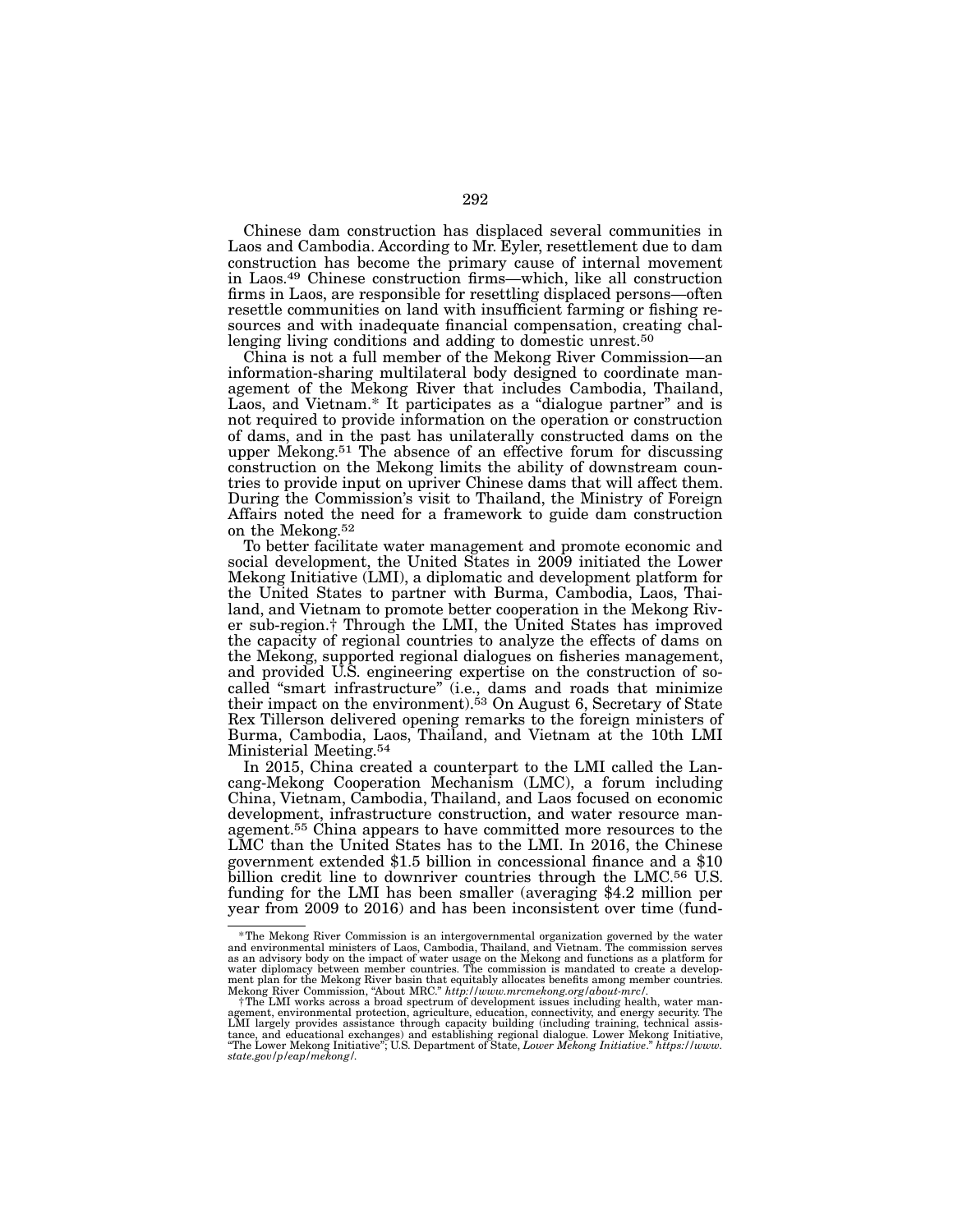ing for the LMI dropped from \$11.5 million in 2015 to \$3 million in  $2016$ —a 74 percent decline).<sup>57</sup>

#### *Resistance to Chinese Investment*

Throughout the region, Chinese investments have sparked protests, occasionally resulting in delays or cancellations of Chinese projects. Chinese investment has been criticized for lacking proper environmental review procedures, utilizing imported Chinese workers, principally benefiting Chinese businesses, displacing communities without adequate compensation, extracting conditions favorable to China at the expense of regional countries' interests, and facilitating corruption.58 Examples of pushback in continental Southeast Asia include:

- The Kyaukphyu-Kunming railway in Burma was canceled in 2014 over environmental concerns.59 Like the Kyaukphyu-Kunming pipelines, the railway would have provided an avenue for Chinese trade to bypass the Strait of Malacca to access the Indian Ocean.
- The Thailand-China railway, a high-speed line connecting China, Laos, and Thailand, was subject to delays over cost negotiations; China's insistence on acquiring land concessions along the length of the railway; and concerns China would use Chinese—rather than Thai—engineers.<sup>60</sup> Thailand approved the first phase of the railway in 2017 after three years of negotiations, agreeing to use Chinese engineers.61
- The Areng Valley Dam in Cambodia would have been constructed in a protected forest containing several endangered species and possibly opened the forest to logging.62 After sustained pressure from protesting citizens and environmental nongovernmental organizations, Cambodia canceled plans to build the dam in  $2017.\bar{6}3$

Despite local pushback, many Chinese projects continue to go forward. One example is the Chinese-constructed Lower Sesan 2 Dam in Cambodia, which was approved by Cambodia in 2012 and is scheduled to begin operations in  $2017.64$  The dam has been the target of several protests since 2007 and is estimated to deplete the Mekong River's fish reserves by 9 percent and force 5,000 Cambodians to resettle.65 In another case, the Leptadaung copper mine in Burma commenced operations in 2016, despite five years of protests over land seizures and concern for the mine's environmental effects.66

The Chinese government has responded to protests regarding some projects in the region by concealing information. For example, provincial authorities in Yunnan have obscured the location of a Kunming oil refinery built to process oil shipped through pipelines from Burma, removing the refinery from maps and instructing civil servants, students, and state-run media not to mention the refinery publicly.<sup>67</sup> Chinese public protests against the refinery and its production of paraxylene, a toxic chemical, erupted in 2013; however, according to the *South China Morning Post* most Kunming residents are unaware that the refinery will soon go into production.68 Chinese authorities have also directed Chinese media to stop referring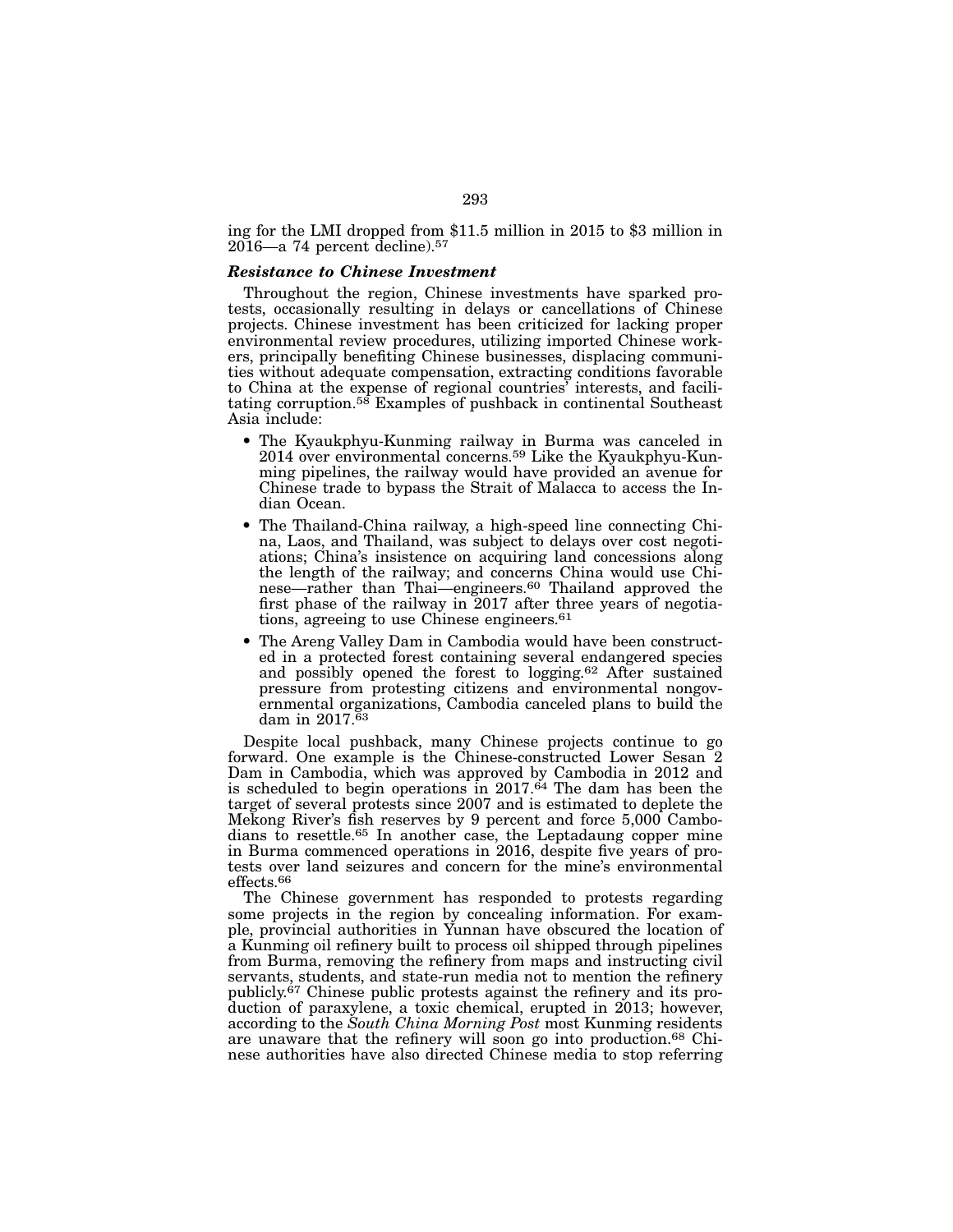to China's north-south Kunming-Singapore railway network as the "Trans-Asian Railway" as the term carried connotations of aggres- sive Chinese expansion into the region.69

#### *Alternative Investment Sources*

While China is the region's dominant infrastructure and invest-<br>ment provider, continental Southeast Asian countries have access to other funding sources—particularly bilateral assistance from Japan. In 2016, Japan committed to a \$6.8 billion infrastructure package for Mekong River countries and a \$7.7 billion aid program for Burma to support peacebuilding and development.<sup>70</sup> Through its development agency, the Japan International Cooperation Agency (JICA) and its export credit agency, the Japan Bank for International Cooperation, Japan has provided \$3.7 billion in bilateral assistance and export loans since 2013 (see Figure 8).71 Where China's regional projects run north-south, Japan's run east-west.72



Figure 8: Japan International Cooperation Agency and Japan Bank for International Cooperation Funding to Continental Southeast Asia, 2013–2015

*Source:* Various.73

#### China's Relations with Burma

China's relations with Burma have transformed from Burma's dependency on Beijing to a new period of uncertainty as Burma engages with other countries in the international community and liberalizes politically. While Burma was under the rule of a military junta from 1989 to 2011, China became Burma's most important ally. Burma relied on China for military sales, economic development, and support from China's position on the UN Security Council.\* Burma's military government was uneasy with

<sup>\*</sup>In 2007 and 2009, Russia and China vetoed U.S.-backed UN resolutions calling on Burma to free political prisoners, end ethnic persecution, and adopt democratic governance. Mark Turner,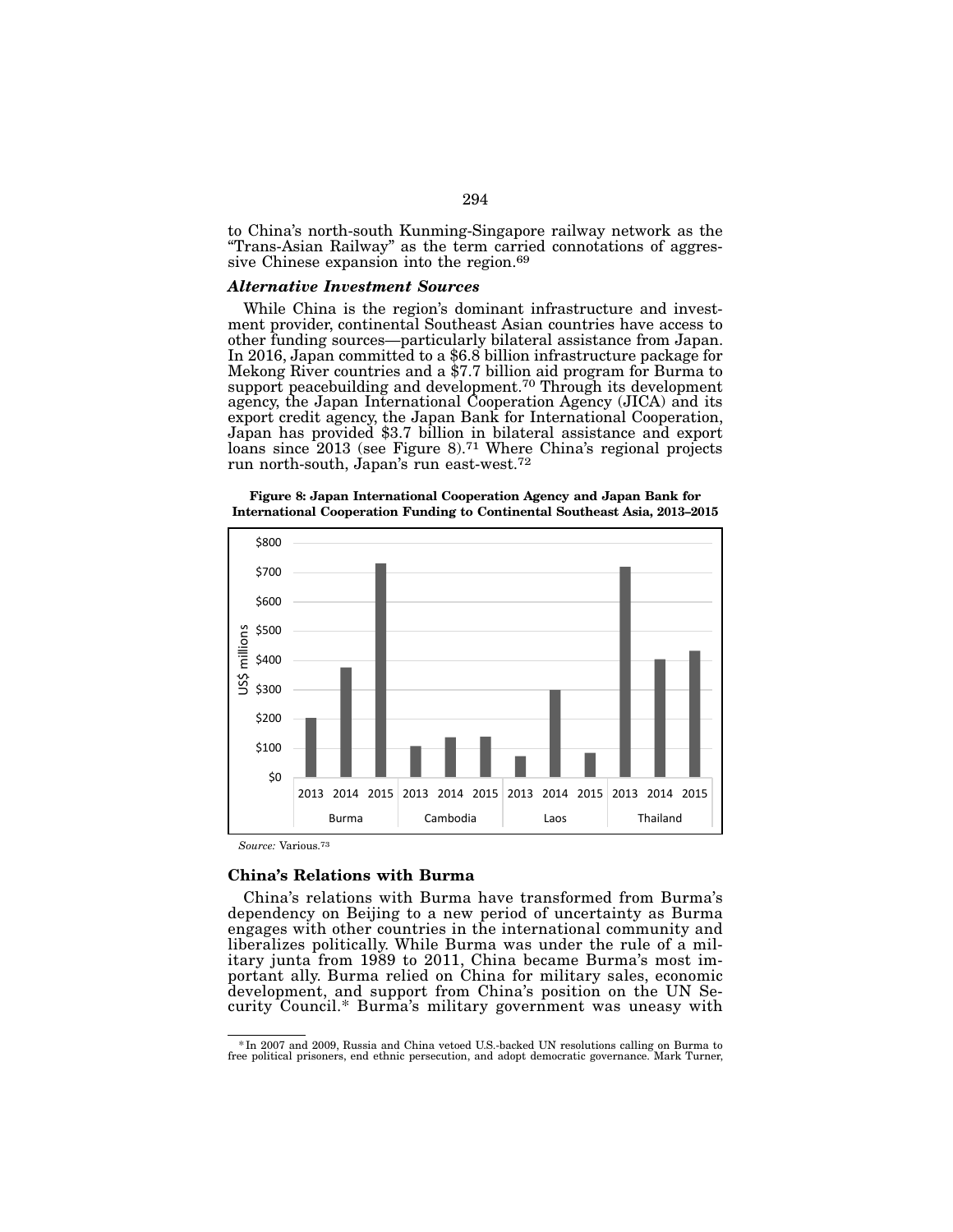this dependency, fearing that China would dominate the entire country in the same way it has come to dominate its ancient cap- ital of Mandalay, where China's economic and cultural presence is pervasive.\* These concerns prompted Burma to start searching for alternatives.

To end Western sanctions and gain political legitimacy, Burma's junta began the process of political reform in 2011, transitioning to a nominally civilian government led by former military leader Thein Sein, who began to loosen political controls imposed by the junta.† Under the Thein Sein government, Burma's dependence on China began to decline as Burma's relations with the West improved and many unpopular Chinese projects in Burma, such as the Myitsone Dam, were suspended (the Myitsone Dam is discussed in greater detail later in this section).<sup>74</sup> In 2015, Thein Sein's government was replaced by State Counsellor Aung San Sui Kyi's National League for Democracy (NLD), which won in a landslide election.‡ The NLD governs the country alongside the military, which retains considerable power under Burma's constitution, including a 25 percent share of Burma's parliament; the right to veto judicial, executive, and leg- islative decisions; control over the ministries of defense, home, and border affairs, as well as the national police and intelligence service; and the right to reassert complete control over the government and suspend political and civil rights by declaring a state of emergency.<sup>75</sup> Since the election, China faces a more complex political landscape in Burma, including the military, the NLD, and EAGs that control large segments of Burma and conduct military actions against the Burmese government and military.

China's central government seeks to advance two strategic goals in Burma. First, China aims to strengthen control across its 1,370-mile border with Burma and increase its leverage over the Burmese government.76 The China-Burma border is porous, with individuals routinely crossing over for economic and other purposes. Fighting between the Burmese military and EAGs has spilled over into Chinese territory, claiming the lives of Chinese citizens.§ Conflict near the border has also sent tens of thousands of refugees into China.¶ Second, China seeks to control a Bur-

<sup>&</sup>quot;China and Russia Veto UN's 'Arbitrary' Move on Burma," *Financial Times*, January 13, 2007; Voice of America, "Russia, China Veto UN Resolution on Burma," November 1, 2009.

the defeated of China's communist government. Today, descendants of those Chinese emigres, combined with waves of other Chinese nationals that have since moved into the city, effectively dominate Mandalay economically, aggravating tensions between ethnic Han Chinese and ethnic<br>Burmese residents. Raju Gopalakrishnan, "China's Sway Runs Deep in Myanmar's Ancient Capi-Burmese residents. Raju Gopalakrishnan, "China's Sway Runs Deep in Myanmar's Ancient Capital," Reuters, November 29, 2011; Jane Perlez, "Animosity in a Burmese Hub Deepens as Chinese Get Richer," New York Times, November 2

December 3, 2015.

<sup>‡</sup>While Burma's constitution prevents State Counsellor Suu Kyi from serving as president, she serves as a de facto head of state, occupying the position of state counsellor, foreign minister, and head of the NLD party. State Counsellor Suu Kyi's long-time aide Htin Kyaw currently serves

as president. Simon Lewis, "Who Is Htin Kyaw, Burma's New President?" Time, March 14, 2016.<br>§In 2015, ordnance from Burma fell into China during a conflict between the Burmese Army<br>and the Kokang Army (an ethnically Han Ch

<sup>¶</sup>In March 2017, fighting between the Kokang Army and the Burmese military in Shan State drove 20,000 Burmese refugees into China. Theingi Htike, "China Meets with Myanmar's Ethnic Armies in Attempt to Quell Fighting," Voice of America, March 15, 2017.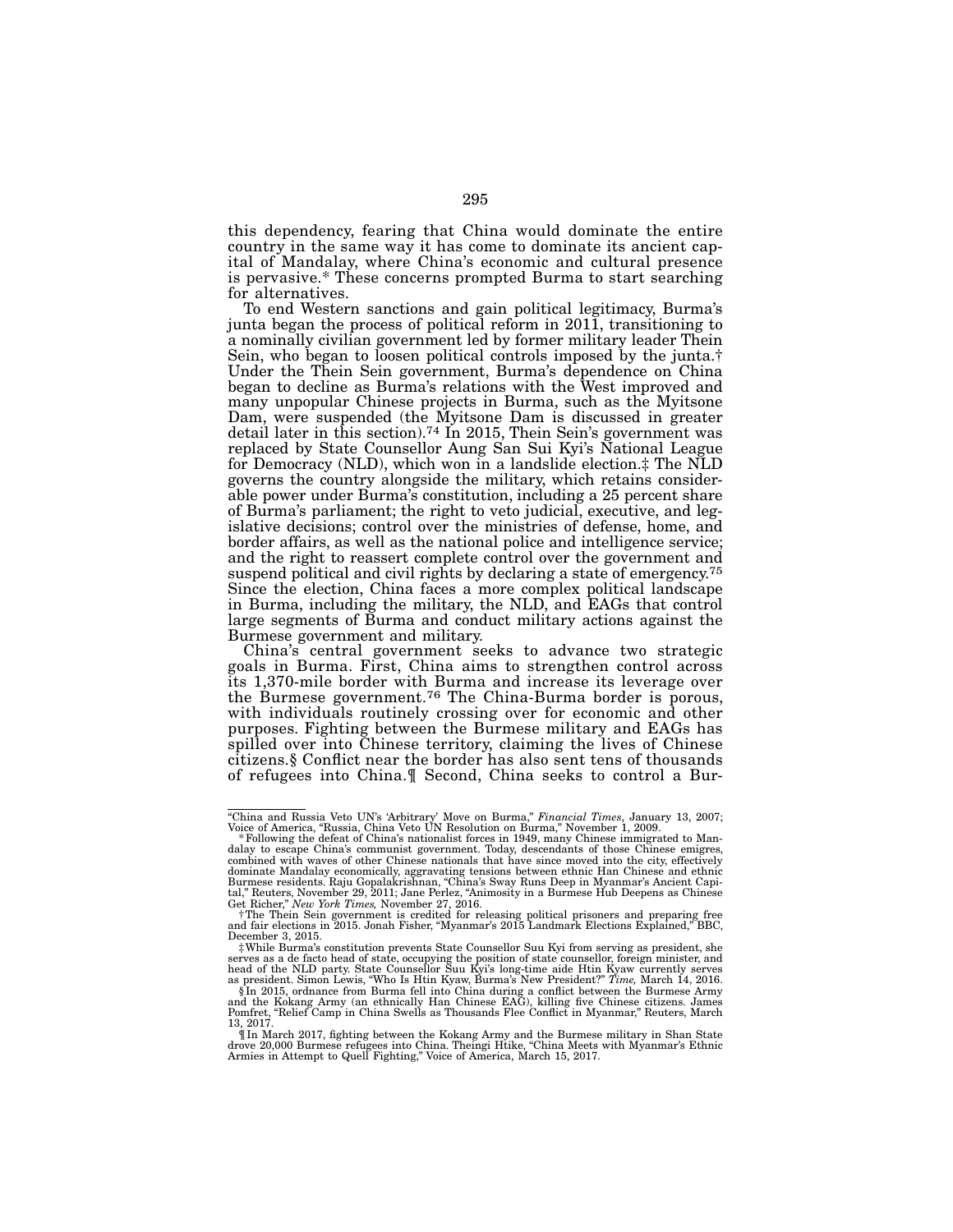mese deepwater port on the Indian Ocean to provide an alternative to passage through the Strait of Malacca, which is vulnerable to disruption.77 China's central government also seeks to advance large suspended projects such as the Myitsone Dam, although it may be willing to accept termination of the Myitsone Dam project in exchange for receiving approval for other strategic projects such as ownership of the port at Kyaukphyu.78 In addition to the goals advanced by the central government, local Chinese actors in Yunnan have various objectives in Burma, including accessing Burmese natural resources, exploiting commercial opportunities, and reportedly utilizing Burmese EAGs to launder money.79 To advance its goals, the Chinese government has supported and built connections with Burma's military, the NLD government, and EAGs—sometimes playing different sides in Burma's political environment against each other.

### Ethnic Armed Groups in Burma

For nearly 70 years, Burma has been beset by conflict between the Burmese military and EAGs controlling various parts of the country.80 These EAGs consist of several distinct groups, some of which have maintained close ties with China's military (for more on China's support for EAGs, see "China and Burmese EAGs," later in this section). EAGs also differ in their relations with Burma's government. While some are currently engaged in peace talks or have signed ceasefires with Burma's government, others remain in a state of ongoing or sporadic conflict.81 Three EAGs are of particular significance due to their size and proximity to China's border. While these three EAGs have had dialogues with Burma's government, they are currently not formally a part of State Counsellor Suu Kyi's Panglong peace process.<sup>82</sup> These EAGs are:

• The Kokang Army (MNDAA), an army led by Peng Jiasheng, a former member of the now-dissolved insurgent Communist Party of Burma, which China backed until the 1980s as a vehicle for spreading communist ideology through revolution.83 The Kokang are ethnic Han Chinese, and enjoy some degree of support from the Chinese public, successfully raising donations and supplies from Chinese citizens.84 The territory controlled by the MNDAA lies on China's border and violence between the MNDAA and Burma's military has driven thousands of Kokang refuges into China; Chinese civilians have also been killed by ordnance landing in Chinese territory.85 The MNDAA most recently clashed with Burma's military in March 2017 in an offensive that killed a Chinese teacher in Burma and resulted in several thousand refugees fleeing into China.86 Despite the instability created by the MNDAA's clashes with Burma's military, China faces pressure to maintain a positive relationship with the MNDAA due to domestic sympathies for the Kokang related to shared ethnic Han Chinese her-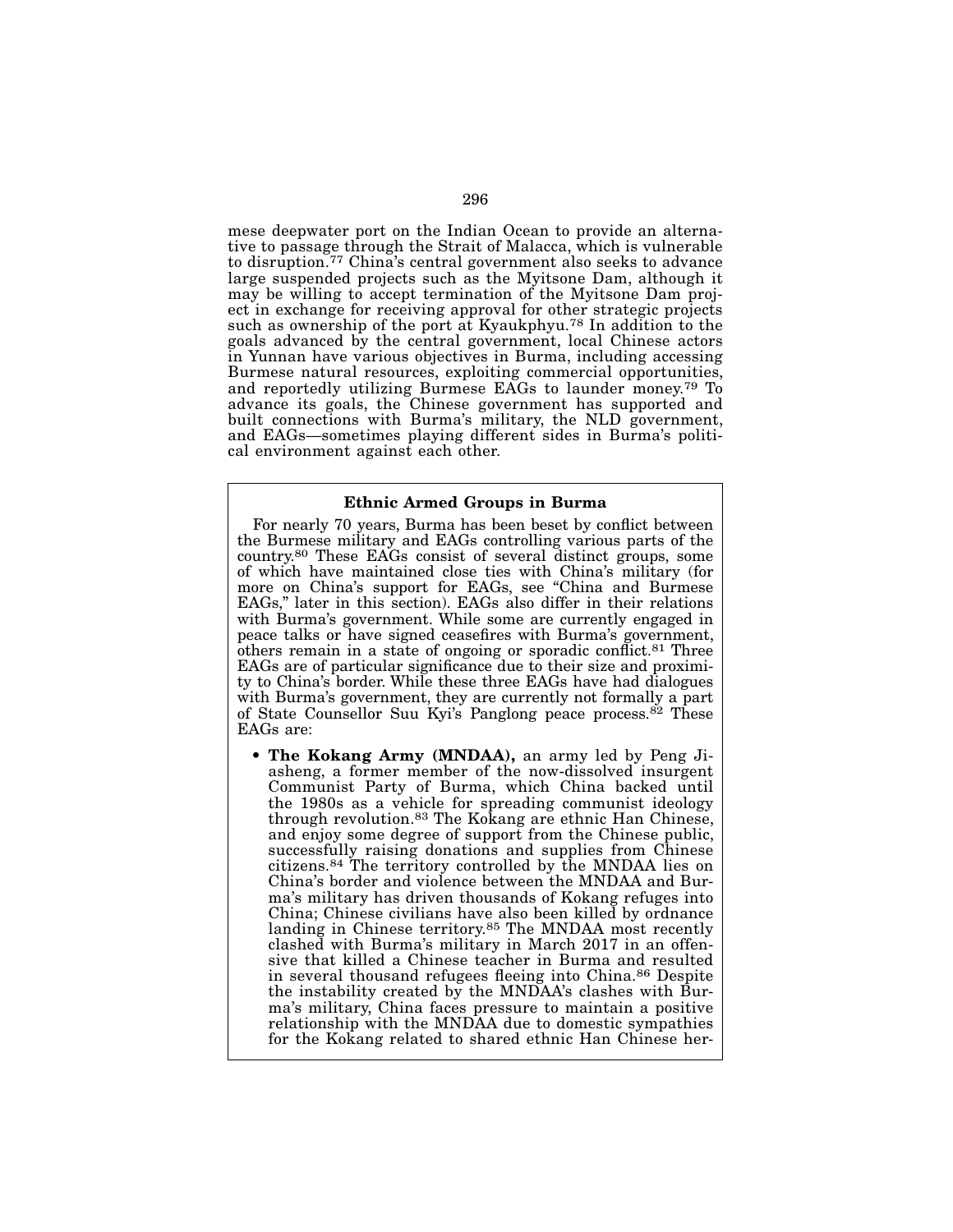### Ethnic Armed Groups in Burma—*Continued*

itage.87 Under the Thein Sein government, the MNDAA was excluded from national peace talks with the Burmese government and has largely abstained from State Counsellor Suu Kyi's current peace initiative.<sup>88</sup>

- The United Wa State Army (UWSA) is the most powerful EAG in Burma and has the closest relationship with China.89 The UWSA is led by Bao Youxiang who also fought under the Burmese Communist Party.90 The group controls a region the size of Belgium next to China's border and is heavily dependent on China both as an export market for raw materials and as a provider of most imported manufactured goods.91 Significant conflict between the UWSA and Burma's military has not occurred since 1989 and the UWSA occupies a position of implicit leadership among EAGs near its territory in Burma's Shan State, including the MNDAA.92 China grants the UWSA privileges denied to other EAGs, including the ability for UWSA leaders to travel to Kunming without advance approval from Beijing.93 Much of the UWSA's income is believed to come from production of opium and methamphetamines.94 In 2005, Bao Youxiang was indicted on drug trafficking charges by U.S. federal prosecutors, and in 2008, he and other UWSA commanders were designated as narcotics traffickers by the U.S. Department of the Treasury.95 The UWSA began a bilateral peace agreement in 2011 that has yet to be fully concluded.<sup>96</sup> In 2017, the UWSA emerged as a leader among EGAs pushing for an alternative peace process to State Counsellor Suu Kyi's current framework for peace talks.97
- The Kachin Independence Army (KIA) has sought support from Washington based on the historical alliance between the Kachin people and the United States. During World War II, Kachin rangers fought alongside the United States and United Kingdom against Japan.98 Many Kachin are of the Baptist faith following missionary efforts in the 19th century.<sup>99</sup> Delegates from the KIA have frequently traveled to the United States to seek support for their cause, and the Kachin have proposed that the United States serve as an observer to its negotiations with the Burmese government.100 According to Yun Sun, Senior Associate at the Stimson Center, China has a complicated relationship with the KIA. On the one hand, the KIA receives strong support from ethnic Kachin in China, which creates an incentive for positive relations with the KIA as local Chinese governments wish to pacify domestic ethnic groups for local stability.101 On the other hand, the KIA's outreach to the United States raises concerns for China, given the proximity of KIA territory to China's border (see Figure 9).102 The KIA has also opposed Chinese projects in Burma such as the Myitsone Dam.103 Since 2011, the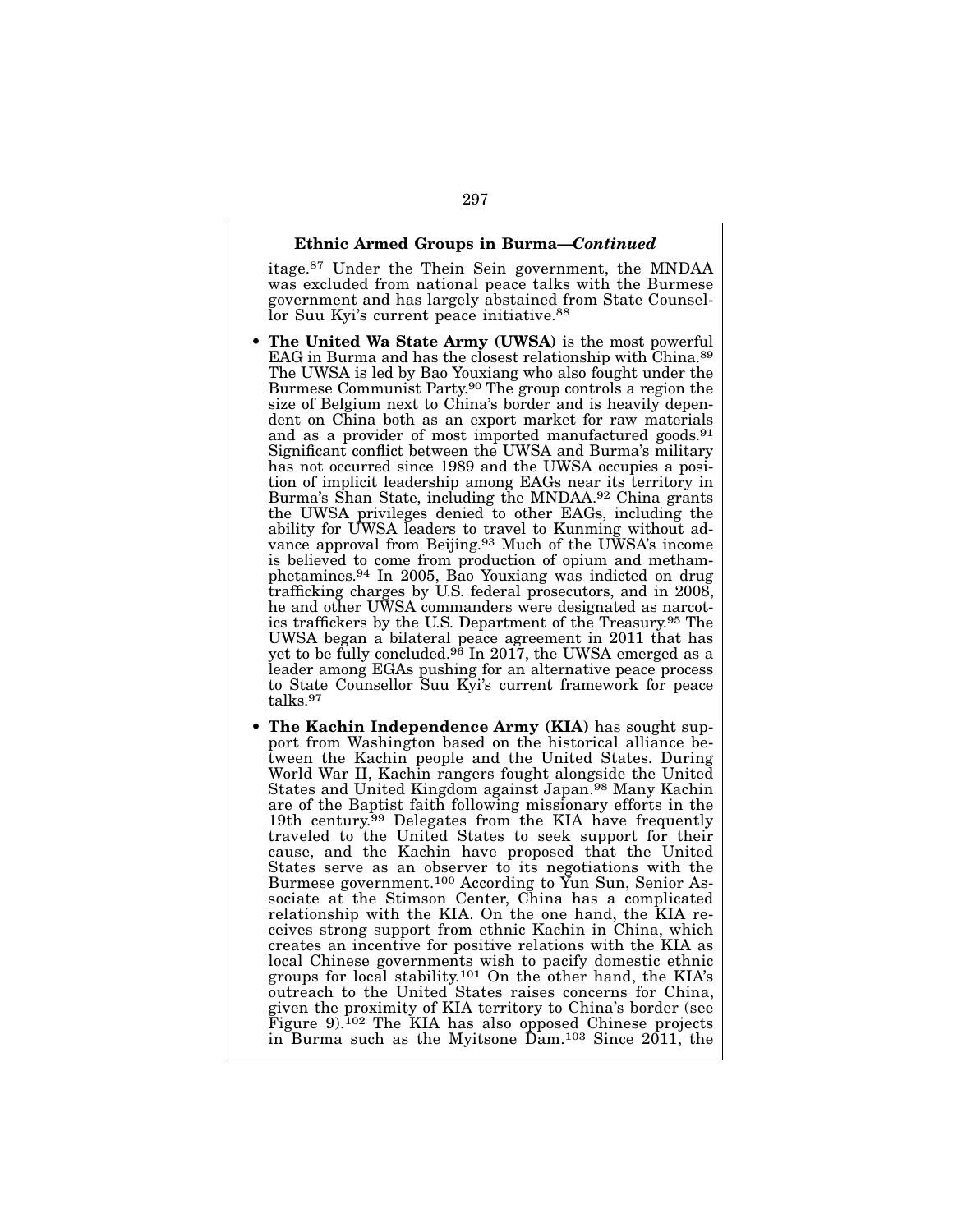# Ethnic Armed Groups in Burma—*Continued*

KIA has been fighting a pitched battle with the Burmese military, resulting in the displacement of at least 100,000 persons.104 Alongside clashes with Burma's military, the Kachin have been engaged in peace talks with Burma's government in a variety of fora.<sup>105</sup> Most recently the Kachin have joined with the UWSA in declining to participate in State Counsellor Suu Kyi's current peace process and insisting on a new framework for peace talks.106

#### *China and the Burmese Government*

After the NLD's election, China has been careful to cultivate good relations with the NLD government while maintaining its ties with Burma's military. State Counsellor Suu Kyi has also demonstrated that she wants to maintain good relations with China. She made China her first visit to a country outside Southeast Asia after the NLD took power in 2016.107 She also participated in Beijing's OBOR summit in May 2017 and President Htin Kyaw met with Chinese President and General Secretary of the Chinese Communist Party Xi Jinping in April 2017.108 At both meetings China signed economic and development agreements with Burma.109 Immediately prior to State Counsellor Suu Kyi's 2016 visit, a Chinese Communist Party official met with Burma's previous military leaders, former President Thein Sein and General Than Shwe, former leader of Burma under the junta government.110 China has also maintained an elevated level of arms sales to Burma's military since the NLD took power (for more on China's arm sales, see "Burma-China Defense Relations," later in this section).111

### *China and Burmese EAGs*

EAGs continue to control large portions of Burma's territory, and conflict between Burma's military and EAGs has persisted.<sup>112</sup> State Counsellor Suu Kyi has identified ending these conflicts as her government's top priority.<sup>113</sup> China has longstanding ties to EAGs operating near its border, particularly the UWSA and the MNDAA (see Figure 9). Both of these groups have benefited militarily from their relationship with China. The UWSA reportedly hires Chinese mercenaries and uses arms that come from China.114 China has also permitted the MNDAA to use Chinese territory to outflank the Burmese military and collect donations from the Chinese public.115 During the Commission's 2017 trip to Burma, Burma-based analyst David Mathieson noted China has sold various weapons, including transport helicopters and light tanks, to the UWSA.<sup>116</sup>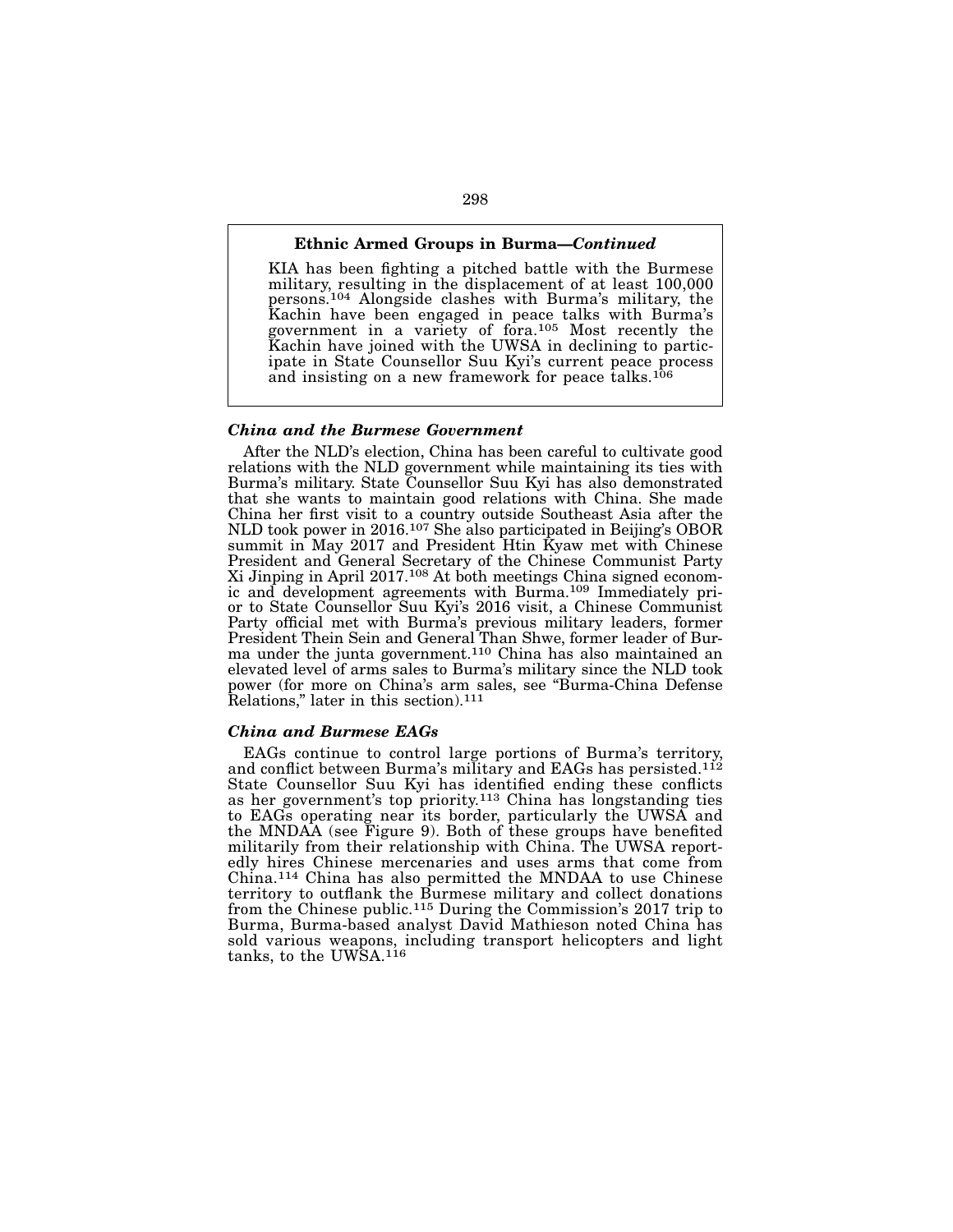

Figure 9: EAGs Operating near the China-Burma Border

*Source: Economist*, "Myanmar's Border with China: Good Fences," November 25, 2010.

China has sought to use its leverage with EAGs to exert influence over the NLD through Burma's ongoing peace process. China has of- ficially adopted a position of support for Burma's peace process and contributed at least \$3 million to support peace talks between Burma's government and EAGs.117 More importantly, China has sought to show State Counselor Suu Kyi that it has the ability to bring nonparticipat- ing EAGs to the negotiating table for peace talks. In a clear demonstra- tion of China's influence over EAGs, in 2017 as State Counselor Suu Kyi held the second round of the 21st Century Panglong Peace Confer- ence, Chinese officials independently organized a group of leaders from EAGs that have long refrained from participating in peace talks with the Burmese government and brought them to Naypyidaw during the Panglong Peace Conference to participate in sidebar conversations.<sup>118</sup>

China's engagement in Burma's peace process comes with many complexities. While a successful resolution to the Burmese government's conflict with EAGs would promote stability along China's border and win favor from the NLD, it may reduce China's leverage over the Burmese government through its influence with EAGs. To this end, China continues to prop up select EAGs as a way to enhance its influence over the Burmese government<sup>119</sup>

The Chinese government has also expressed concern about U.S. involvement in Burma's peace process. In 2013, China and the Burmese government blocked a proposal by the KIA to invite the United States to serve as a witness to negotiations between the KIA and the central government, and in 2015 China's opposition reportedly prevented the United States from witnessing the signing of Burma's National Ceasefire Agreement.120 The United States is a long-standing supporter of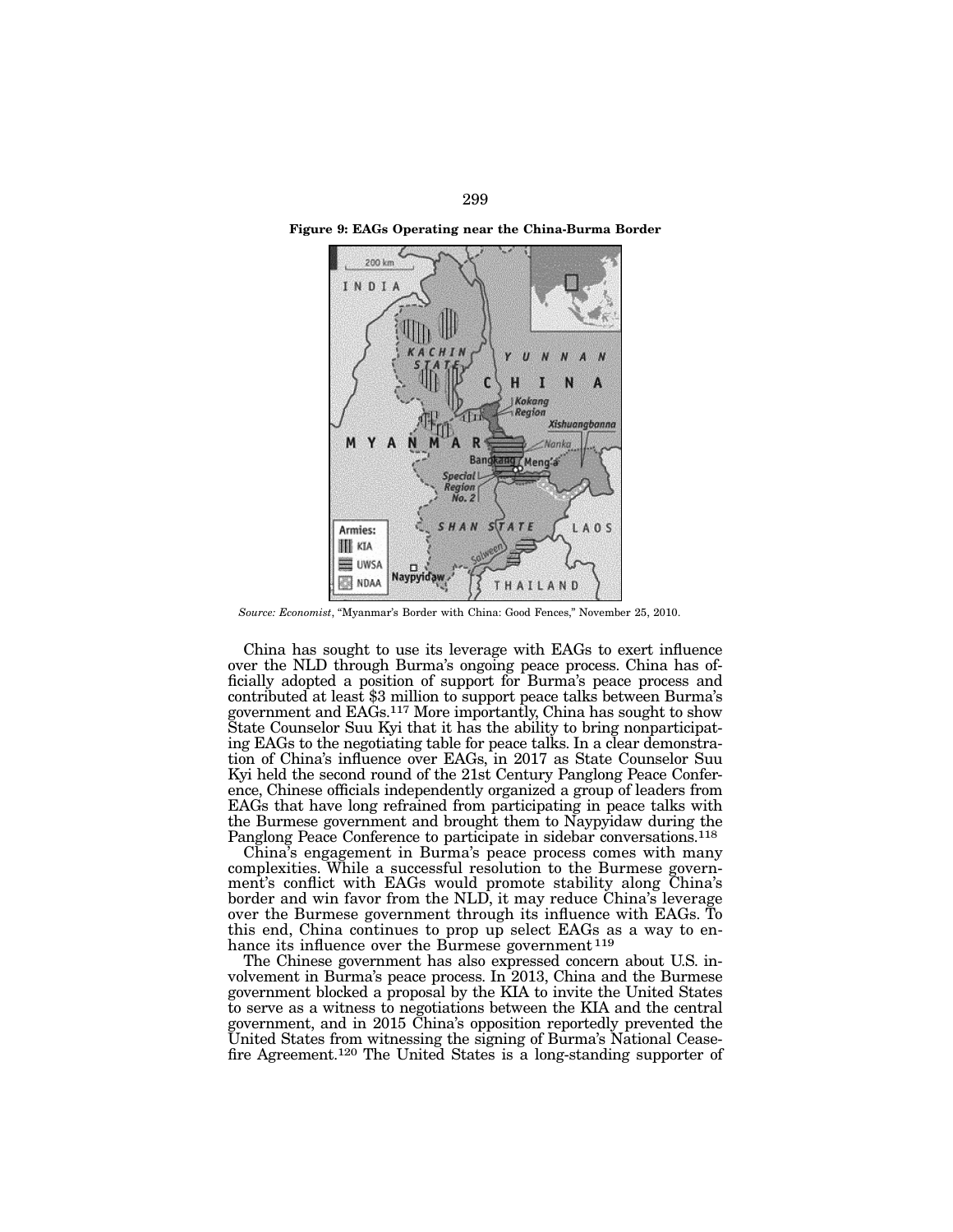Burma's peace process. Since 2012, the U.S. Department of State has allocated at least \$31 million for conflict and peace programs in Bur- ma.121 U.S. assistance is designed to support local efforts for conflict resolution and reconciliation, promote democracy, build the capacity of local leaders and civil society, and empower women to participate in the peace process and national reconciliation efforts.122

#### *Chinese Infrastructure Projects in Burma*

Key to the NLD's relations with China is the looming decision over whether to resume Chinese energy and infrastructure projects. Chief among these is the Myitsone Dam, a \$3.6 billion hydropower project on Burma's Irrawaddy River.123 Construction on this dam began in 2009; however, due to local protests over the resettlement of thousands of people and construction terms that required 90 percent of the dam's power be sent to China, the project was suspended in  $2011^{124}$  State Counselor Suu Kyi faces a difficult choice as she reviews the dam's suspension. On the one hand, the Myitsone Dam remains unpopular with the Burmese public, and her party will likely pay a political price if it resumes construction.<sup>125</sup> On the other hand, terminating the project would likely strain relations with China and cost the Burmese government \$800 million due to contractual obligations, a sum roughly equal to 38 percent of Bur- ma's defense budget and 4 percent of its total government spending ma's defense budget and 4 percent of its total government spending for 2017.<sup>126</sup> According to Sean Turnell, senior economic advisor to the government of Burma, the high costs associated with canceling the Myitsone Dam have placed the NLD government "over a barrel," indicating the leverage China has acquired over Burma through the project.<sup>127</sup> Burma also has great energy development needs. According to the development research organization International Institute for Environment and Development, only 34 percent of Burma's population has access to grid-quality electricity as of 2016.128

The Chinese government appears eager to deepen China's investment in the port at Kyaukphyu. Ownership of this port would grant China greater control over the terminus of its overland economic corridor and a deepwater port on the Indian Ocean that would advance China's "string of pearls" strategy, wherein China expands its naval capacity in the Indian Ocean through the development of civilian port facilities.\* According to some analysts, China may be willing to accept approval for its investment in the Kyaukphyu port project in exchange for cancellation of the Myitsone Dam.<sup>129</sup> This trade seems advantageous to China as the electrical grid in Yunnan Province where power from the Myitsone Dam would be sent appears to be at capacity, obviating the intended benefits of the dam to China.130 Chinese companies have expressed their eagerness to reopen talks to construct a highspeed railway running from Kunming to Kyaukphyu, and are seeking an 85 percent ownership stake in the deepwater port at Kyaukphyu.131 Despite ongoing unrest in Rakhine State associated with the Rohingya crisis, China's port and pipeline projects in Rakhine State appear unthreatened by regional violence (for more on the Rohingya crisis and

<sup>\*</sup>The "string of pearls" concept was coined by U.S. analysts in 2005 to describe possible Chinese naval strategy. For more on this strategy, see U.S.-China Economic Security Review Commission, Chapter 3, Section 1, "China a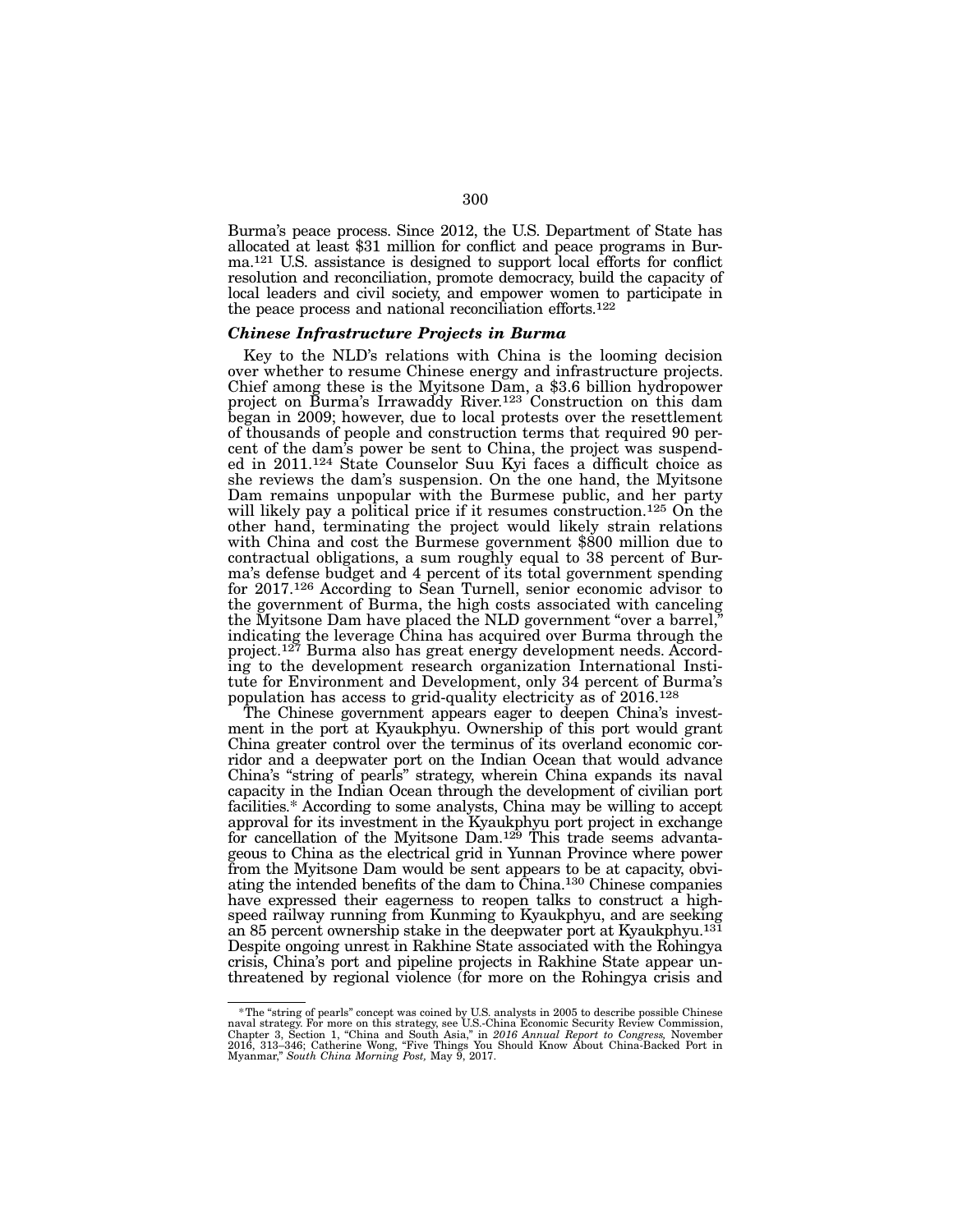China, see the textbox "The Rohingya and Rakhine State" later in this section). Although the Myitsone Dam is one of China's largest projects in the country, it is just one of many Chinese dams planned or under construction throughout Burma (see Figure 10).132





*Source:* "Hydropower and Chinese Engagement in Myanmar," *Envisage,* May 2017.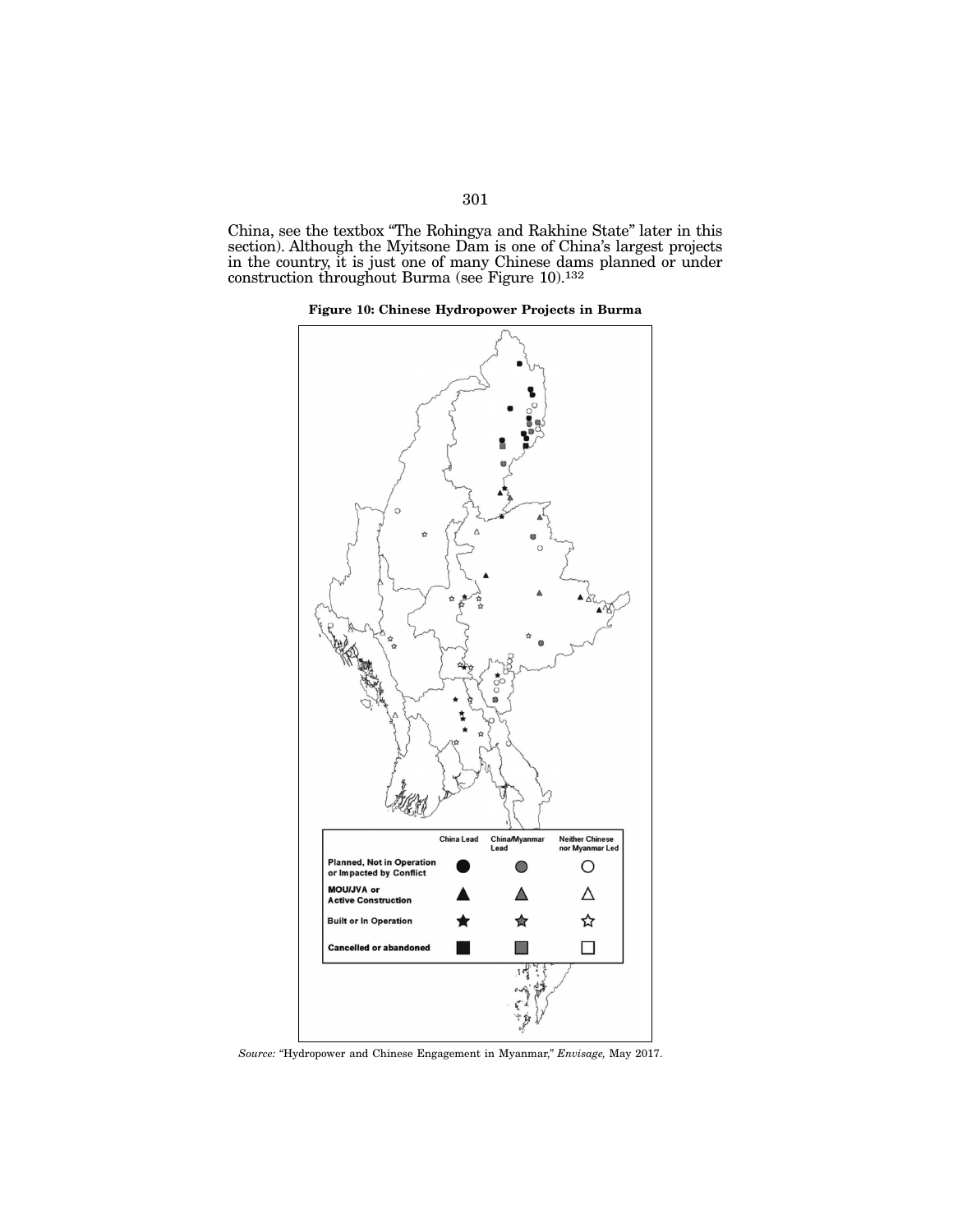Chinese business practices have harmed China's image in Burma. According to Thant Myint U, chairman of the Yangon Heritage Trust, the environmental damage, displacement of communities, and corruption caused by Chinese investment has caused Burmese public opinion on China to "sour considerably over the last quarter century.<sup>5</sup><sup>133</sup>

#### *Burmese Regulatory Capacity*

The NLD government appears to lack the administrative ca- pacity to properly analyze foreign investment and infrastructure projects. According to an advisor to the Burmese government who met with the Commission during its trip to Burma, many junta-era government officials remain in positions even after the ified individuals.<sup>134</sup> An analyst with the Asia Foundation noted that most government officials lack the skills necessary to man- age a large organization and that candidates with expertise are driven away from government service due to low salaries and the burden of living in Naypyidaw.<sup>135</sup> This lack of administrative expertise leaves Burma exposed to harmful and exploitative Chinese projects and slows the approval of beneficial projects in Burma.

#### The Rohingya and Rakhine State

Many of China's most important projects in Burma are located in Rakhine State on the Indian Ocean, including the port at Kyaukphyu and sections of the Kunming-Kyaukphyu pipelines. This region has been beset by turmoil due to ongoing conflict involving the Rohingya ethnic group. The Rohingya are eral hundred years but are denied basic rights by the Bur-<br>mese government.<sup>136</sup> Under Burma's 1982 citizenship law, the more than 1 million Rohingya in Burma are not recognized as Burmese citizens and are restricted from education and em- ployment opportunities, moving freely across the country, and obtaining marriage certificates.\* Since 2012, when a group of Rohingya men were accused of raping and killing a Buddhist woman, thousands of Rohingya have been displaced from their homes due to violence from Burmese security forces and Bud-<br>dhist nationalists.<sup>137</sup>

Strife in Rakhine State increased following attacks by a Ro-<br>hingyan armed group on Burmese border posts and police facili-<br>ties in October 2016 and August 2017.<sup>138</sup> The Burmese military has launched crackdowns in reprisal for the attacks.139 According to witnesses and representatives from the UN High Commission- er for Refugees, following both attacks Burma's security forces

Government-issued marriage certificates are required in Burma and marrying without one an result in a jail sentence of several years. Jack Kurtz, "More Buran result in a Jacam result in the hingya: Buran in Ro-<br>hingya: Blo Humanity and Ethnic Cleansing of Rohingya Muslims in Burma's Arakan State," April 22, 2013.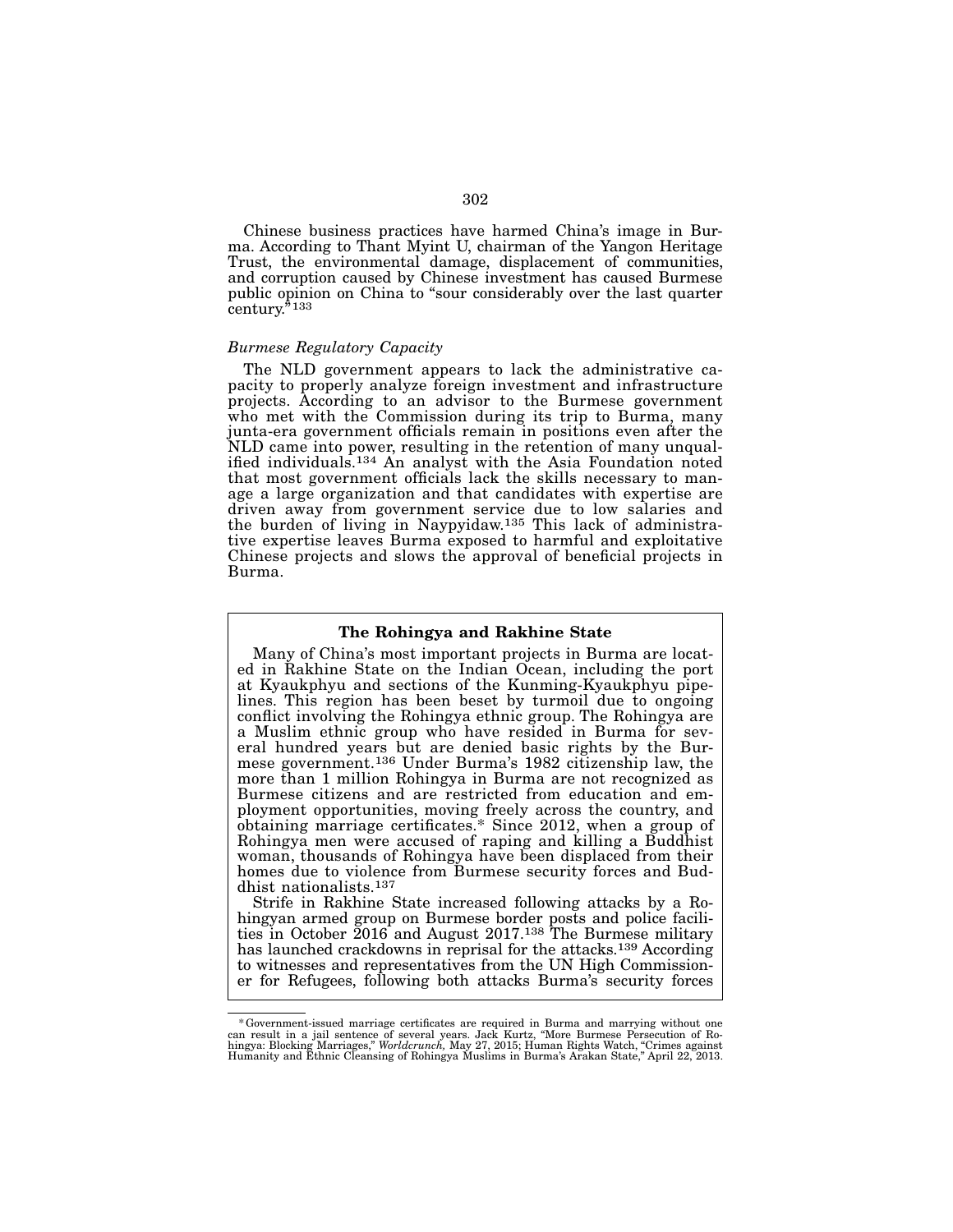### The Rohingya and Rakhine State—*Continued*

and Buddhist vigilantes burned down Rohingya homes, conducted mass killings and widespread rape, and drove hundreds of thousands of Rohingya into hiding or across the border into Bangladesh.140 As of September 2017 at least 422,000 Rohingya have fled into Bangladesh to escape the violence, many of them women and children.141 Bangladesh already hosts 300,000 to 500,000 Rohingya refugees who fled prior violence and persecution.<sup>142</sup>

In responding to the Rohingya crisis, China has supported Burma's right to respond to internal security threats while also encouraging humanitarian assistance for Rohingya refugees and urging Bangladesh and Burma to cooperatively address the crisis.143 According to Ms. Sun, China views the Rohingya crisis as an "opportunity" to "gain the potential friendship" of the NLD government, noting that from China's perspective "the Rohingya issue doesn't affect us and by supporting Aung San Suu Kyi we don't lose anything." 144 Following the August 2017 crackdown, Chinese Foreign Minister Wang Yi told UN Secretary General Antonio Guterres that China "understands and supports" Burma's efforts to protect itself against security concerns in Rakhine State. Similarly, Hong Liang, China's ambassador to Burma, noted that "China's position is very clear. We support the Myanmar government's effort to restore the peace and stability in Rakhine." 145 According to Burmese state media, Hong Liang told Burmese officials that China viewed Burma's actions as an "internal affair" and that it "welcomed" counterattacks against "extremist" groups in Rakhine State.146 In April 2017, China offered to mediate between Burma and Bangladesh regarding a dispute over responsibility for the 69,000 Rohingya who fled into Bangladesh following the October 2016 crackdown.147 This offer was declined by the NLD government.148

China has used its position on the UN Security Council to shield Burma. In March 2017, China and Russia reportedly blocked a UN Security Council statement expressing concern regarding the treatment of Rohingya by Burma's military.149 In September 2017, China reportedly blocked a UN Security Council proposal to support the right of Rohingya refugees to return to Burma.150 While China agreed to a September 2017 UN Security Council statement that expresses concern about reports of violence associated with Burma's crackdown, China has largely refrained from criticizing the NLD and Burma's military or linking Burma's security forces with violence against Rohingya civilians.151

Although China's key infrastructure projects in Rakhine State do not appear to be currently threatened by instability in Rakhine State, the *Global Times*, a newspaper affiliated with the Chinese Communist Party, has stated that the key role of Burma in China's OBOR initiative serves as a motivation for Chinese involvement in the Rohingya crisis.152 The *Global Times* suggested China should continue to offer resolution be-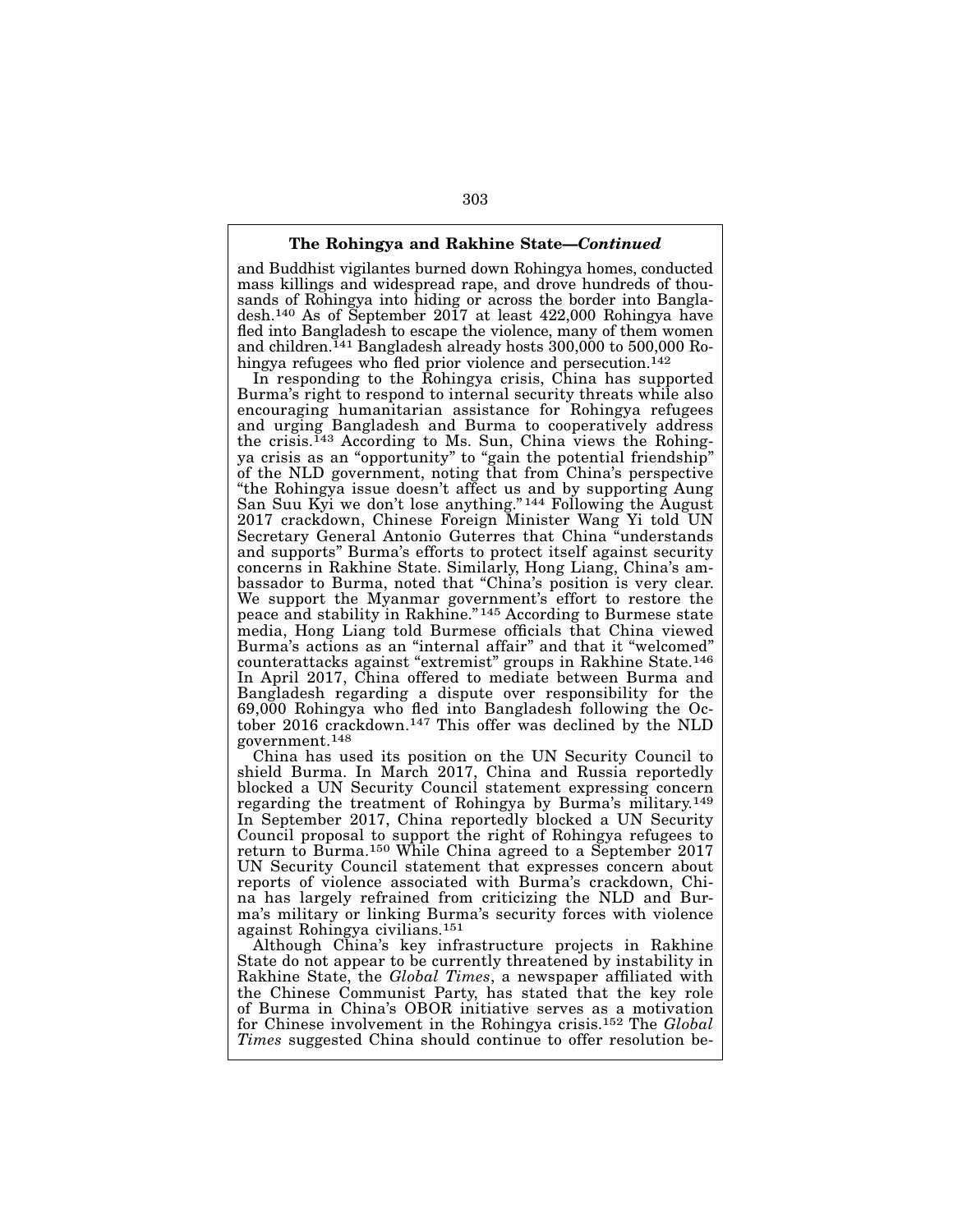#### The Rohingya and Rakhine State—*Continued*

tween Burma and Bangladesh and increase humanitarian as-<br>sistance for Rohingya refugees in Bangladesh.<sup>153</sup> The impact of the Rohingya crisis on Chinese investors is not clear. While the *Global Times* claims that Chinese investors are concerned that the crisis will disrupt their operations, according to Tun Khin, president of the Burmese Rohingya Organization UK, Chinese building on sites occupied by Rohingya after the military has driven them away.154

### *Burma-China Defense Relations*

China's increasing engagement with the Burmese military sug- gests China seeks to maintain good relations and influence with the military—the institution responsible for Burma's defense and defense policy—in the evolving political landscape in Bur-<br>ma.<sup>155</sup> In testimony before the Commission, Ms. Sun wrote, "Chi-<br>na has paid special attention not to alienate the military while it pursues good relations with the civilian government and the [EAGs]." 156 This engagement could also give China leverage to counter Burma's turn toward Western and other international partners. China appears to be using arms sales to this end. Burma bought \$1.4 billion in arms from China from 2000 to 2016, the third-largest total for any of China's arms purchasers over that period (see Figure 11).157 Approximately \$1 billion of these sales occurred since 2011, when then Burmese President Thein Sein took office.158 Since 2011, China has accounted for more than 60 percent of all arms sales to Burma.159 Moreover, Burma and China have conducted military exchanges at the highest level. Notably, in September 2016, Xu Qiliang, vice-chairman of China's Central Military Commission, met Burmese Commander-in-Chief Min Aung Hlaing to promote training and bilateral exercises and highlight the importance of Burma's peace process and improving stability on China's border.160 In June 2017 Central Military Commission member General Fang Fenghui met Commander-in-Chief Hlaing to deepen military cooperation and bilateral ties.161 These high-level meetings, combined with the powerful position Burma's military enjoys in Burma's government, reflect a deep political relationship between the People's Liberation Army (PLA) and Burma's military that extends beyond military affairs.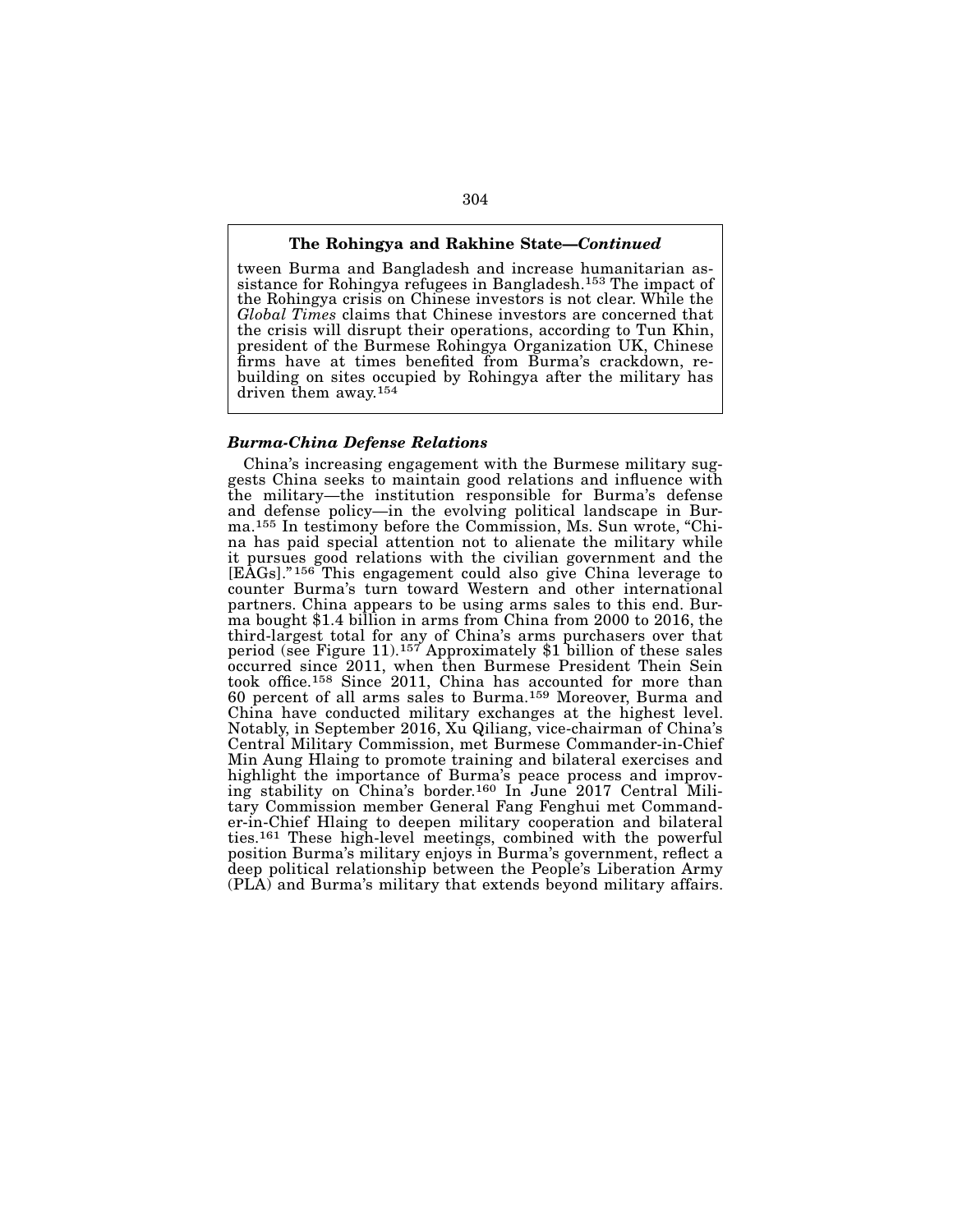Figure 11: Chinese Arms Sales to Burma, 2005–2016



*Source:* Stockholm International Peace Research Institute, "SIPRI Arms Transfers Database." *https://www.sipri.org/databases/armstransfers.*

### China's Relations with Cambodia

China's relations with Cambodia have changed dramatically over time. Although Cambodia was initially adversarial toward China due to Beijing's support for the Khmer Rouge regime from 1975 to 1979, since the early 2000s Prime Minister Hun Sen has emerged as one of China's most reliable advocates in Southeast Asia. On at least two occasions, Cambodia has single-handedly blocked ASEAN from issuing statements critical of China's activity in the South Chi- na Sea.\* In 2012, Cambodia prevented ASEAN foreign ministers from issuing a joint communiqué referring to the China-Philippines confrontation over Scarborough Reef, and reportedly shared early drafts of the communiqué with Chinese officials.† In 2016, after the Permanent Court of Arbitration in The Hague issued a ruling invalidating China's territorial claims in the South China Sea, Cambodia refused to support an ASEAN joint communiqué referring to the ruling.162

#### *Cambodia-China Economic Relations*

Since 2013, the Chinese government has pledged \$13 billion worth of loans and grants to Phnom Penh.163 By comparison, from 2013

<sup>\*</sup>As ASEAN operates on a consensus basis, the objection of one country is sufficient to block<br>ASEAN decisions or statements. Le Hong Hiep, "Can ASEAN Overcome the 'Consensus Dilemma'<br>over the South China Sea?" ISEAS Yusak I 2016.

<sup>†</sup>In June 2012, after a two-month standoff between Chinese and Philippine vessels, China established de facto control over Scarborough Reef, a land feature disputed with the Philippines but previously unoccupied, and began preventing access to the area. According to Manila, China<br>backtracked on an agreement to simultaneously withdraw from the area. China has maintained<br>control over the area ever since. U.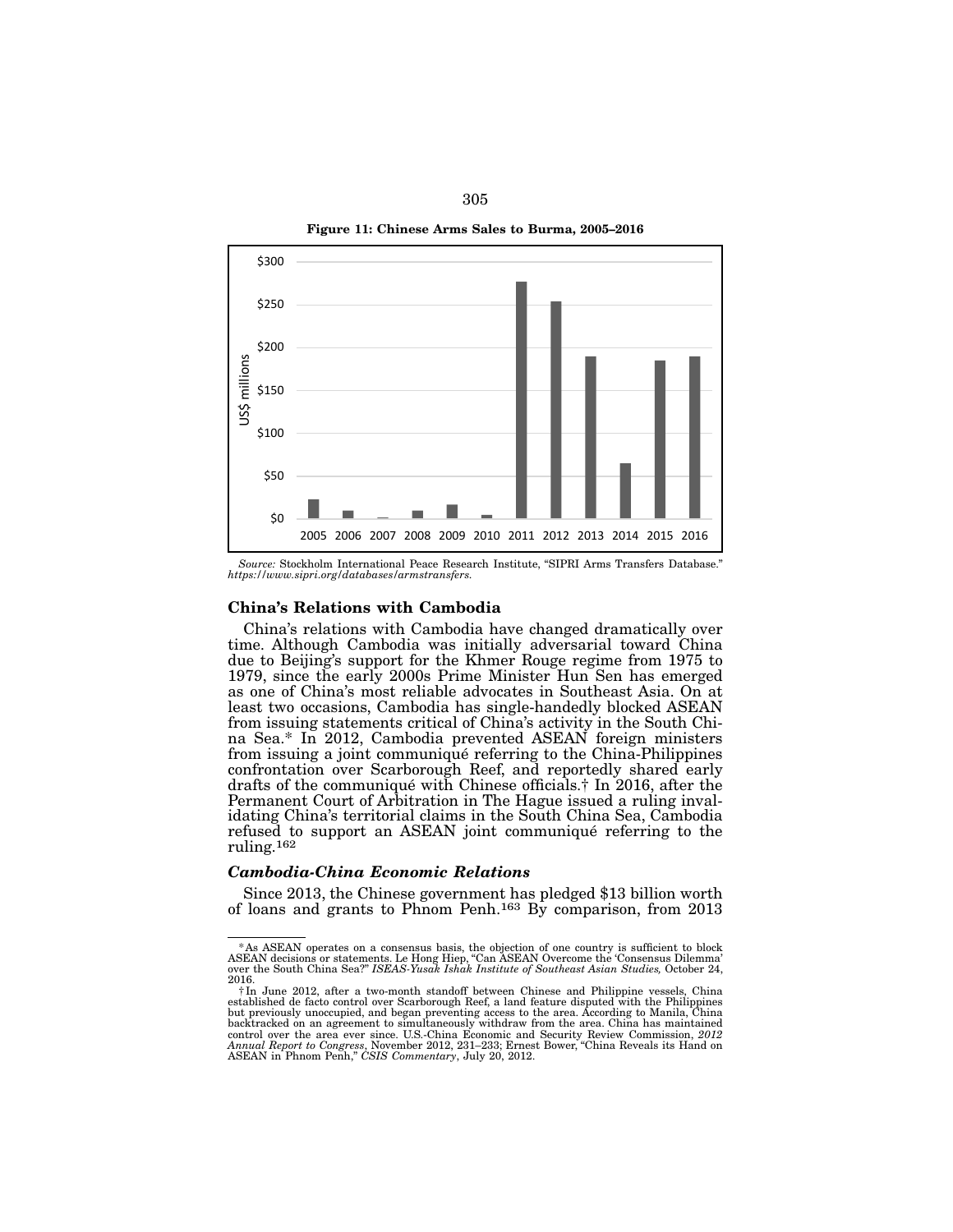to 2015 Cambodia received \$2.36 billion in official development assistance from multilateral organizations and Organization for Eco- nomic Cooperation and Development (OECD) countries.\* In 2016, several days prior to blocking ASEAN's communiqué regarding The Hague ruling, Cambodia received \$600 million in aid from China.<sup>164</sup> Cambodia is strongly bound to China commercially, which may increase Chinese influence. China has consistently been Cambodia's largest trading partner and investor, accounting for 23 percent of Cambodia's trade in goods in 2016 and 25 percent of Cambodia's FDI in 2015.<sup>165</sup><br>Chinese firms have benefited from close relationships with Cam-

bodian officials. In 2009, a Chinese firm headed by a former PLA of-<br>ficer received permission from Prime Minister Sen to develop prop-<br>erty in a national park after making a donation of 220 motorcycles to Prime Minister Sen's military bodyguard unit.<sup>166</sup> Chinese firms have also been granted land concessions significantly larger than the 100-square-kilometer limit established by law.167

#### *Cambodia-China Military Relations*

China's defense relationship with Cambodia is growing at the ex- pense of U.S. and regional interests. The following are notable ex- amples of China-Cambodia defense engagement:

- *Education programs:* China funds and sends Chinese PLA advisers to teach at a military academy for Cambodian military personnel attend the school each year.<sup>169</sup> Since 2012, China has also offered Chinese language training to Cambodian military personnel at the Confucius Institute of the Royal Academy of Cambodia.170
- *Bilateral exercises:* From December 11 to 23, 2016, Cambodia hosted its first-ever bilateral exercise with China, the Golden Dragon 2016 exercise in humanitarian assistance and disaster relief (HA/DR) operations. Ninety-seven PLA and 280 Royal Cambodian Armed Forces troops participated.171 As Cambodia has initiated exercises with China, it has rolled back its cooperation with the United States. In January 2017, Cambodia scrapped the annual U.S.-Cambodia Angkor Sentinel HA/DR exercise for 2017 and 2018, and in April 2017, the U.S. Embassy in Cambodia announced the Cambodian government would "postpone indefinitely" the humanitarian assistance mission of the U.S. Navy Mobile Construction Battalion ("Seabees").172 According to the embassy, "20 planned [Seabee] projects, including maternity wards and school bathrooms" will be canceled.173
- *Arms transfers:* In 2013, Cambodia accepted a \$195 million concessionary loan from China to buy 12 Chinese Harbin Z–9 helicopters.<sup>174</sup> In 2014, China donated 26 trucks and 30,000 military uniforms.175 In 2015, China reportedly delivered 44

<sup>\*</sup> Comparing development assistance from OECD countries to Chinese aid is difficult, as Chinese aid lacks transparency and may contain more loans than grants given on less generous terms. For more on China's development aid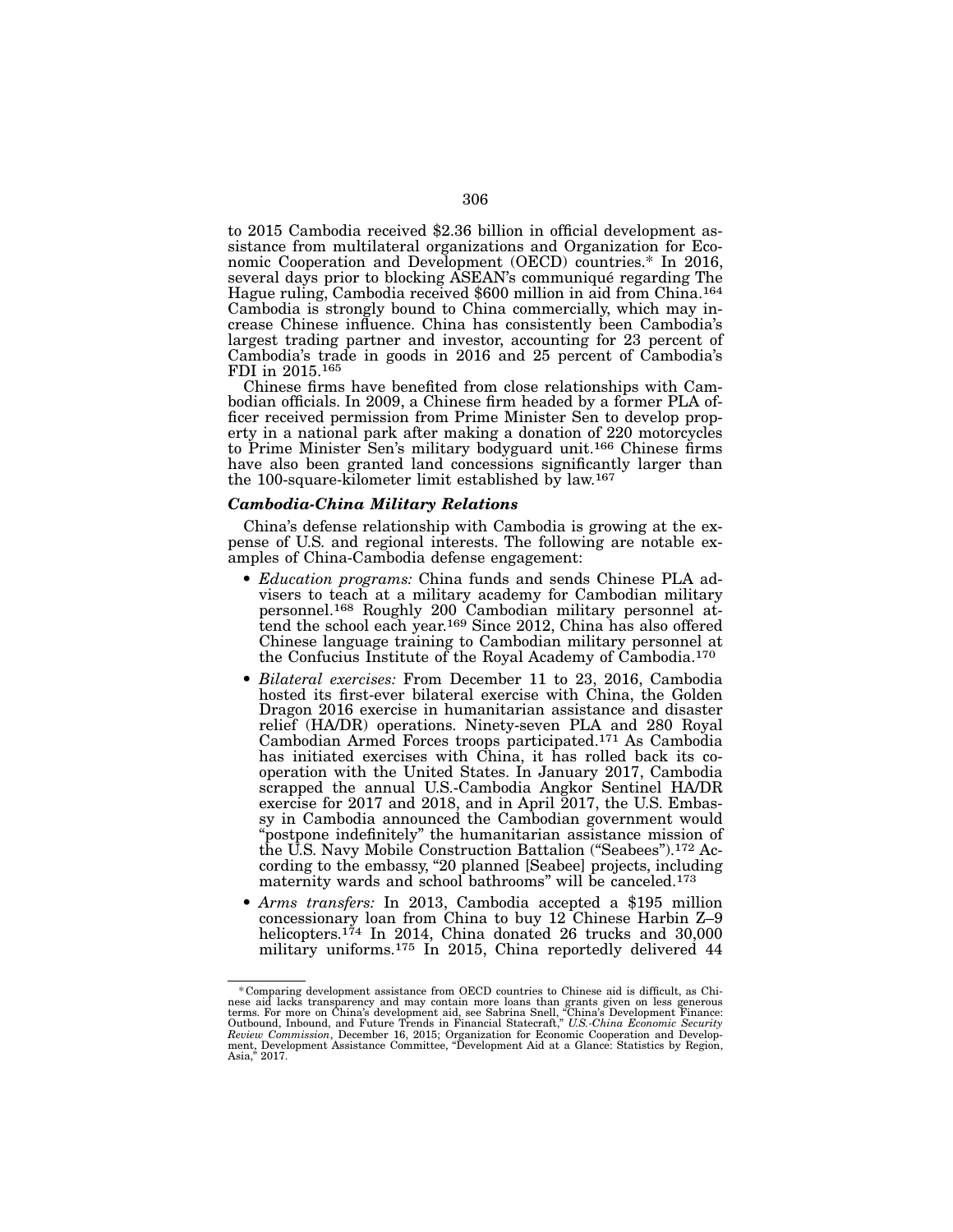military vehicles, including rocket-launcher-mounted trucks and anti-aircraft guns.176

#### China's Relations with Laos

As a small, landlocked country of 6.75 million people, Laos has<br>been careful to maintain good relations with its larger neighbors despite concerns over falling into a position of complete dependency.<sup>177</sup> Since first taking control of the country in 1975 (with Vietnamese assistance), the Lao People's Revolutionary Party has had a special relationship with Vietnam that caused friction with China following China's 1979 invasion of Vietnam.\* In the years that followed, Laos reduced its diplomatic relations with China from the ambassador to the chargé d'affaires level, and China reportedly began training resistance forces to oppose the Laotian government in Yunnan Prov- ince.178 Laos' diplomatic relations with China have since normalized, allowing China to pursue investment and business opportunities in Laos and incorporate the country into its regional infrastructure network.

China's growing presence in Laos recently appears to have caused Laos to rethink its political relationship with China. In 2016, the Lao People's Revolutionary Party Congress removed Choummaly Sayasone as chief of the party and replaced him with Vice President Bounnhang Vorachith.<sup>179</sup> Choummaly Sayasone was instrumental in facilitating economic concessions to Chinese businesses during his tenure, and his removal is seen as a pivot away from China toward Vietnam motivated by concern over China's significant economic presence in the country.180 In the Commission's May 2017 meeting with the National Defense Studies Institute in Bangkok, the participants highlighted the impact of China's presence in Laos, noting that as Chinese migrants and investment move into Laos, Laos is losing its ability to stand up to China.<sup>181</sup>

#### *Laos-China Economic Relations*

China has developed an expansive economic footprint in Laos, and is Laos' top export market and source of FDI.<sup>182</sup> Chinese business interests in Laos include several shopping complexes, malls, mining facilities, plantations, transportation networks, and hydropower projects.<sup>183</sup> This investment has been encouraged by the Chinese government, which reportedly offers Chinese farmers up to \$200,000 to develop plantations in Laos to export agricultural products back to China.184 However, China's economic presence has sparked friction between Laotian communities and Chinese firms. For example, Chinese banana plantations have been blamed for improperly using pesticides, causing 63 percent of plantation workers in northern Laos to fall ill, according to the Laos Agriculture and Forestry Institute.185 Dam construction has also displaced several communities, resulting in protests over poor Chinese resettlement policies.186

f In 1979, at least 200,000 Chinese troops invaded northern Vietnam to punish the country in Cambodia to remove the China-backed Khmer Rouge. The invasion cost 5.<br>for its intervention in Cambodia to remove the China-backed diplomatic relations until 1990. Xuan Loc Doan, "27 Days of Hell: When China and Vietnam Went<br>to War," *National Interest,* February 26, 2017; Michael Sullivan, "Ask the Vietnamese about War,<br>and They Think China, Not the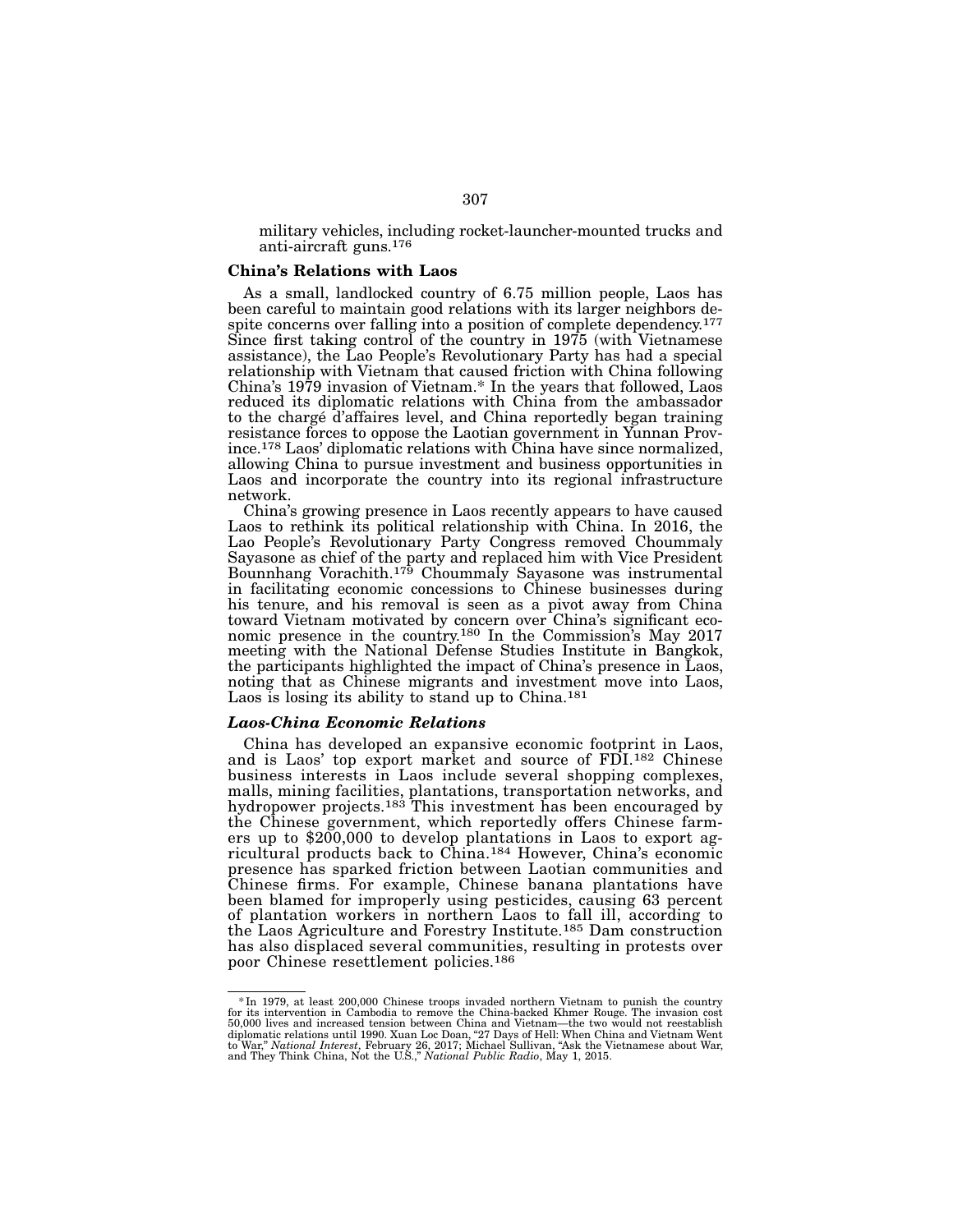Laos has turned to China to update its underdeveloped infrastructure, most notably approving a \$6 billion high-speed rail network connecting Laos to China in the north and Thailand in the south.187 The railway faces significant criticism: it is anticipated to utilize mostly Chinese workers, with few benefits accruing to Laos.188 The railway is also expensive relative to the Laotian economy—the total price of construction is equal to 37 percent of Laos' GDP in 2016.189

In northern Laos, Chinese investment has created a territory where political control between the Laotian government and Chinese businesses is occasionally ambiguous. In the Golden Triangle Special Economic Zone, an area under a 99-year lease to a Chinese casino firm, Chinese security guards appear to have primary law enforcement responsibility, and while Laotian police are present, according to Jeremy Douglas, the regional representative of the UN Office of Drugs and Crime in Bangkok, it is not clear to what extent they are active.190 The area appears to function as a de facto Chinese enclave, with Chinese currency being the principal method of exchange, clocks set an hour ahead to Beijing time, street signs written in Chinese, and passports processed by both Chinese and Laotian inspectors.<sup>191</sup> The Environmental Investigation Agency described the zone as an "illegal wildlife supermarket" for providing Chinese consumers access to products processed from endangered animals, notably tiger skins and tiger bone wine.192 The area is also situated in a region central to the Southeast Asian drug trade, estimated to be worth at least \$31 billion in 2013, nearly twice Laos' 2016 GDP.193

### *Laos-China Military Relations*

The defense relationship appears to be a relatively minor aspect of the overall China-Laos relationship. Little public information is available on their defense relationship, which is composed of people-to-people exchanges, border security and counter drug and human trafficking operations, and arms transfers.194 Despite many joint statements in recent years by Chinese and Laotian officials pledging to deepen military cooperation, the two countries do not appear to have taken concrete actions to expand their defense ties.<sup>195</sup> In what appears to be China's only arms transfer to Laos since 2013, it gave office equipment to the Laos Ministry of Defense.196

Violence against Chinese nationals in Laos is the most prominent issue affecting the China-Laos defense relationship. The following are selected cases of attacks against Chinese nationals in Laos in the last two years. In all cases, the identities of the assailants are unclear.

- In January 2016, two Chinese nationals died and one was injured in a bomb attack. One of the victims was an employee of a Chinese mining company.197
- In March 2016, a Chinese worker was killed and three other Chinese workers were wounded in a shooting attack on a logging company.198 The company was reportedly linked to a Chinese dam project in the area.199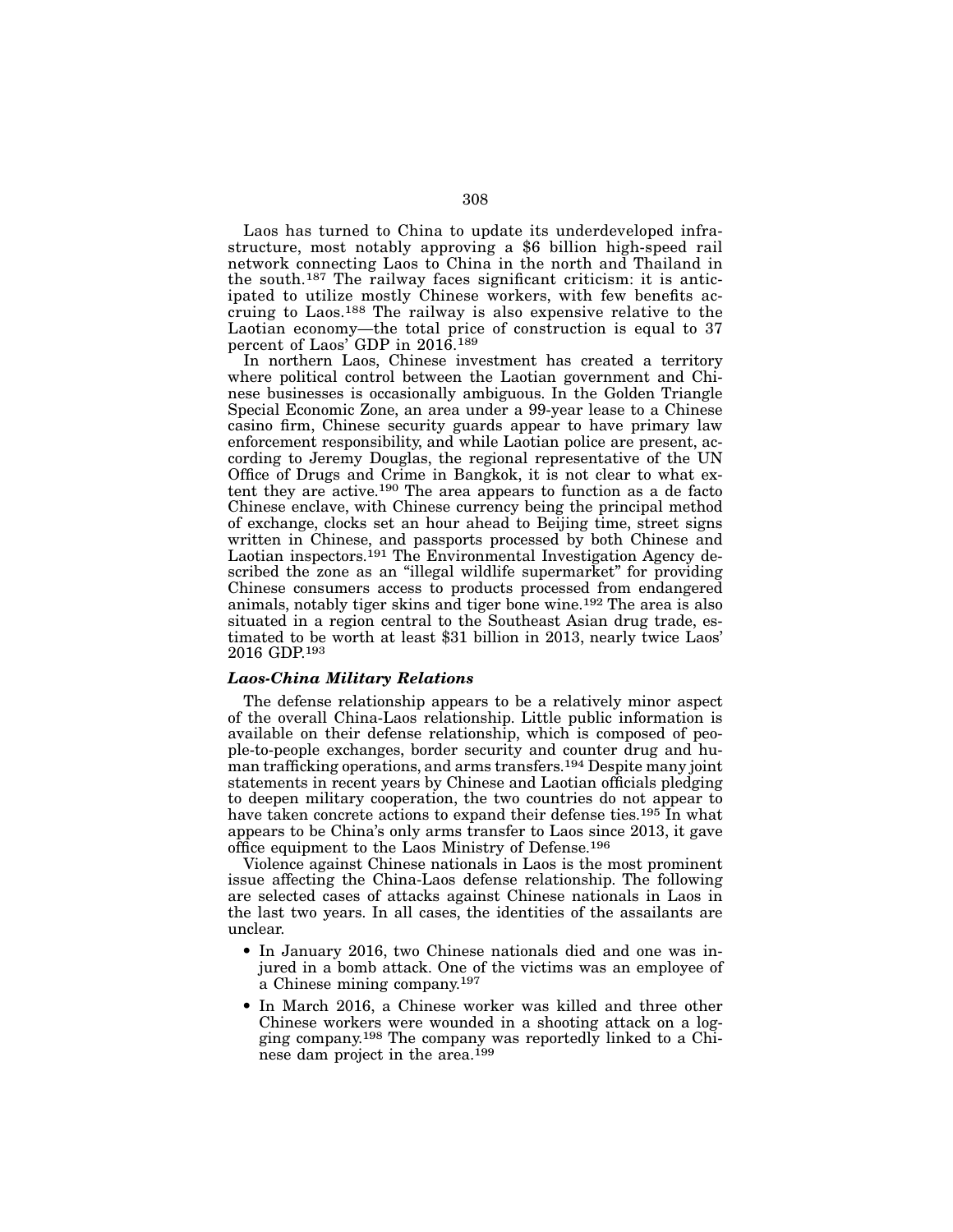• Later in March 2016, six Chinese nationals were wounded in a shooting attack on a passenger bus.200

The connection of many of the victims to Chinese companies operating in Laos suggests the violence reflects local resentment of China's growing economic presence and poor Chinese business practices.<sup>201</sup> In May 2016, China and Laos announced they would increase military cooperation to ensure "the safety of each other's people, organizations, and important projects."202 This statement reflects a trend in China's global security engagement toward greater involvement of the Chinese military in protecting China's economic interests abroad.203

#### China's Relations with Thailand

In his testimony to the Commission, Karl Jackson, professor of Southeast Asian Studies at Johns Hopkins University, noted Thailand has historically prioritized its national interests through a careful strategy of "cultivating relations simultaneously with ... opposing coalitions of powers."204 While Thailand has been a U.S. treaty ally since 1954,\* according to Panitan Wattanayagorn, advisor to Thailand Defense Minister Prawit Wongsuwan, Thailand has fostered a working relationship with China since at least the 1980s when Thailand purchased tanks and naval frigates from the Chinese military.205

U.S. relations with Thailand entered a rocky phase following the 2014 coup, when General Prayuth Chan-ocha became prime minister after seizing control of the government.206 Consistent with U.S. law, in response to the coup the United States immediately suspended Foreign Military Financing and International Military Education and Training funds for Thailand.† The United States also limited the scope of its annual Cobra Gold joint military exercises to cover only HA/DR.207 In 2015, Thailand's junta government accused the United States of meddling in its political affairs after a visiting U.S. official called for an end to martial law.‡ U.S.-Thai diplomatic and military ties have begun to gradually improve since 2015. In December 2015, the United States and Thailand conducted their first high-level strategic dialogue in three years, and in April 2017 President Donald Trump invited Prime Minister Chan-ocha to visit the White House.208

Thailand may be responding to China's growing economic and military power and pivoting accordingly. According to Dr. Jackson,

*In Thailand regimes and constitutions come and go. But Thailand persistently hedges its bets, by tilting toward whatever* 

<sup>\*</sup>The basis for the United States' treaty alliance with Thailand is the 1954 Manila Pact of the Southeast Asian Treaty Organization. Although the organization was disbanded in 1977, the Manila Pact remains in force. Prasha

<sup>‡</sup>Assistant Secretary of State for East Asia Daniel Russell delivered these remarks in January 2015. Amy Sawitta Lefevre*,* "Thailand Accuses U.S. of Meddling in Its Politics," Reuters, January 28, 2015.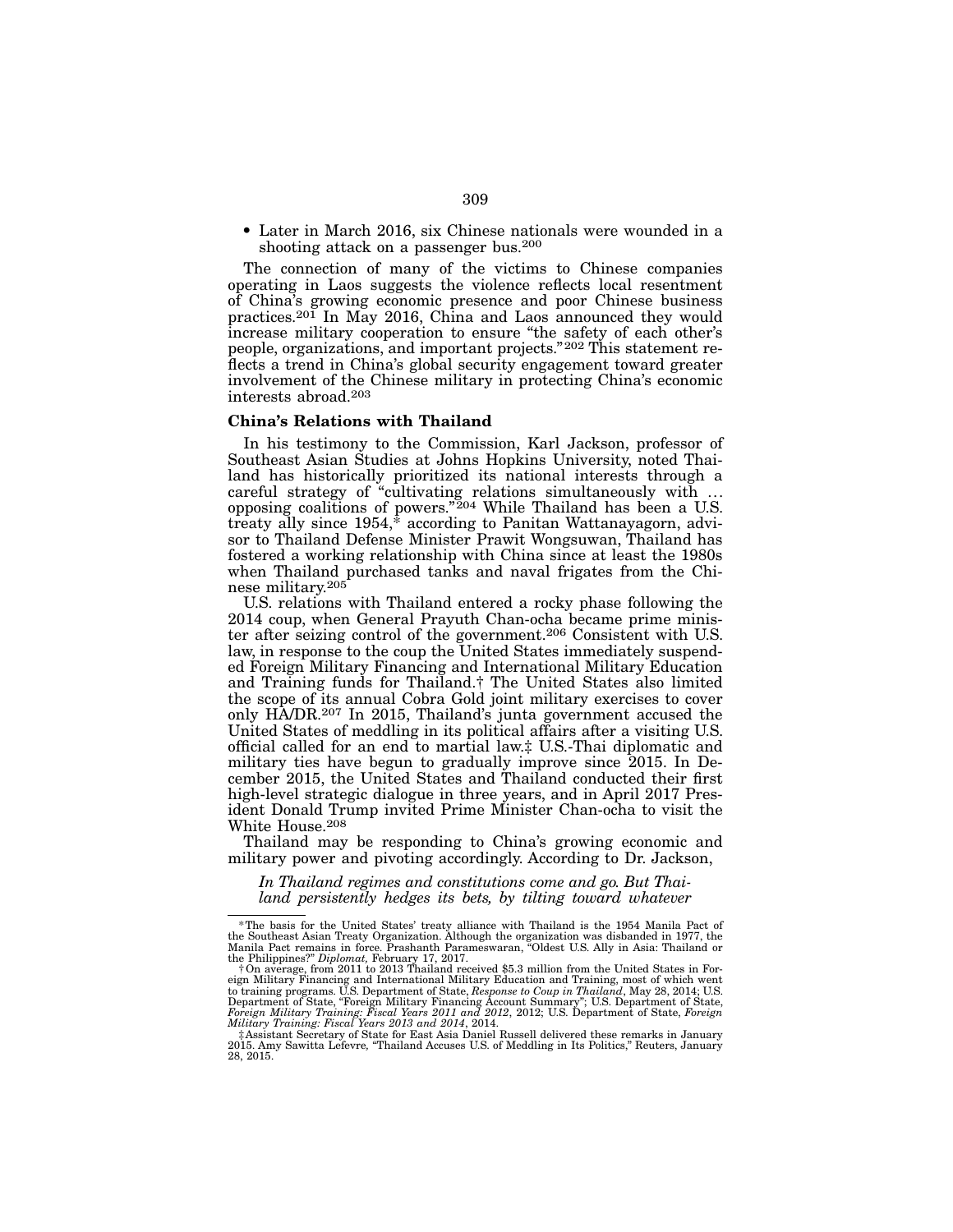*power is emerging in Asia (once Great Britain, subsequently the U.S., and now China) but without abandoning relation- ships with other powers who might be needed to preserve Thai sovereignty in some future scenario.*209

China's goals in Thailand include building a north-south eco- nomic corridor stretching to Singapore, increasing exports into Thailand's market, and establishing better diplomatic and mil- itary relations with a U.S. treaty ally. According to Dr. Jackson, China's goals in Thailand mirror its ambitions in continental Southeast Asia overall in drawing "these smaller but strategical- ly placed countries into [its] economic, diplomatic, and cultural orbit," and replacing the United States as "the most influential outside power in Southeast Asia." 210

#### *Chinese Soft Power Projection in Thailand*

To boost its influence, China has committed significant soft-power ities (see Figure 12), more than any other Southeast Asian coun-<br>try.\* These facilities are key to China's soft power efforts, promoting Chinese culture and giving the Chinese government influence in Thai colleges and secondary schools.† China's Confucius Institutes in Thailand reach a wide audience—one Confucius Institute cur- rently has 50,000 Thai students enrolled in Chinese language and culture programs.211 The United States does not have a comparable program in Asia. In 2015 China announced it would send 1,800 Chinese language instructors to Thailand that year.212 By contrast, as of 2015 there were only 22 Fulbright teaching assistants in Thailand.213

China also leverages the large population of ethnic Han Chinese living in Thailand to promote its interests. Roughly 14 percent of Thailand's population is ethnic Chinese and many Thai-Chinese have a prominent place in Thailand's business community.214 During his meeting with the Commission in May 2017, Mr. Wattanayagorn, advisor to Thailand's minister of defense, noted that the Chinese government frequently targets Thai-Chinese businessmen to advance Chinese business interests, inviting them back to Beijing to meet with high-level government officials who encourage them to promote Chinese firms.215 According to Mr. Wattanyagorn, China has tried to use its economic reach and soft power in regional countries as tools of coercion.216

The Confucius Institute is a nonprofit education organization funded by the Chinese govern-<br>ment. Its purpose is to promote Chinese influence and soft power through language training and<br>cultural exchanges. Hanban, "About *node\_10971.htm.*

<sup>†</sup>The influence of Confucius Institutes has caused some U.S. academics to express concerns and call for their removal from U.S. universities. John Sudworth, "Confucius Institute: The Hard Side of China's Soft Power," BBC, December 22, 2014.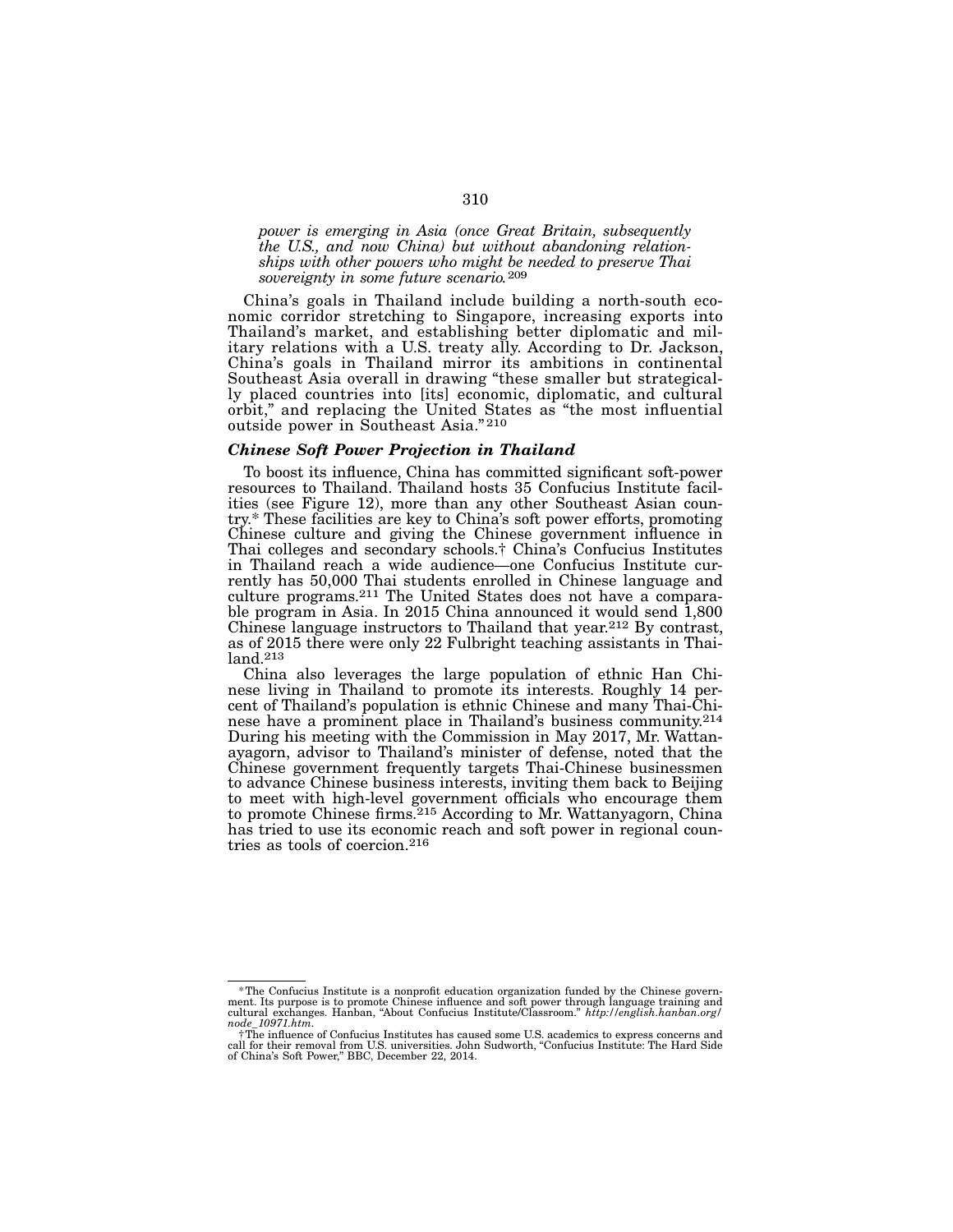Figure 12: Confucius Institutes and Confucius Classrooms in ASEAN Countries



*Source:* Hanban, "About Confucius Institute/Classroom." *http://english.hanban.org/node\_10971. htm.*

# *Thailand-China Economic Relations*

China has devoted significant efforts to incorporating Thailand into its planned north-south economic corridor stretching from Kunming to Singapore. The centerpiece of this corridor is the Kunming-Singapore high-speed railway. The Thai section of this railway was delayed several times due to disputes over cost, use of Chinese engineers, and China's demand for concessions to develop commercial property at railway stations and on a stretch of land extending on both sides of the railway along its length.217 The initial phase of this railway was approved for construction in July 2017.218 From Laos and China's perspective, securing approval for the Thai section of the railway was critical, as without it the Laos section of the railway would fail to connect to areas with high economic activity, throwing the economic value of the \$6 billion China-Laos railway into doubt.219

Thailand's economy is heavily dependent on foreign trade but is broadly diversified across several trading partners.\* While China is Thailand's largest trading partner, it accounts for a smaller portion of Thailand's goods trade compared to its share in Burma, Laos, and Cambodia.<sup>220</sup> In 2015 China claimed 16 percent of Thailand's total trade (see Figure 13), followed closely by Japan (12 percent) and the United States (9 percent).221 China is Thai- land's second largest market for exports, falling just behind the United States (in 2015, 11.25 percent of all Thai goods exports

<sup>\*</sup>In 2015, goods exports accounted for 53 percent of Thailand's GDP. Including service exports such as tourism, exports may account for 61 to 72 percent of Thailand's economy. United Nations<br>Comtrade, "International Trade Statistics Database," The World Bank, "GDP (current US\$)."<br>https://data.worldbank.org/indicator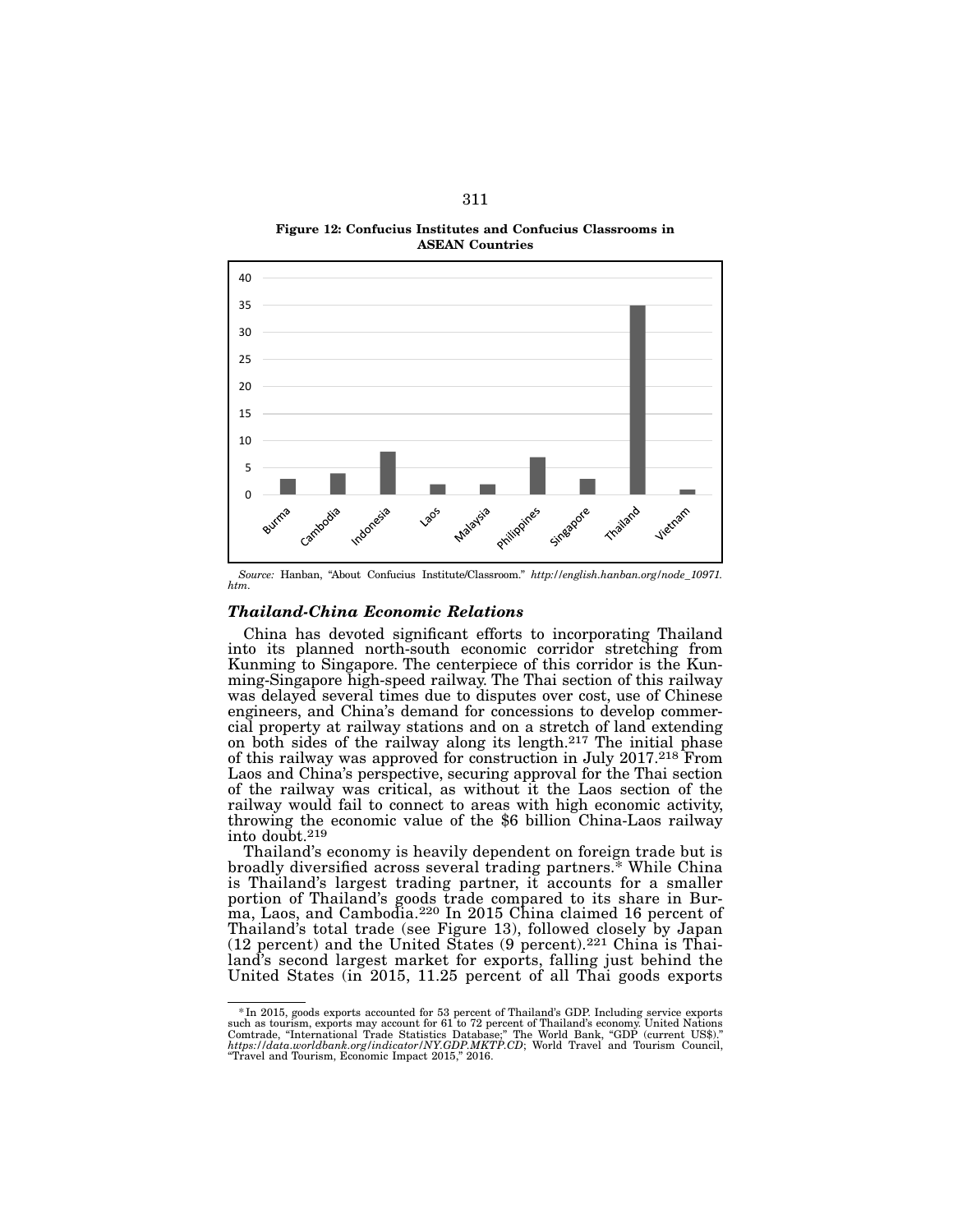went to the United States and 11.05 percent went to China).<sup>222</sup> China's share of Thailand's total goods trade has increased over time, growing from 13 percent in 2012 to 16 percent in 2015.223 China's goods exports to Thailand consist mostly of manufactured goods, with an emphasis on computers and communication devic- es.\*

Figure 13: U.S., Japanese, and Chinese Share of Thailand's Goods Trade, 2013–2015



*Source:* United Nations Comtrade, "International Trade Statistics Database."

The Thai government has attempted to position Thailand as a regional trading hub, where foreign companies invest in manufacturing facilities and regional headquarters to produce goods for export to the rest of Southeast Asia.224 This strategy has attracted investment from Chinese manufacturing firms, including Chinese appliance-maker Haier, which is expanding its factories in Thailand, and SAIC Motor, China's largest automaker, which is currently spending nearly \$1 billion to construct a second factory in Thailand (with cars manufactured there destined for export to ASEAN countries).225 High real estate prices in China have also caused many Chinese investors to turn to Thailand's comparatively more affordable market. Thai realtors report a significant increase in sales to Chinese buyers either as an investment or a rental unit for tourists: according to Chinese property portal Juwai.com, in the first half of 2017 Thailand was the third most-searched real estate market for Chinese investors, up from its position as the sixth-most searched market in 2016.†

<sup>\*</sup> In 2015 broadcasting equipment accounted for 6.3 percent of all Chinese exports to Thailand, followed by computers (4.9 percent) and telephones (3.7 percent). Observatory of Economic Complexity, "What Does China Export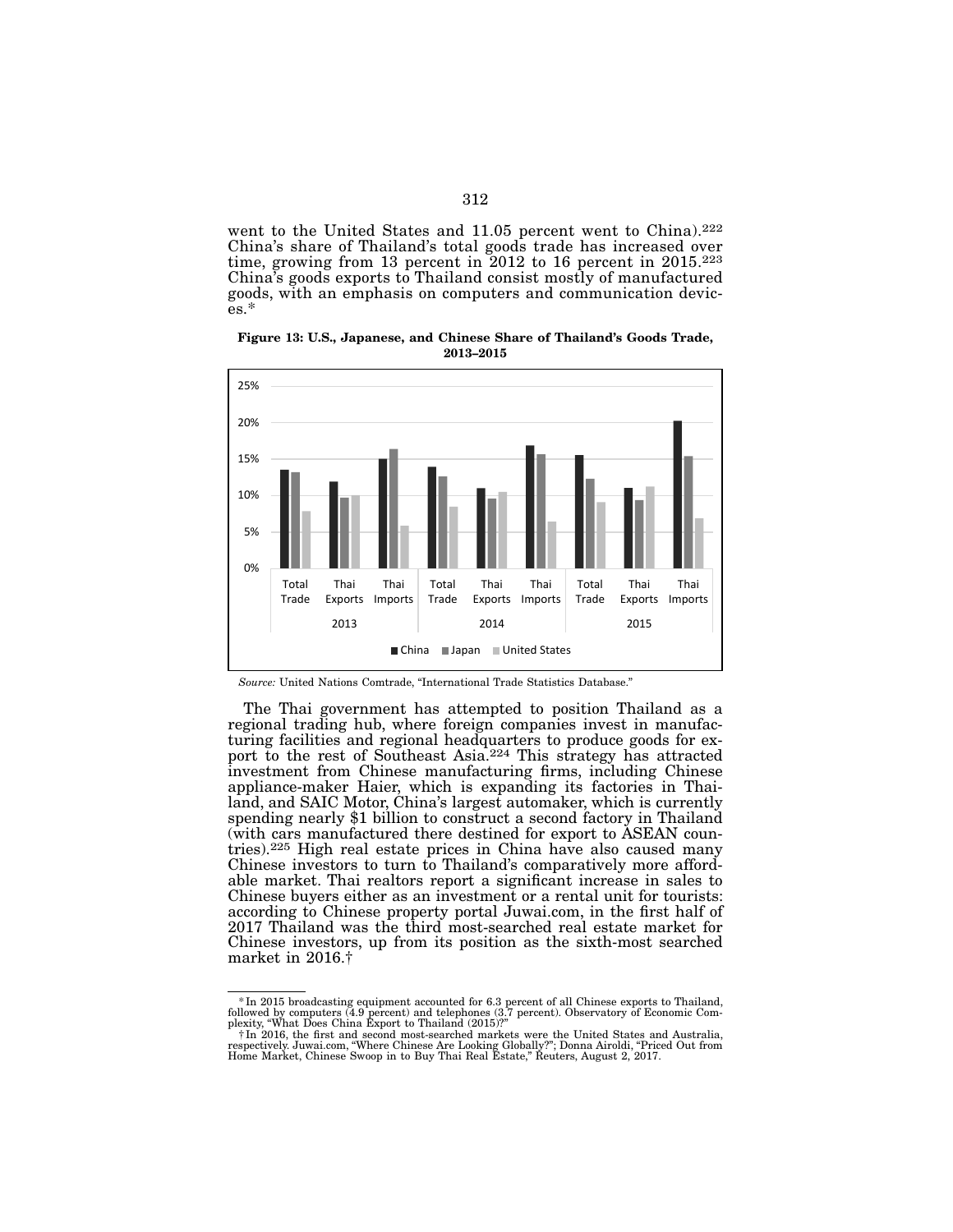China has become an important source of tourists to Thailand, an industry key to Thailand's economic growth.\* From 2014 to 2015, Chinese tourism to Thailand increased 71 percent and Chinese tour- ists currently account for 27 percent of Thailand's tourism sector by revenue.<sup>226</sup> While tourism is vital to Thailand's growth, Chinese tourism has created friction between Thailand and China. The Thai government claims Chinese tourism does not benefit Thai workers, as Chinese tour operators spend most of their expenses on Chinese vendors associated with Chinese-conducted tours.<sup>227</sup> In 2017, the Thai government shut down several low-cost Chinese tourism agencies operating in Thailand that it claimed do not contribute to the local economy.<sup>228</sup>

#### *Thailand-China Military Relations*

Following the 2014 military coup, China-Thailand military en- gagement has increased. Chinese arms sales to Thailand grew from \$20 million in 2012 to \$77 million in 2016, exceeding U.S. arms sales to Thailand by \$30 million for that year, the largest margin since 1995 (see Figure 14).229



Figure 14: Estimated U.S. and Chinese Arms Sales to Thailand, 2010–2016

*Source:* Stockholm International Peace Research Institute, "The SIPRI Arms Transfers Data-base." *http://www.sipri.org/databases/armstransfers*.

Recent Thailand-China military cooperation includes:

• *New submarines:* The junta government purchased a Yuan-class diesel-electric submarine for \$393 million from China in 2017— Thailand's first submarine purchase in 50 years—and is plan- ning to purchase two more.230 Members of Thailand's two ma-

<sup>&</sup>lt;sup>\*</sup> By some measures, tourism is Thailand's largest sector, accounting for 19 percent of its economy. In 2015, without expansion in Thailand's tourism sector the economy would have registered no growth at all. Fortune, "Fo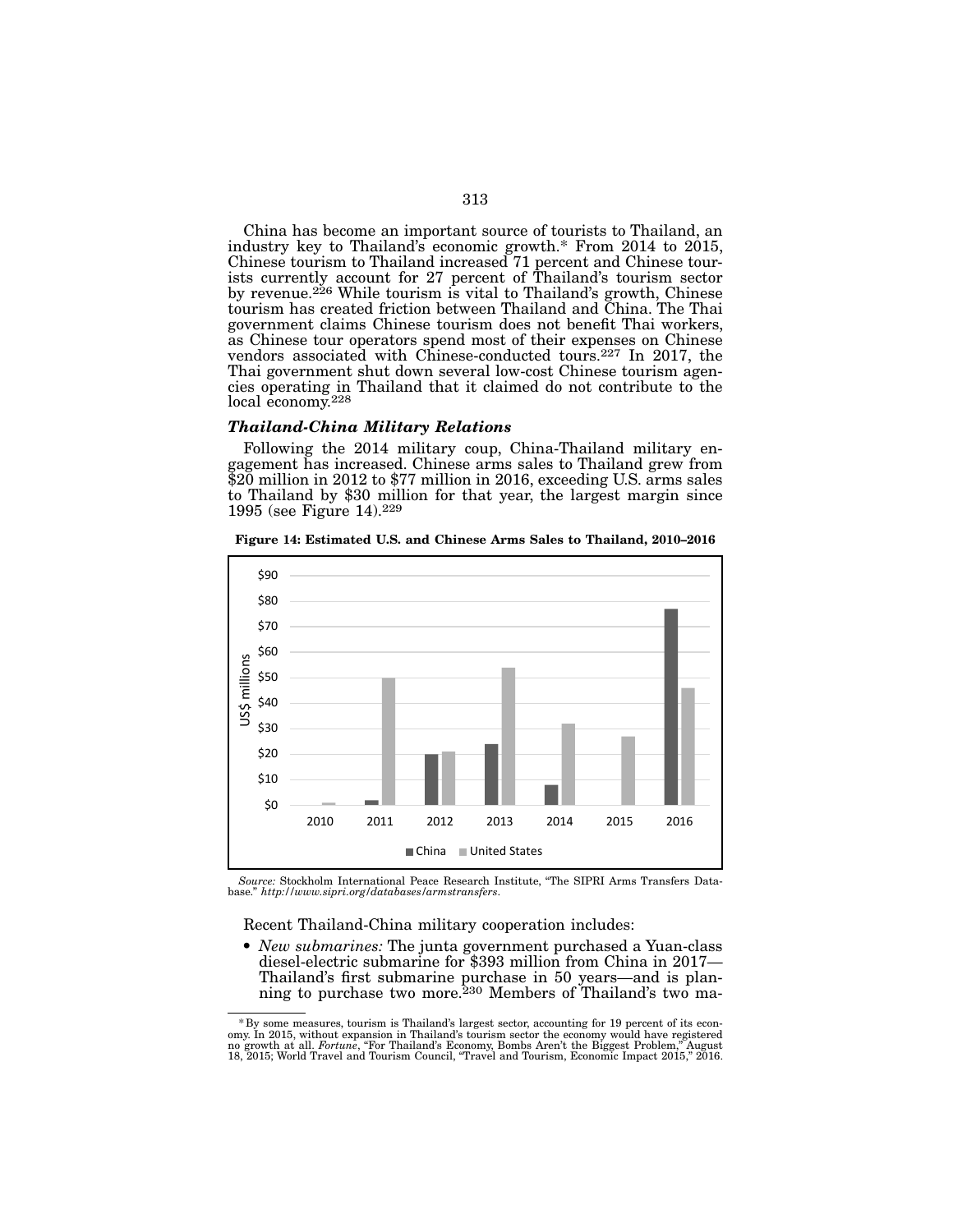jor civilian political parties have criticized the purchase as a mismanagement of government resources.<sup>231</sup> Furthermore, according to Thailand's Ministry of Foreign Affairs, the Gulf of Thailand is too shallow for effective submarine operations.<sup>232</sup> According to Mr. Wattanayagorn, Thailand's submarine purchase will cultivate a long-term relationship with China as China will provide maintenance for Thailand's submarine fleet.<sup>233</sup>

- *Small arms and tank sales:* Thailand has committed to pur- chasing 38 Chinese VT–4 tanks to upgrade its aging stock of U.S.-built tanks and is exploring joint military manufacturing facilities to maintain its Chinese equipment and produce small arms.234
- *Bilateral exercises:* Thailand and China launched their first-ever joint air force exercises in 2015 and have recently expanded their joint naval drills, which first began in 2010.<sup>235</sup>

Some military projects—such as a multi-billion-dollar Chinese deal to renovate Thailand's Sattahip naval base—remain under negotiation.236 According to a U.S. diplomat, agreements between the United States and Thailand preventing Chinese maintenance crews from inspecting U.S. weapons systems may prevent China and Thailand from running joint projects at facilities that have sensitive U.S. military equipment.237

#### Implications for the United States

During the Commission's 2017 trip to Burma, a member of the American Chamber of Commerce in Myanmar noted continental Southeast Asia's position—situated between the largest population centers on Earth, including India, China, and Indonesia—makes it an important nexus of regional trade.\* With sufficient infrastructure development, the region could emerge as an important logistics and trade hub. This position as a crossroads between the world's largest population centers and trading routes from the Indian and Pacific Oceans has already attracted significant U.S. investment. As Vice President Mike Pence noted during his April 2017 visit to ASEAN's secretariat, the stock of U.S. FDI in ASEAN countries stood at \$274 billion in 2015, an amount greater than the stock of U.S. FDI in China, India, and Japan combined.238

China's engagement in these countries constitutes an effort to shape the economic future of the region toward its own interests<br>and away from those of the United States and other countries. China's facilitation of corruption puts U.S. firms at a disadvantage and the close relationship between Chinese firms and some regional leaders threatens to crowd out U.S. firms. While Chinese firms al- ready enjoy an advantage over U.S. firms due to their geographical proximity, China's north-south infrastructure projects are enhancing that advantage by creating low-cost transportation corridors that

<sup>\*</sup>In 2015, Danny Quah, professor of economics and international development at the London School of Economics, calculated the smallest circle that could be drawn over the globe that would<br>contain half of the world's population. The circle was centered over Mong Khet in Burma with<br>a radius of 2,000 miles. Danny meeting with Commission, Rangoon, Burma, May 24, 2017.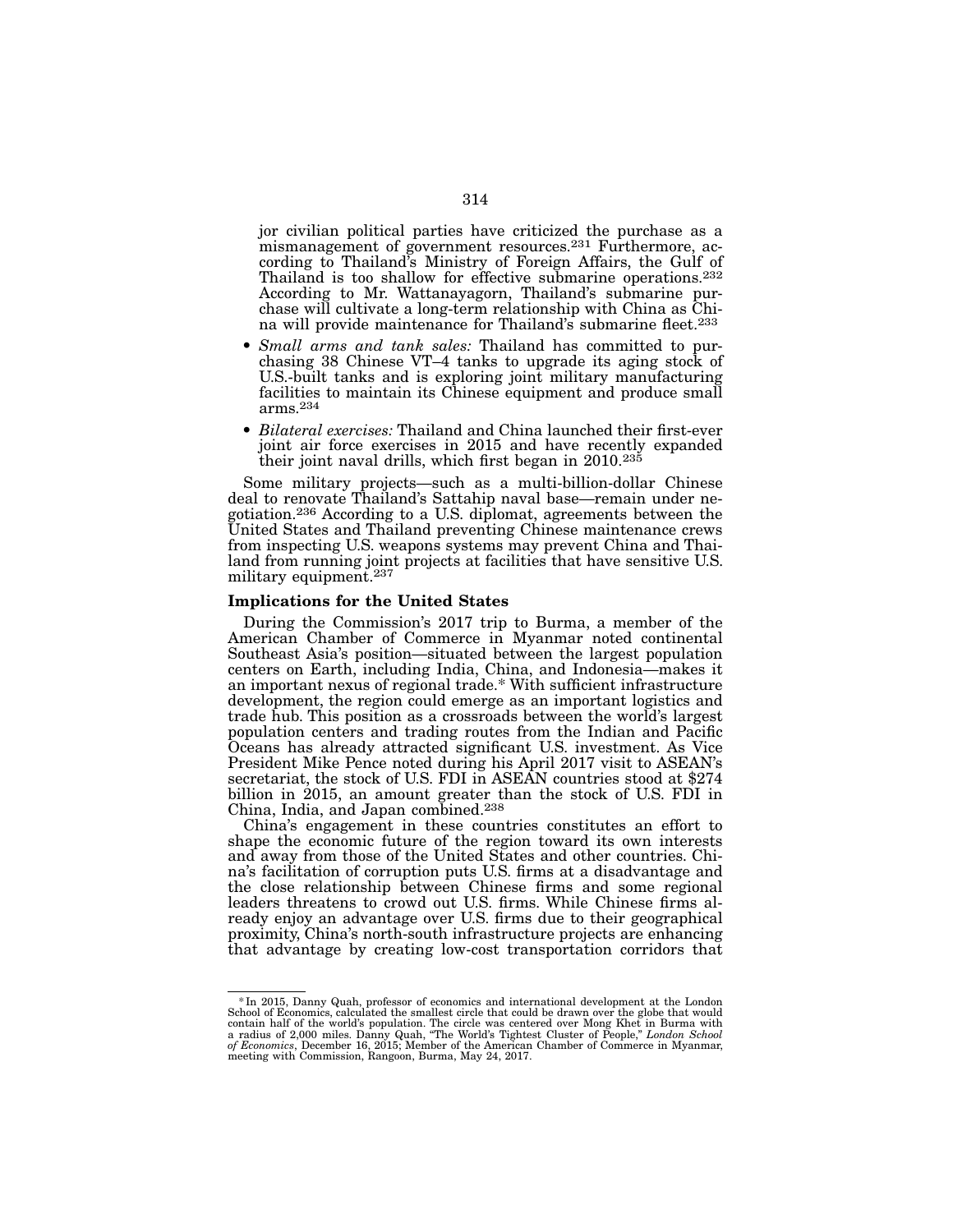will direct trade away from the United States and other countries to Beijing.

In her testimony before the Commission, Ms. Sun noted China promotes a model of development in Burma that "prioritizes eco- nomic development at the cost of political liberalization," in contrast to the U.S. approach that has advanced governance, social justice, and capacity building as the bedrock for improving livelihoods.239 Throughout the region, China provides aid with no robust gover- nance or environmental or social standards, facilitating a political and economic environment prone to corruption.\* For example, in both Laos and Cambodia, government officials have personally ben-<br>efited from promoting Chinese economic engagement.<sup>240</sup>

The development model promoted by China places U.S. firms at a disadvantage. To the extent that China's engagement with the region facilitates unaccountable political systems prone to corrup- tion, such an environment will deny U.S. businesses commercial opportunities in some of ASEAN's most dynamic economies. While<br>Burma, Cambodia, and Laos rank among ASEAN's smallest economies, they are also among the fastest growing: In 2016, Laos grew faster than any other ASEAN country, with 7 percent GDP growth, while Cambodia and Burma grew at 6.9 percent and 6.5 percent, respectively, the third- and fourth-highest growth rates in ASEAN.<sup>241</sup> Since 2012, these three countries have averaged 7.4 percent growth every year.<sup>242</sup> Over time, these high growth rates will result in richer economies and will increase commercial opportunities for U.S. firms. For example, the Asian Development Bank estimates that at its current growth rates, Burma's economy will increase by a factor of two to four by 2030, and enjoy a GDP per capita roughly equal to Indonesia, ASEAN's largest economy.243

The United States also has an interest in promoting democratic institutions in the region. The state of democracy in the region is challenged: Burma is transitioning away from military rule, but the army retains significant political power under the constitution; Thailand has been under martial law for three years following a coup; Cambodia's Hun Sen has used violence and other coercive practices to win elections, arrested the leader of Cambodia's political opposition on treason charges, closed independent media organizations, and expelled the U.S.-backed National Democratic Institute;<sup>244</sup> and Laos has long functioned as a dictatorship.<sup>245</sup> China's focus on economic development in the region at the expense of political liberalization runs counter to U.S. values of promoting democracy and sustainable growth.

Despite the significant economic and governance needs of these countries, the United States allocates a relatively small share of its non-military assistance to the region. According to the U.S. Agency for International Development (USAID), from 2011 to 2015 Thailand, Cambodia, Laos, and Burma received approximately \$1.3 billion, or 0.8 percent, of the \$161 billion of world-wide U.S. non-military foreign assistance.246 Over the same period, the United States

<sup>\*</sup>In 2016, Transparency International rated Cambodia as having the highest perceived corrup- tion levels in Southeast Asia, and Global Witness has reported on several Cambodian businesses owned by Prime Minister Sen's family members that have benefited from his patronage. "Corrup-tion Perceptions Index 2016," *Transparency International,* January 25, 2017; "Hostile Takeover: The Corporate Empire of Cambodia's Ruling Family," *Global Witness,* July 2016.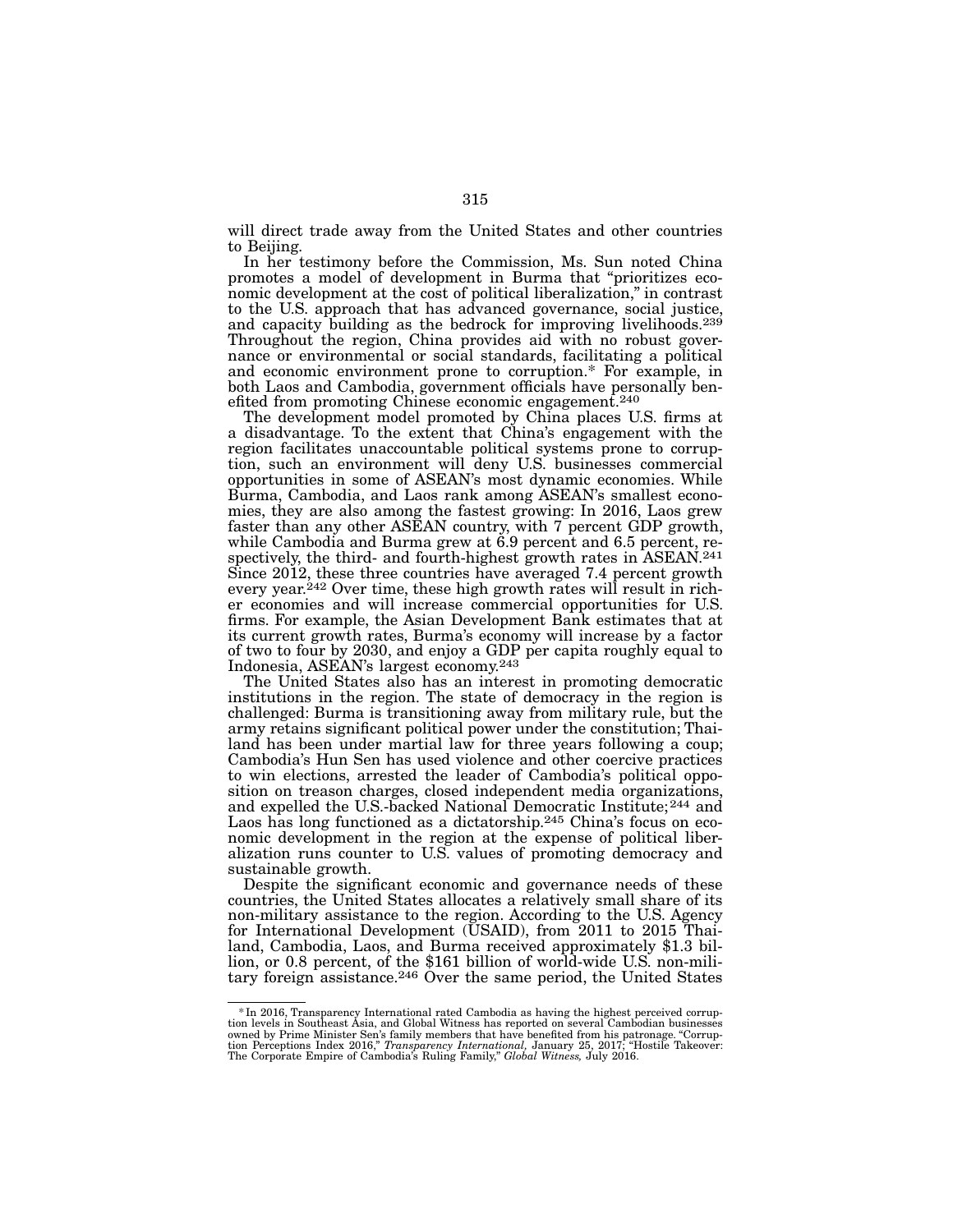allocated around 3 percent of its non-military assistance to ASEAN countries.<sup>247</sup> Available estimates of Chinese assistance to the region suggest that it eclipses U.S. support. In 2011 and 2012 China's government pledged or distributed an estimated \$12 billion to Burma, Cambodia, Laos, and Thailand.\* While it is difficult for the United States to match China's assistance to these countries, the ability of regional countries to follow a model of development that is consis- tent with U.S. interests and international governance, social, and economic standards hinges on the availability of alternative sources of support.

Although China exceeds the United States in financial assistance, the United States has improved its relations with some regional countries, particularly Burma. According to Ms. Sun, China has perceived U.S. relations with continental Southeast Asian countries as zero-sum and believes stronger connections between the United States and regional countries come at China's expense.<sup>248</sup> China has most strongly perceived increased U.S. influence in Burma due to ministration.† Chinese concerns over U.S. influence, combined with the region's strategic importance to China, may make the region an area of greater geopolitical competition between the United States and China in the future.

China's close relationship with Cambodia has undercut ASEAN's ability to promote freedom of navigation in the South China Sea. Cambodia's objections have prevented ASEAN from supporting The Hague's finding invalidating China's nine-dash line and from adopting a joint position regarding China's activity at Scarborough Shoal, although the Philippines' decision not to take advantage of the Hague decision to press China on its behavior now contributes to ASEAN's inertia on the South China Sea.249 Although the United States does not support any claimant regarding territorial disputes in the South China Sea, U.S. officials have repeatedly expressed support for freedom of navigation and have stated that China's land reclamation increases regional instability.250

<sup>\*</sup>China's assistance to other countries is opaque and often difficult to classify. According to AidData, an organization that tracks Chinese projects, in 2011 and 2012 China distributed or pledged more than \$12 billion to B opment Finance."

FAfter 2011, Chinese President and General Secretary of the Chinese Communist Party Xi Jinping reportedly asked his government "Who lost Burma?" after perceiving U.S. inroads into the country. Jane Perlez, "China Showers M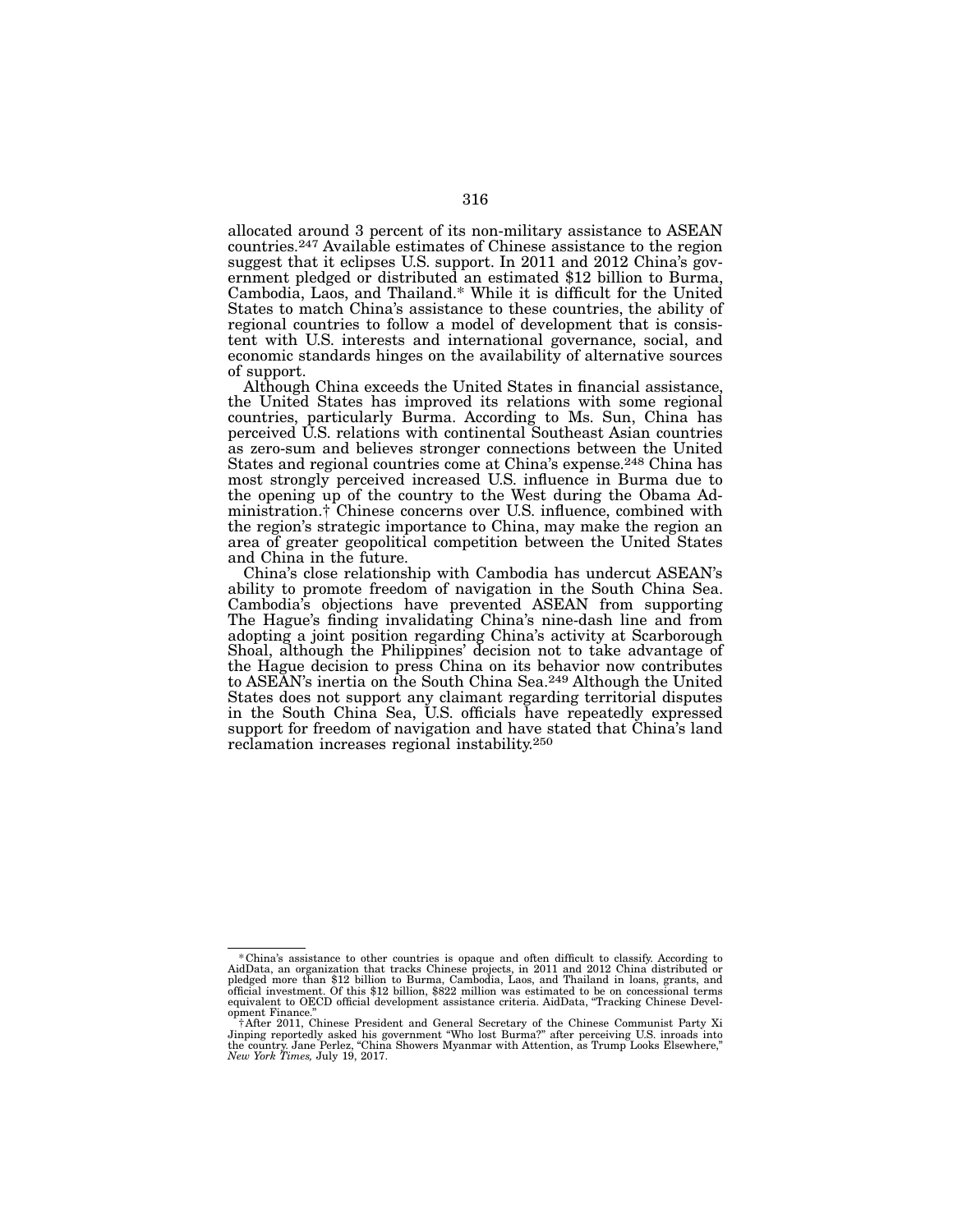# ENDNOTES FOR SECTION 1

1. Kyaw Min, "China-Myanmar Gas Pipeline Becomes Fully Operational," *Myanmar Business Today*, October 28, 2013.

2. U.S.-China Economic and Security Review Commission, *Hearing on China's Relations with Northeast Asia and Continental Southeast Asia*, written testimony of Yun Sun, June 8, 2017.

3. Association of Southeast Asian Nations, "ASEAN Member States." *http://asean. org/asean/asean-member-states/.*

4. Kyaw Min, "China-Myanmar Gas Pipeline Becomes Fully Operational," *Myanmar Business Today*, October 28, 2013.

5. Various, for details contact Commission staff.

6. National Bureau of Statistics via CEIC database.

7. National Bureau of Statistics via CEIC database.

8. United Nations Comtrade, "International Trade Statistics Database."

9. United Nations Comtrade, "International Trade Statistics Database."

10. United Nations Comtrade, "International Trade Statistics Database;" National Bureau of Statistics via CEIC database; United Nations Conference on Trade and Development, "Country Fact Sheets 2016."

11. United Nations Conference on Trade and Development, "Country Fact Sheets 2016"; Myanmar Directorate of Investment and Company Administration, *Foreign Investment of Permitted Enterprises*; Laos Ministry of Planning and Investment, *All Approved Investment Projects by Country*; National Bureau of Statistics via CEIC database.

12. Shou Xiaosong, ed., *The Science of Military Strategy*, Military Science Press, 2013, 210. Translation.

13. Kyaw Min, "China-Myanmar Gas Pipeline Becomes Fully Operational," *Myanmar Business Today*, October 28, 2013; Yimou Lee, "Exclusive: China Seeks up to 85 Percent State in Strategic Port in Myanmar," Reuters, May 5, 2017.

14. U.S.-China Economic and Security Review Commission, *Hearing on China's Relations with Northeast Asia and Continental Southeast Asia*, written testimony of Yun Sun, June 8, 2017; U.S.-China Economic and Security Review Commission, *Hearing on China's Relations with Northeast Asia and Continental Southeast Asia*, oral testimony of Murray Hiebert, June 8, 2017; Adam Pasick, "China's Canceled Burma Railway Is Its Latest Derailment in Southeast Asia," *Quartz*, June 25, 2014.

15. Adam Pasick, "China's Canceled Burma Railway Is Its Latest Derailment in Southeast Asia," *Quartz*, June 25, 2014.

16. U Kyaw Tin, Minister of Foreign Affairs, meeting with Commission, Naypyidaw, Burma, May 26, 2017.

17. Various, for details contact Commission staff.

18. Terry Frederickson, "Bangkok at the Center of Huge Future Rail Network," *Bangkok Post*, December 28, 2015.

19. Chaiwat Subprasom, "Thailand, China Agree on \$5 Billion Cost for Rail Project's First Phase," Reuters, September 21, 2016; *Railway Gazette*, "Construction Starts on China—Laos Railway," December 28, 2016.

20. U.S.-China Economic and Security Review Commission, *Hearing on China's Relations with Northeast Asia and Continental Southeast Asia*, written testimony of Murray Hiebert, June 8, 2017.

21. Daniel Pye, "The Dark Shadow of Myanmar's Jade Trade," *Financial Times*, September 26, 2016; Environmental Investigation Agency, "Hiatus in Timber Smuggling from Myanmar to China," March 7, 2016.

22. Renaud Egretau, "Jade or JADE? Debating International Sanctions on Burma's Gem Industry," *East-West Center*, October 13, 2011.

23. Elizabeth Economy, "China's Role in Myanmar's Dangerous Jade Trade," *Council on Foreign Relations*, November 2, 2015.

24. Official, Burma Ministry of Natural Resources and Environmental Conservation, meeting with Commission, Naypyidaw, Burma, May 26, 2017.

25. Various, for details contact Commission staff.

26. Elizabeth Economy, "China's Role in Myanmar's Dangerous Jade Trade," *Council on Foreign Relations*, November 2, 2015; Daniel Pye, "The Dark Shadow of Myanmar's Jade Trade," *Financial Times*, September 26, 2016.

27. Official, Burma Ministry of Natural Resources and Environmental Conservation, meeting with Commission, Naypyidaw, Burma, May 26, 2017.

28. Environmental Investigation Agency, "Hiatus in Timber Smuggling from Myanmar to China," March 7, 2016.

29. Prashanth Parameswaran, "What's Behind Laos' China Banana Ban?" *Diplomat*, April 14, 2017.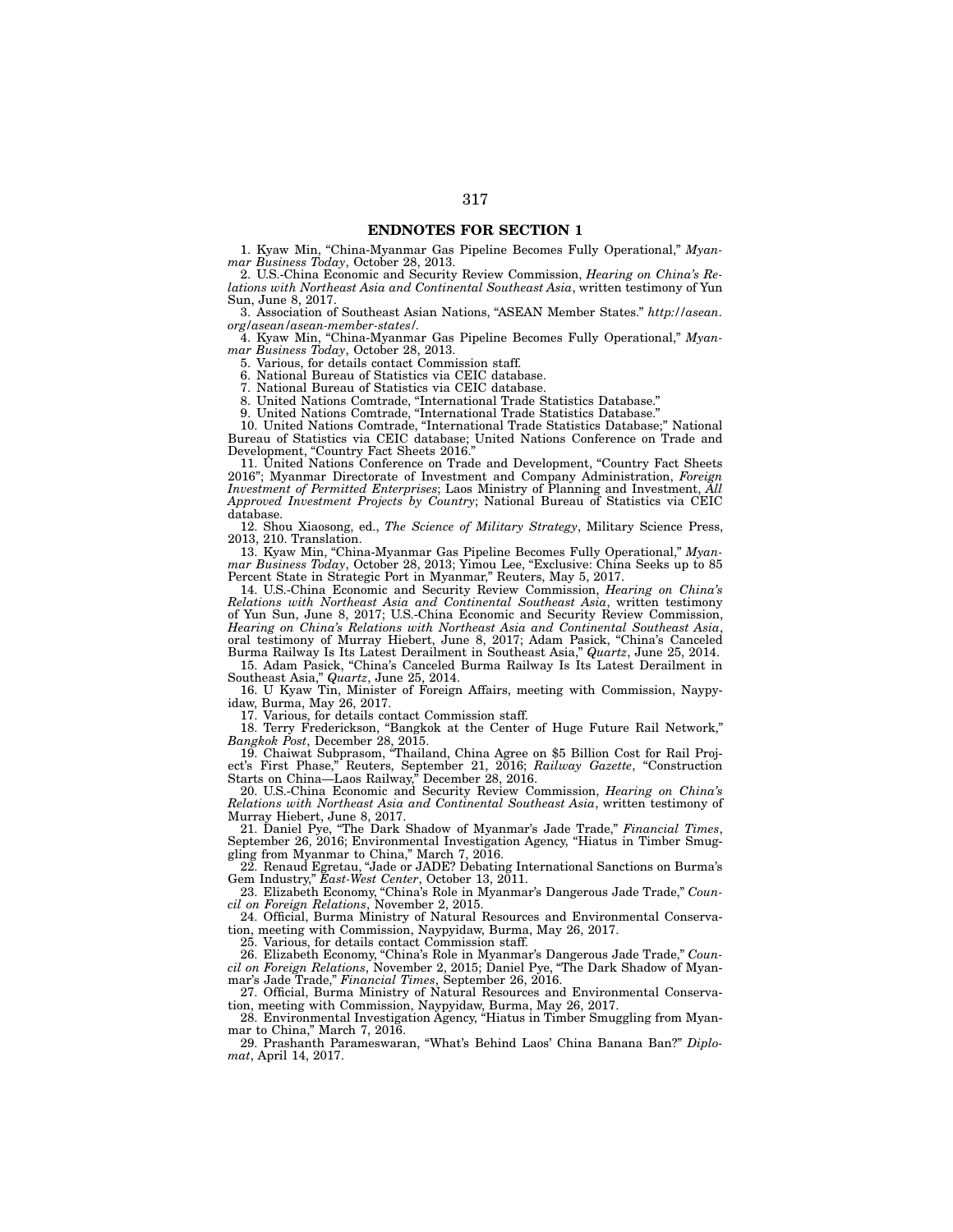30. Voice of America, "More Chinese-Owned Banana Plantations to Close in Laos," April 12, 2017.

31. Various, for details contact Commission staff.

32. Brian Eyler, Director, Stimson Center, briefing to Commission, Washington, DC, May 10, 2017. 33. Tom Fawthrop, "China's Myanmar Dam Hypocrisy," *Diplomat*, January 28,

2017.

34. Tom Fawthrop, "China's Myanmar Dam Hypocrisy," *Diplomat*, January 28, 2017.

35. Mike Ives, "A Chinese-Backed Dam Leaves Myanmar in a Bind," *New York Times*, March 31, 2017.

36. World Wildlife Federation, "Greater Mekong Facts." *https://www.worldwildlife. org/places/greater-mekong*.

37. Brian Eyler, "China Needs to Change Its Energy Strategy in the Mekong Region," *China Dialogue*, July 16, 2013.

38. Brian Eyler, Director, Stimson Center, briefing to Commission, Washington, DC, May 10, 2017.

39. Brian Eyler, Director, Stimson Center, briefing to Commission, Washington, DC, May 10, 2017.

40. Brian Eyler, Director, Stimson Center, briefing to Commission, Washington, DC, May 10, 2017.

41. Brian Eyler, Director, Stimson Center, briefing to Commission, Washington, DC, May 10, 2017; National Hydropower Association, "Policy, FAQ." *http://www.hydro. org/policy/faq/*; Bay Trippers, "Quick Facts about the Chesapeake Bay."

42. Brian Eyler, Director, Stimson Center, briefing to Commission, Washington, DC, May 10, 2017.

43. International Rivers, "Understanding the Impacts of China's Upper Mekong Dams." 44. Jamie Pittock, "Dams on the Mekong: Lost Fish Protein and the Implications

for Land and Water Resources," *Global Environmental Change*, October 2012. 45. U.S. Geological Survey, *Total Water Use in the United States, 2010*, 2014.

46. Debra Tan, "Towards a Water and Energy Secure China," *China Water Risk,*  April 2015.

47. Jonathan Kaiman, "China's Water Diversion Project Starts to Flow to Beijing," *Guardian,* December 12, 2014.

48. International Rivers, "Understanding the Impacts of China's Upper Mekong Dams.

49. Brian Eyler, Director, Stimson Center, briefing to Commission, Washington, DC, May 10, 2017.

50. Brian Eyler, Director, Stimson Center, briefing to Commission, Washington, DC, May 10, 2017

51. Pilita Clark, "Troubled Waters: The Mekong River Crisis," *Financial Times*, July 18, 2014.

52. Official, Thailand Ministry of Foreign Affairs, meeting with Commission, Bangkok, Thailand, May 23, 2017.

53. Lower Mekong Initiative, "Environment and Water Pillar."

54. U.S. Department of State, *Secretary Tillerson Speaks at 10th Lower Mekong Initiative Ministerial,* August 6, 2017.

55. Mekong River Commission, "Lancang—Mekong Cooperation: MRC Welcomes the New Initiative for Regional Cooperation by Six Countries in the Mekong River Basin." *http://www.mrcmekong.org/news-and-events/news/lancang-mekong-cooperation-mrcwelcomes-the-new-initiative-for-regional-cooperation-by-six-countries-in-the-mekongriver-basin/.*

56. Zhang Yue, "Plan Cements Mekong Cooperation," *China Daily*, March 24, 2016. 57. Erik Barboriak, Congressional Advisor, U.S. Department of State, interview with Commission staff, July 21, 2017.

58. Brenda Goh, "China's Silk Road Push in Thailand May Founder on Mekong River Row," Reuters, May 4, 2017; Ben Blanchard, "After Myanmar Protests, China Says Companies Should Respect Laws," Reuters, May 9, 2016; Simon Denyer, "The Push and Pull of China's Orbit," *Washington Post*, September 5, 2015; Arnaud Dubus, "How Northern Laos Is Being Swallowed by China," *Le Temps*, November 10, 2015; Thant Myint-U, "Why Burma Must Reset Its Relationship with China," *Foreign Policy*, January 12, 2016.

59. Adam Pasick, "China's Canceled Burma Railway Is Its Latest Derailment in Southeast Asia," *Quartz*, June 25, 2014.

60. Shawn Crispin, "China-Thailand Railway Project Gets Untracked," *Diplomat*, April 1, 2016; Laura Zhou, "Engineers Put Brakes on Chinese-Thai Rail Plan," *South China Morning Post*, June 19, 2017*.*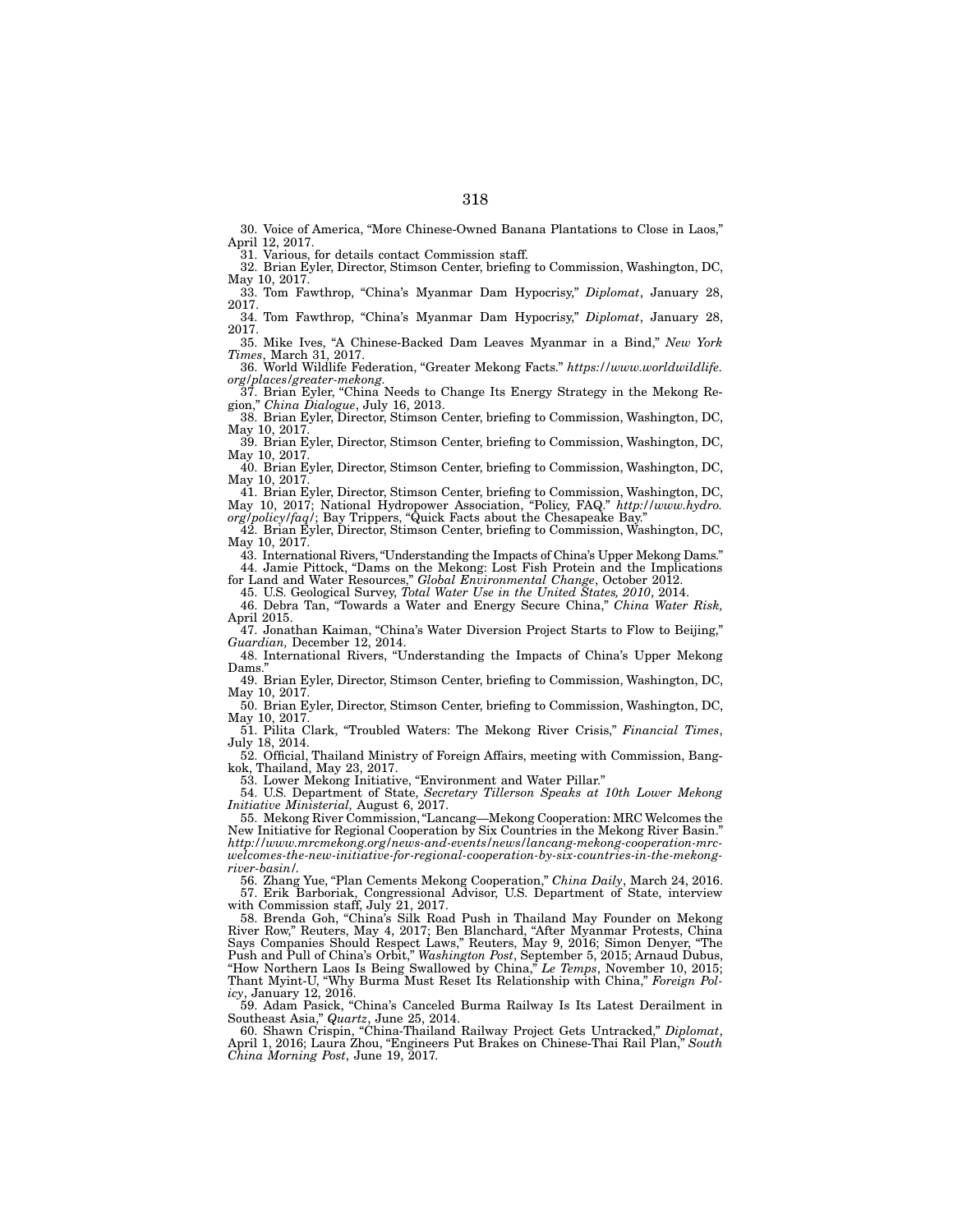61. *South China Morning Post*, "Thailand Approves Long-Delayed US\$5.2 Billion Rail Link to China," July 11, 2017*.*

62. Pichamon Yeophantong, "Cambodia's Environment: Good News in Areng Valley?" *Diplomat*, November 3, 2014.

63. Khuon Narim, "Government Ditches Hydropower Dam for More Coal Power," *Cambodia Daily*, February 20, 2017.

64. Ame Trandem, "Cambodia's Lower Sesan 2 Dam's Draft Law Evades Costs and Concerns," *International Rivers*, February 11, 2013; Gus Greenstein, "Fork in the River," *Slate*, July 17, 2017.

65. *International Rivers*, "Cambodia's Lower Sesan 2 Dam's Draft Law Evades Costs and Concerns," February 11, 2013; *International Rivers*, "Proposed Lower Sesan 2 Dam, Cambodia Fails to Uphold Best Practice," August 19, 2009.

66. Mark Magnier, "Myanmar Farmers Protest Land Seizures for Copper Mine," *Los Angeles Times*, December 14, 2012; San San Tin, "Myanmar Police Arrest Two in Letpadaung Copper Mine Protest," *Radio Free Asia*, May 6, 2016.

67. He Huifeng, "The 'Belt and Road' Projects China Doesn't Want Anyone Talking about," *South China Morning Post,* August 8, 2017.

68. He Huifeng, "The 'Belt and Road' Projects China Doesn't Want Anyone Talking about," *South China Morning Post,* August 8, 2017.

69. He Huifeng, "The 'Belt and Road' Projects China Doesn't Want Anyone Talking about," *South China Morning Post,* August 8, 2017.

70. Kiyoshi Takenaka, "Japan to Provide \$7.73 Billion in Aid to Myanmar, PM Abe Reuters, November 2, 2016; Ron Corben, "Japan Seeks to Boost Role in ASE-AN, Challenge China's Growing Influence," Voice of America, May 6, 2016.

71. Japan International Cooperation Agency, *JICA 2016 Annual Report*, 2016; Japan International Cooperation Agency, *JICA 2015 Annual Report*, 2015; Japan International Cooperation Agency, *JICA 2014 Annual Report*, 2014*.*

72. U.S.-China Economic and Security Review Commission, *Hearing on China's Relations with Northeast Asia and Continental Southeast Asia*, oral testimony of Murray Hiebert, June 8, 2017.

73. Japan International Cooperation Agency, *JICA 2016 Annual Report*, 2016; Japan International Cooperation Agency, *JICA 2015 Annual Report*, 2015; Japan International Cooperation Agency, *JICA 2014 Annual Report*, 2014; Japan Bank for International Cooperation, *JBIC Annual Report 2016*, 2016; Japan Bank for International Cooperation, *JBIC Annual Report 2015*, 2015; Japan Bank for International Cooperation, *JBIC Annual Report 2014*, 2014.

74. Mike Ives, "A Chinese-Backed Dam Leaves Myanmar in a Bind," *New York Times*, March 31, 2017.

75. Jared Gesner, "Democracy on a Leash," *U.S. News and World Report*, November 12, 2015.

76. U.S.-China Economic and Security Review Commission, *Hearing on China's Relations with Northeast Asia and Continental Southeast Asia*, written testimony of Yun Sun, June 8, 2017.

77. U.S.-China Economic and Security Review Commission, *Hearing on China's Relations with Northeast Asia and Continental Southeast Asia*, written testimony of Yun Sun, June 8, 2017.

78. Mike Ives, "A Chinese-Backed Dam Leaves Myanmar in a Bind," *New York Times*, March 31, 2017; Caleb Gorton, "China Ostensibly Cancels Myitsone Dam Project in Myanmar in Favor of Access to Kyaukpyu Port," *Global Food and Water Crises Research Program*, April 12, 2017.

79. Murray Hiebert, Senior Advisor, Center for Strategic and International Studies, interview with Commission staff, March 27, 2017; Yun Sun, "China and Myanmar's Peace Process," *United States Institute of Peace*, 2017.

80. Oxford Burma Alliance, "Ethnic Nationalities of Burma." *http://www. oxfordburmaalliance.org/ethnic-groups.html*; Ashley South, "Burma's Longest War, Anatomy of the Karen Conflict," *Transnational Institute,* March 2011.

81. Antoni Slodkowski, "Myanmar Signs Ceasefire with Eight Armed Groups," Reuters, October 15, 2015.

82. Nyan Hlaing Lynn, "Mixed Results at Latest Panglong Peace Conference," *Frontier Myanmar,* May 30, 2017.

83. Yun Sun, "China and Myanmar's Peace Process," *United States Institute of Peace*, 2017.

84. Viola Zhou, "China Turns Blind Eye to Mainland Supporters of Ethnic Chinese Rebels Fighting in Myanmar," *South China Morning Post,* November 21, 2016.

85. James Pomfret, "Relief Camp in China Swells as Thousands Flee Conflict in Myanmar," Reuters, March 13, 2017.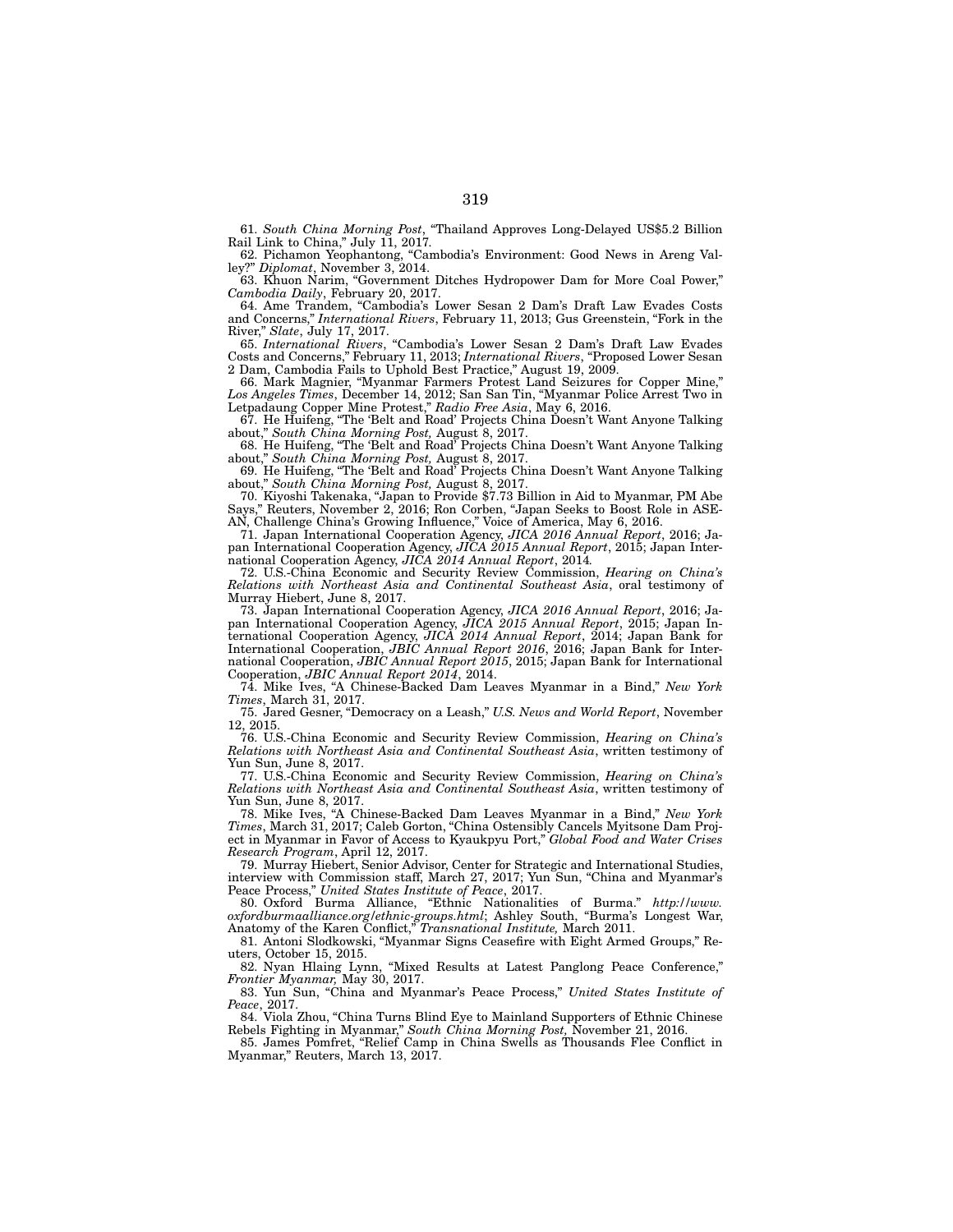86. James Pomfret, "Relief Camp in China Swells as Thousands Flee Conflict in Myanmar," Reuters, March 13, 2017. Kristin Huang, "Chinese Teacher Killed in Myanmar Conflict after Shelling Hits School," *South China Morning Post,* March 13, 2017.

87. *Economist,* "The Han That Rocks the Cradle," March 12, 2015.

88. Al Jazeera*,* "Myanmar's Suu Kyi Opens Fresh Round of Peace Talks," May 24, 2017; Nyan Hlaing Lynn, "Mixed Results at Latest Panglong Peace Conference," *Frontier Myanmar,* May 30, 2017.

89. Yun Sun, "China and Myanmar's Peace Process," *United States Institute of Peace*, 2017; "Through Reclusive Wa, China's Reach Extends into Suu Kyi's Myanmar," Voice of America*,* December 28, 2016.

90. Yun Sun, "China and Myanmar's Peace Process," *United States Institute of Peace*, 2017.

91. "Through Reclusive Wa, China's Reach Extends into Suu Kyi's Myanmar," Voice of America*,* December 28, 2016.

92. Yun Sun, "China and Myanmar's Peace Process," *United States Institute of Peace*, 2017.

93. Yun Sun, "China and Myanmar's Peace Process," *United States Institute of Peace*, 2017.

94. U.S. Department of the Treasury, *Treasury Action Targets Burmese Drug Cartel,* November 13, 2008.

95. U.S. Department of the Treasury, *Treasury Action Targets Burmese Drug Cartel,* November 13, 2008.

96. "Through Reclusive Wa, China's Reach Extends into Suu Kyi's Myanmar," Voice of America*,* December 28, 2016; Yun Sun, "China and Myanmar's Peace Process," *United States Institute of Peace*, 2017.

97. Nyan Hlaing Lynn, "Mixed Results at Latest Panglong Peace Conference," *Frontier Myanmar*, May 30, 2017.

98. Kachin.net, "Kachin Rangers: Allied Guerrillas in World War II Burma."

99. Bob Allen, "Missing Burmese Pastors in Police Custody," *Baptist News Global,* January 27, 2017.

100. Yun Sun, "China and Myanmar's Peace Process," *United States Institute of Peace*, 2017.

101. Yun Sun, "China and Myanmar's Peace Process," *United States Institute of Peace*, 2017.

102. Yun Sun, "China and Myanmar's Peace Process," *United States Institute of Peace*, 2017.

103. Yun Sun, "China and Myanmar's Peace Process," *United States Institute of Peace*, 2017.

104. Bertil Litner, "Kachin War Explodes Myanmar's Peace Drive," January 19, 2017.

105. Nyen Nyen, "Six Year Battle with No End in Sight," *Irawaddy,* June 9, 2017. 106. Nyan Hlaing Lynn, "Mixed Results at Latest Panglong Peace Conference," *Frontier Myanmar*, May 30, 2017.

107. Jane Perlez, "Visiting Beijing, Myanmar's Aung San Suu Kyi Seeks to Mend Relations," *New York Times*, August 17, 2016; Cristina Garafola, "Aung San Suu Kyi's China Trip and the Future of Sino-Myanmar Relations," *Diplomat*, August 6, 2015.

108. U.S.-China Economic and Security Review Commission, *Hearing on China's Relations with Northeast Asia and Continental Southeast Asia*, written testimony of Yun Sun, June 8, 2017.

109. U.S.-China Economic and Security Review Commission, *Hearing on China's Relations with Northeast Asia and Continental Southeast Asia*, written testimony of Yun Sun, June 8, 2017.

110. Michael Peel, "Myanmar's Suu Kyi Heads for China in First Big Foreign Trip," *Financial Times*, August 17, 2016.

111. Stockholm International Peace Research Institute, "SIPRI Arms Transfers Database." *https://www.sipri.org/databases/armstransfers*.

112. Oxford Burma Alliance, "Ethnic Nationalities of Burma." *http://www. oxfordburmaalliance.org/ethnic-groups.html*.

113. "Peace Top Priority—Aung San Suu Kyi," *Mizzima*, August 11, 2017.

114. Yun Sun, "China and Myanmar's Peace Process," *United States Institute of Peace*, 2017.

115. Yun Sun, "China and Myanmar's Peace Process," *United States Institute of Peace*, 2017.

116. David Mathieson, Independent Analyst, meeting with Commission, Rangoon, Burma, May 24, 2017.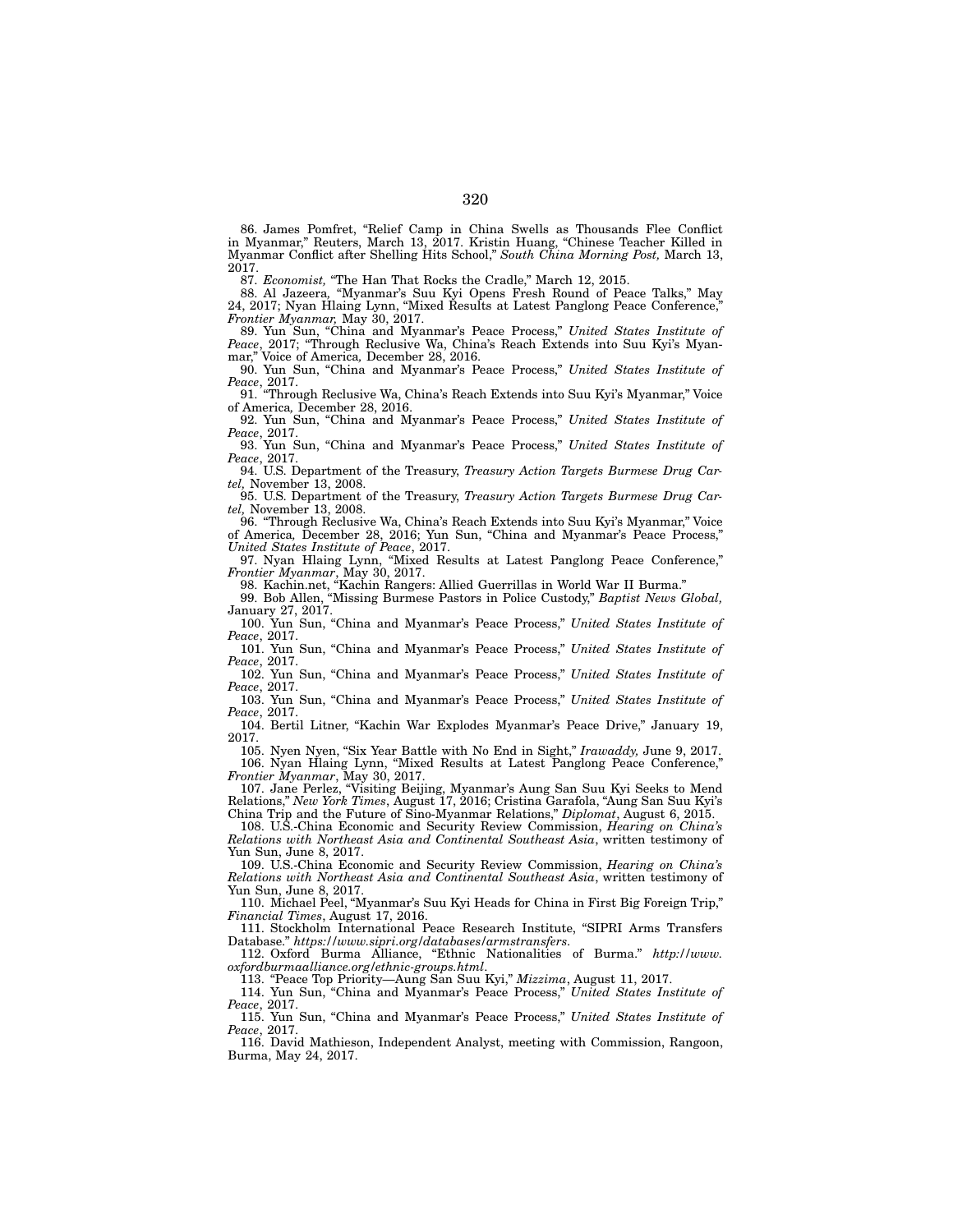117. Yun Sun, "China and Myanmar's Peace Process," *United States Institute of Peace*, 2017.

118. Jane Perlez, "China Showers Myanmar with Attention, as Trump Looks Elsewhere," *New York Times*, July 19, 2017.

119. U.S.-China Economic and Security Review Commission, *Hearing on China's Relations with Northeast Asia and Continental Southeast Asia*, written testimony of Yun Sun, June 8, 2017.

120. Yun Sun, "China and Myanmar's Peace Process," *United States Institute of Peace*, 2017.

121. United States Agency for International Development, *Foreign Aid Explorer. https://explorer.usaid.gov/aid-dashboard.html*.

122. U.S. Department of State, *U.S. Relations With Burma: Fact Sheet,* January 27, 2017.

123. Mike Ives, "A Chinese-Backed Dam Leaves Myanmar in a Bind," *New York Times*, March 31, 2017.

124. Mike Ives, "A Chinese-Backed Dam Leaves Myanmar in a Bind," *New York Times*, March 31, 2017.

125. Mike Ives, "A Chinese-Backed Dam Leaves Myanmar in a Bind," *New York Times*, March 31, 2017.

126. Mike Ives, "A Chinese-Backed Dam Leaves Myanmar in a Bind," *New York Times*, March 31, 2017; Htoo Thant, "USDP Majority Parliament Passes Trimmed Budget for Next Govt," *Myanmar Times*, January 21, 2016; Jon Grevatt, "Myanmar Proposes a 2017 Defense Budget of USD2.1 Billion," *Jane's 360*, March 1, 2017.

127. Sean Turnell, senior economic advisor to the Burmese government, meeting with Commission, Naypyidaw, Burma, May 26, 2017.

128. "Energy Poverty in Myanmar: Only 34% of the Population Have Grid Quality Electricity," *International Institute for Environment and Development,* May 10, 2016.

129. Caleb Gorton, "China Ostensibly Cancels Myitsone Dam Project in Myanmar in Favor of Access to Kyaukpyu Port," *Global Food and Water Crises Research Program*, April 12, 2017.

130. Brian Eyler, Director, Stimson Center, briefing to Commission, Washington, DC, May 10, 2017

131. Gabrielle Paluch, "China-Backed Railway Expansion Stalls in Myanmar," Voice of America, August 1, 2014; Yimou Lee, "Exclusive: China Seeks up to 85 Percent State in Strategic Port in Myanmar," Reuters, May 5, 2017.

132. "Hydropower and Chinese Engagement in Myanmar," *Envisage,* May 2017.

133. Thant Myint U, "Why Burma Must Reset Its Relationship with China," *For-*

*eign Policy,* January 12, 2016. 134. Advisor to the Burmese Government, meeting with Commission, Naypyidaw, Burma, May 26, 2017.

135. Asia Foundation Staff, meeting with Commission, Rangoon, Burma, May 24, 2017.

136. Eleanor Albert, "The Rohingya Migrant Crisis," *Council on Foreign Relations,*  January 12, 2017.

137. Eleanor Albert, "The Rohingya Migrant Crisis," *Council on Foreign Relations,*  January 12, 2017.

138. Austin Ramzy, "270,000 Rohingya Have Fled Myanmar, U.N. Says," *New York Times,* September 8, 2017.

139. "Myanmar Policemen Killed in Rakhine Border Attack," BBC, October 9, 2016; Austin Ramzy, "270,000 Rohingya Have Fled Myanmar, U.N. Says," *New York Times,*  September 8, 2017.

140. Vivian Tan, "Rohingya Take to the Sea in Search of Safety in Bangladesh," *United Nations High Commissioner for Refugees,* September 7, 2017. Feliz Solomon, "Burma Is Pursuing 'Ethnic Cleansing' of Rohingya Muslims, U.N. Official Says," *Time,* November 24, 2016.

141. "The Rohingya Refugee Crisis Is the Worst in Decades," *Economist,* September 21, 2017.

142. Tommy Wilkes, "Rohingya Refugees Tell of New Violence; Call for Myanmar Sanctions," Reuters*,* September 17, 2017.

143. Lara Zhou, "China Pledges Aid for Rohingya Refugees in Bangladesh, but 'Doesn't Want to Damage Ties with Myanmar,'" *South China Morning Post,* September 15, 2017.

144. Austin Ramzy, "Myanmar Draws Scorn for Rohingya Crisis, but Few Urge Sanctions," *New York Times,* September 18, 2017.

145. "Factbox: Reactions to Speech by Myanmar's Suu Kyi on Violence in Rakhine State," Reuters, September 19, 2017; "China Offers Support to Myanmar at U.N. Amid Rohingya Crisis," Reuters, Septmber 18, 2017.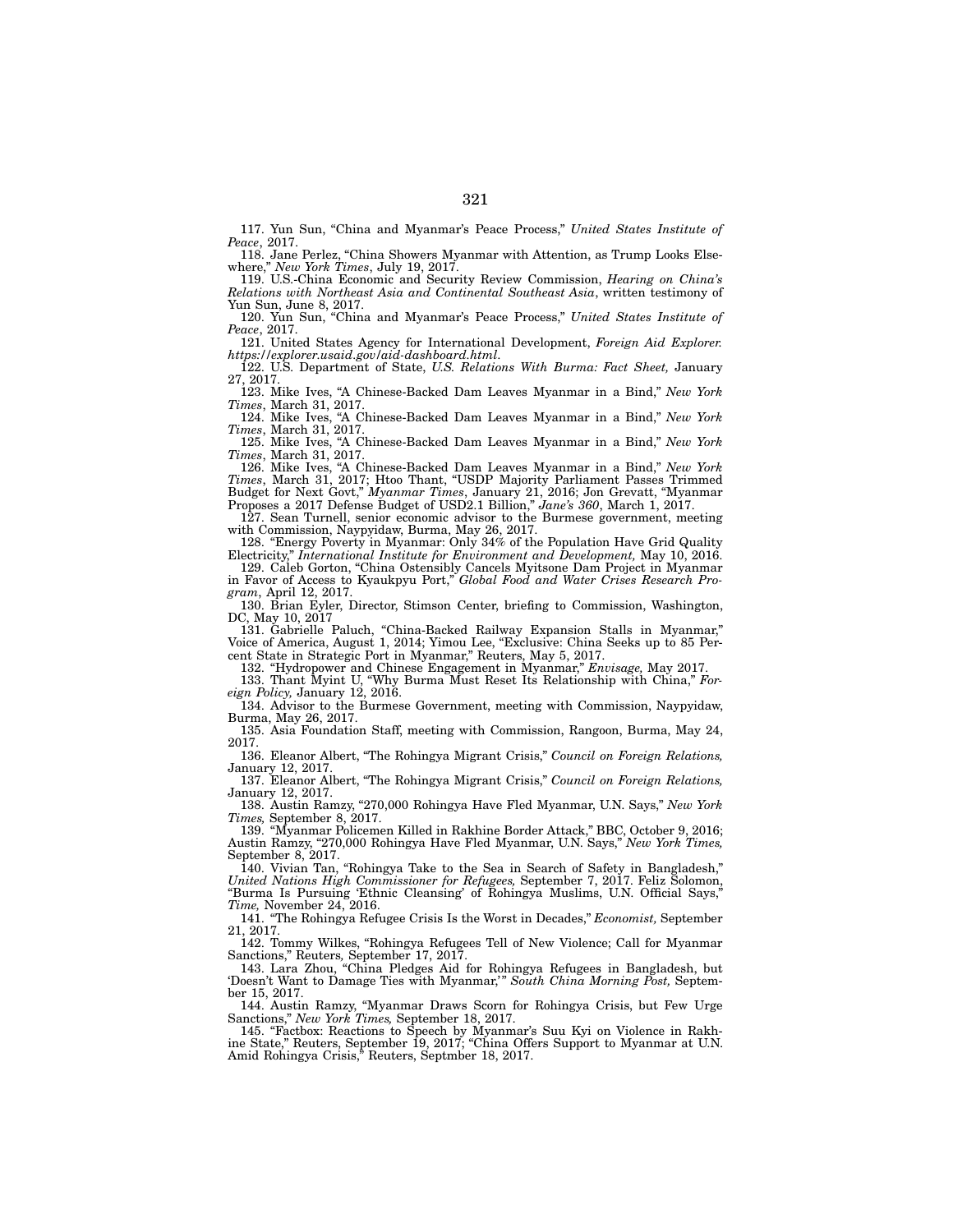146. Serajul Quadir, "U.N. Seeks 'Massive' Help for Rohingya Fleeing Myanmar 'Ethnic Cleansing,'" Reuters, September 14, 2017.

147. Serajul Quadir, "China Ready to Mediate Between Myanmar, Bangladesh over Rohingya Row," Reuters, April 25, 2017.

148. "Myanmar Rejects China's Offer to Resolve Row with Bangladesh over Rohingya," Radio Free Asia, May 1, 2017.

149. Soe Zeya Tun, "China, Russia Block U.N. Council Concern about Myanmar Violence," Reuters, March 17, 2017.

150. Austin Ramzy, "Myanmar Draws Scorn for Rohingya Crisis, but Few Urge Sanctions," *New York Times,* September 18, 2017.

151. U.S.-China Economic and Security Review Commission, *Hearing on China's Relations with Northeast Asia and Continental Southeast Asia*, written testimony of Yun Sun, June 8, 2017; "U.N. Security Council condemns excessive violence in Myanmar," Reuters, September 13, 2017.

152. Hu Weijia, "China Ready to Play a Greater Role in Resolving Conflicts in South & Southeast Asia," *Global Times,* May 1, 2017.

153. Hu Weijia, "China Ready to Play a Greater Role in Resolving Conflicts in South & Southeast Asia," *Global Times,* May 1, 2017.

154. Thun Kin, President, Burmese Rohingya Organization UK, interview with Commission staff, May 2, 2017.

155. U.S.-China Economic and Security Review Commission, *Hearing on China's Relations with Northeast Asia and Continental Southeast Asia*, written testimony of Yun Sun, June 8, 2017; U.S.-China Economic and Security Review Commission, *Hearing on China's Relations with Northeast Asia and Continental Southeast Asia*, oral testimony of Murray Hiebert, June 8, 2017; Murray Hiebert, "Engaging Myanmar's Military: Carpe Diem Part II," *Center for Strategic and International Studies*, September 5, 2013.

156. U.S.-China Economic and Security Review Commission, *Hearing on China's Relations with Northeast Asia and Continental Southeast Asia*, written testimony of Yun Sun, June 8, 2017.

157. Stockholm International Peace Research Institute, "SIPRI Arms Transfers Database." *https://www.sipri.org/databases/armstransfers*.

158. Stockholm International Peace Research Institute, "SIPRI Arms Transfers Database." *https://www.sipri.org/databases/armstransfers*.

159. Stockholm International Peace Research Institute, "SIPRI Arms Transfers Database." *https://www.sipri.org/databases/armstransfers*.

160. Zhang Tao, "Senior Chinese Military Leader Meets with Myanmar Military Chief in Myanmar," *China Military Online*, September 9, 2016.

161. An, "Myanmar, China Pledge to Deepen Ties," Xinhua, June 2, 2017.

162. Manuel Mogato, "ASEAN Deadlocked on South China Sea, Cambodia Blocks Statement," Reuters, July 26, 2016*.*

163. James Kynge, "FT Investigation: How China Bought Its Way into Cambodia," *Financial Times*, September 8, 2016*.*

164. James Kynge, "FT Investigation: How China Bought Its Way into Cambodia," *Financial Times*, September 8, 2016.

165. National Bureau of Statistics via CEIC database; United Nations Conference on Trade and Development, "Country Fact Sheets 2016"; United Nations Comtrade, "International Trade Statistics Database."

166. James Kynge, "FT Investigation: How China Bought Its Way into Cambodia," *Financial Times*, September 8, 2016.

167. James Kynge, "FT Investigation: How China Bought Its Way into Cambodia," *Financial Times*, September 8, 2016.

168. Aubrey Belford and Prak Chan Thul, "Chinese Influence in Cambodia Grows with Army School, Aid," Reuters, April 2, 2015.

169. Aubrey Belford and Prak Chan Thul, "Chinese Influence in Cambodia Grows with Army School, Aid," Reuters, April 2, 2015.

170. Jeffrey Becker, "What Is the PLA's Role in Promoting China-Cambodia Relations?" *Diplomat*, April 29, 2017; CCTV.com, "Confucius Institute in Cambodia Launches Chinese Department in University," August 10, 2012.

171. Huang Panyue, "Highlights of China-Cambodia 'Golden Dragon 2016' Joint Drill," *Chinamil.com*, December 27, 2016.

172. U.S. Embassy Phnom Penh, Cambodia's Facebook page. April 2, 2017; Sopheng Cheang, "Cambodia Cancels Military Exercise with U.S.," Associated Press, January 16, 2017.

173. U.S. Embassy Phnom Penh, Cambodia's Facebook page. April 2, 2017. *https:// www.facebook.com/us.embassy.phnom.penh/videos/10154577010818224/*.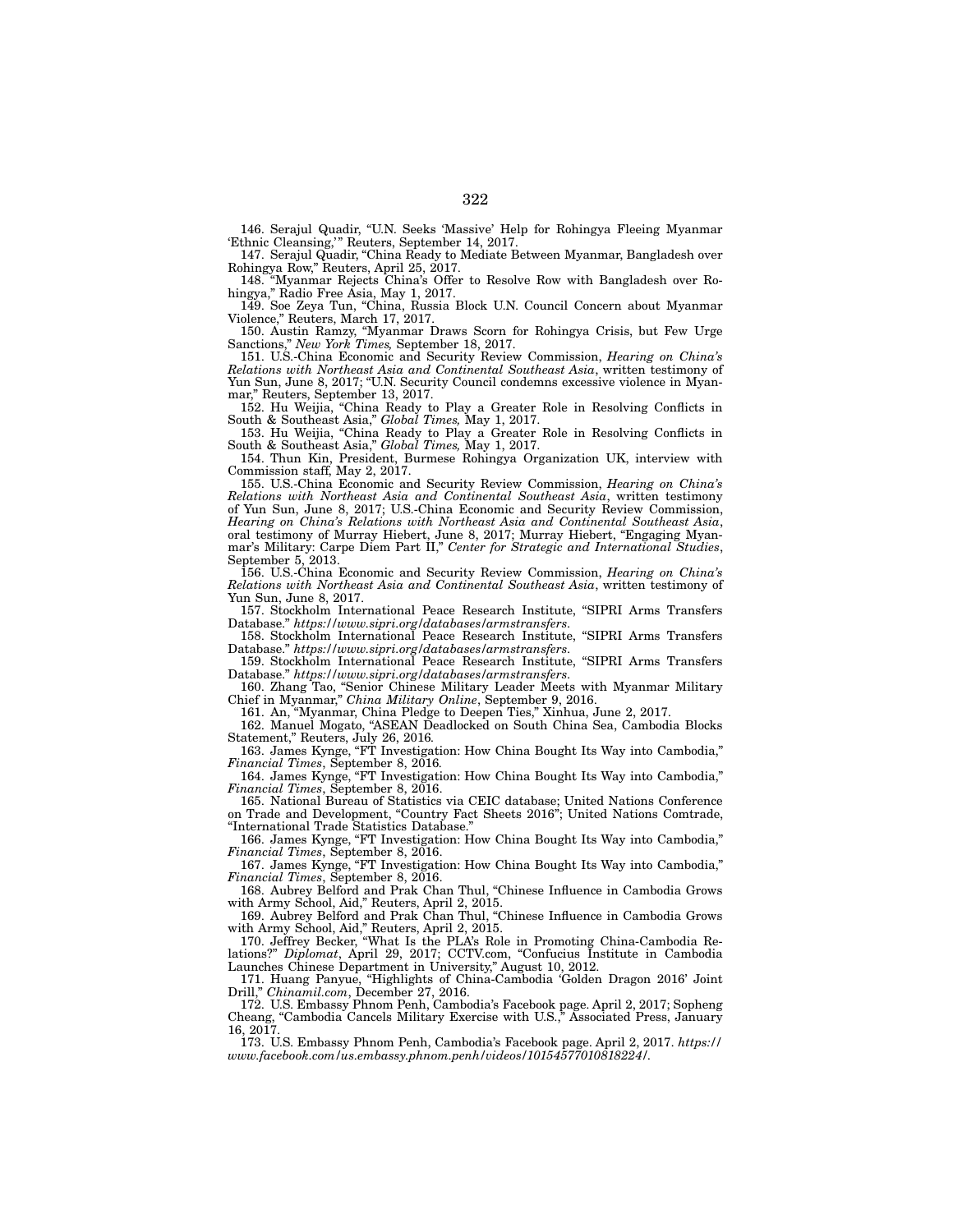174. Aubrey Belford and Prak Chan Thul, "Chinese Influence in Cambodia Grows with Army School, Aid," Reuters, April 2, 2015.

175. Yang Ru, "China Delivers Military Trucks, Uniforms to Cambodia," Xinhua, February 7, 2014.

176. Prashanth Parameswaran, "China Just Gave Cambodia's Military a Boost," *Diplomat*, May 27, 2015.

177. World Bank, "Population, Total."

178. *International Business Publications USA*, "Laos Foreign Policy and Government Guide," 2015.

179. Murray Hiebert, "New Opportunities for U.S.–Laos Relations," *East Asia Forum*, February 16, 2016.

180. Murray Hiebert, "New Opportunities for U.S.–Laos Relations," *East Asia Forum*, February 16, 2016.

181. Apisak Sombutchaoennon, Director, National Defense Studies Institute, meeting with Commission, Bangkok, Thailand, May 22, 2017.

182. United Nations Comtrade, "International Trade Statistics Database." *https:// comtrade.un.org/*; Laos Ministry of Planning and Investment, *All Approved Investment Projects by Country*.

183. Murray Hiebert, "New Opportunities for U.S.–Laos Relations," *East Asia Forum*, February 16, 2016.

184. Arnaud Dubus, "How Northern Laos Is Being Swallowed by China," *Le Temps*, November 10, 2015.

185. Prashanth Parameswaran, "What's Behind Laos' China Banana Ban?" *Diplomat*, April 14, 2017.

186. Arnaud Dubus, "How Northern Laos Is Being Swallowed by China," *Le Temps*, November 10, 2015.

187. Radio Free Asia, "Clearing for Lao-China Railway Begins, but Questions about the Project Still Remain," January 4, 2017.

188. Radio Free Asia, "Clearing for Lao-China Railway Begins, but Questions about the Project Still Remain," January 4, 2017; Murray Hiebert, "Leadership Changes and Upcoming Obama Visit Give U.S. New Opportunities in Laos," *Center for Strategic and International Studies*, February 4, 2016.

189. World Bank, "GDP (Current US\$)." *http://data.worldbank.org/indicator/ NY.GDP.MKTP.CD.*

190. Sebastian Strangio, "The 'Lawless' Playgrounds of Laos," Al Jazeera, July 24, 2016.

191. Andrew Marshall, "Special Report: In Mekong, Chinese Murders and Bloody Diplomacy," Reuters, January 26, 2012; Jonathan Kaiman, "In Laos' Economic Zone, a Casino and Illicit Trade Beckon in 'Lawless Playground,'" *Los Angeles Times*, September 8, 2015.

192. Environmental Investigation Agency, "Laos' Sin City's an Illegal Wildlife Supermarket for Chinese Tourists," March 19, 2015.

193. Andrew Marshall, "Led by China, Mekong Nations Take on Golden Triangle Narco-Empire," Reuters, March 15, 2016; World Bank, "GDP (Current US\$)." *http:// data.worldbank.org/indicator/NY.GDP.MKTP.CD.*

194. Prashanth Parameswaran, "China Gifts Military Equipment to Laos," *Diplomat*, April 14, 2017; An Lu, "China, Laos Pledge Closer Military Ties," Xinhua, July 8, 2015; Xinhua, "China, Neighbors Launch Fresh Mekong River Patrols," September 21, 2012; BBC, "China and Neighboring States to Patrol Mekong River," November 27, 2011; Stockholm International Peace Research Institute, *SIPRI Arms Transfers Database*. *https://www.sipri.org/databases/armstransfers*.

195. Mimi Lau, "China and Laos Vow to Forge Stronger Military Links," *South China Morning Post*, November 28, 2016; Huaxia, "China, Laos Pledge Further Cooperation," Xinhua, May 5, 2016; An Lu, "China, Laos Pledge Closer Military Ties," Xinhua, July 8, 2015; Xinhua, "China, Laos Vows to Further Enhance Military Relations," December 5, 2011.

196. Yamei, "Chinese Embassy Presents Office Equipment to Lao Defense Ministry," Xinhua, April 12, 2017.

197. Xinhua, "China Urges Probe into Citizens' Death in Laos Attack," January 25, 2016.

198. China Ministry of Foreign Affairs, *Foreign Ministry Spokesperson Hong Lei's Regular Press Conference on March 3, 2016*, March 3, 2016.

199. Brooks Boliek, "Chinese Man Killed and Others Injured in Laos Shootings," Radio Free Asia, March 3, 2016.

200. Tan Shaohui, "One Injured Chinese National in Bus Shooting in Laos Returns Home," Xinhua, March 25, 2016.

201. Joshua Kurlantzick, "Violence Flares in Laos," *Diplomat,* January 30, 2016.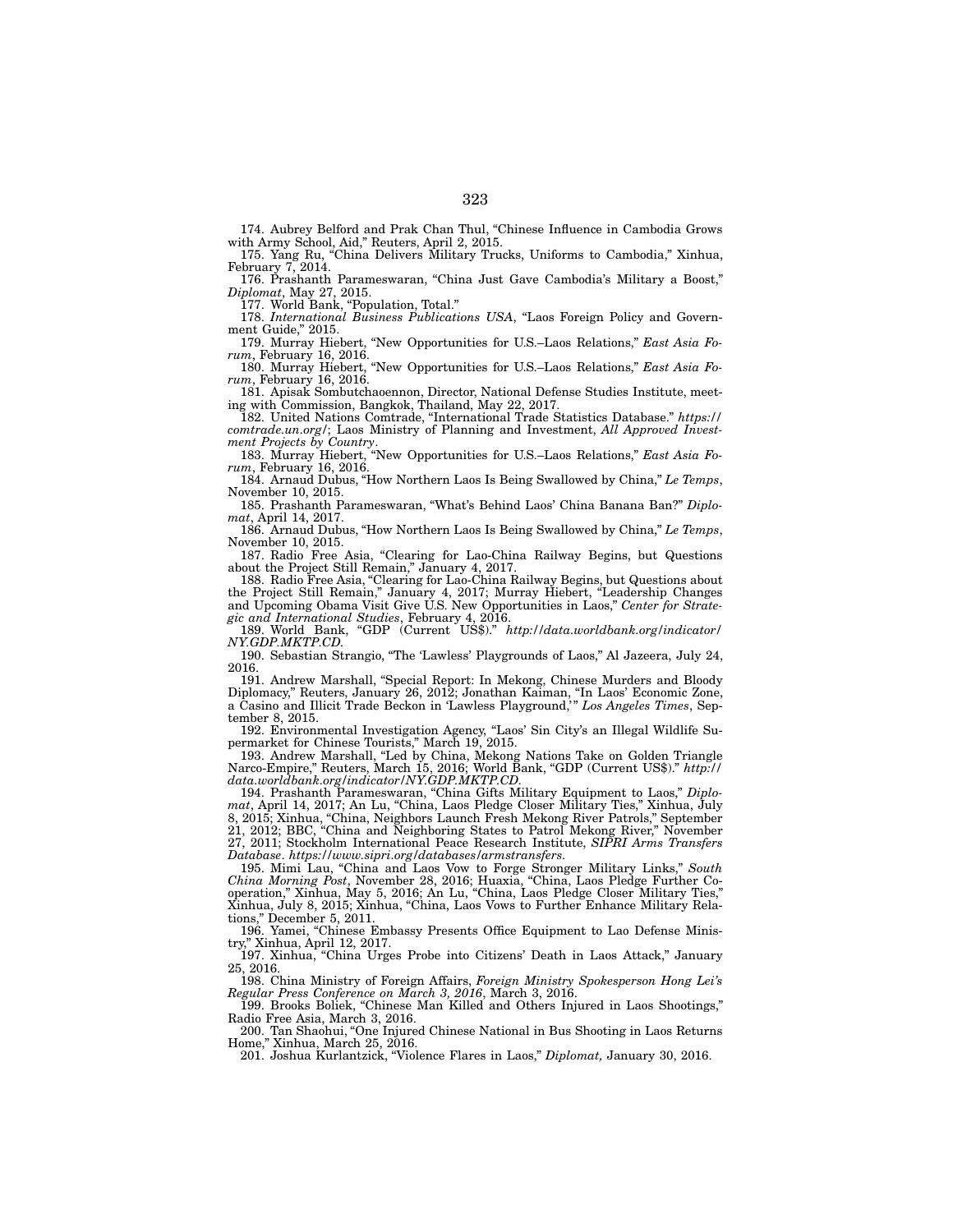202. Reuters, "China, Laos Increase Security Cooperation after Attacks on Chinese," May 4, 2016.

203. U.S.-China Economic and Security Review Commission, *2016 Annual Report to Congress*, November 2016, 255–260; U.S.-China Economic and Security Review Commission, *2015 Annual Report to Congress*, November 2015, 248–252.

204. U.S.-China Economic and Security Review Commission, *Hearing on China's Relations with Northeast Asia and Continental Southeast Asia*, written testimony of Karl Jackson, June 8, 2017.

205. Panitan Wattanayagorn, Advisor to Deputy Prime Minister Prawit Wongsuwan, meeting with Commission, Bangkok, Thailand, May 22, 2017; U.S. Department of State, *U.S. Relations with Thailand*, January 24, 2017. *https://www.state.gov/r/ pa/ei/bgn/2814.htm*.

206. Steve Herman, "One Year after Thai Coup, No End in Sight for Military Rule," Voice of America, May 20, 2015.

207. Amy Sawitta Lefevre*,* "Thailand Accuses U.S. of Meddling in Its Politics," Reuters, January 28, 2015.

208. Linsay Dunsmuir, "Trump Invites leaders of Thailand, Singapore to the White House," Reuters, April 30, 2017; Prashanth Parameswaran, "Is the U.S.-Thailand Alliance Permanently Frozen in the Post-Coup Era?" *World Politics Review*, March 30, 2017.

209. U.S.-China Economic and Security Review Commission, *Hearing on China's Relations with Northeast Asia and Continental Southeast Asia*, written testimony of Karl Jackson, June 8, 2017.

210. U.S.-China Economic and Security Review Commission, *Hearing on China's Relations with Northeast Asia and Continental Southeast Asia*, written testimony of Karl Jackson, June 8, 2017.

211. "Confucius Institutes Help Boost China-Thailand Ties," CCTV, September 9, 2016.

212. "China Will Send 1800 Chinese Teachers Volunteer to Teach in Thailand This Year," China News Network, March 30, 2015.

213. Fulbright U.S. Student Program, "Study/Research & English Teaching Assistant Statistics."

214. Seth Mydans, "Chinese Opera Performers See Fewer Faces in the Audience," *New York Times*, April 25, 2013.

215. Panitan Wattanayagorn, Advisor to Deputy Prime Minister Prawit Wongsuwan, meeting with Commission, Bangkok, Thailand, May 22, 2017.

216. Panitan Wattanayagorn, Advisor to Deputy Prime Minister Prawit Wongsuwan, meeting with Commission, Bangkok, Thailand, May 22, 2017.

217. *South China Morning Post*, "Thailand Approves Long-Delayed US\$5.2 Billion Rail Link to China," July 11, 2017.

218. *South China Morning Post*, "Thailand Approves Long-Delayed US\$5.2 Billion Rail Link to China," July 11, 2017*.*

219. David Lampton, Professor, Johns Hopkins University School of Advanced International Studies, interview with Commission staff, June 28, 2017.

220. United Nations Comtrade, "International Trade Statistics Database."

221. United Nations Comtrade, "International Trade Statistics Database."

222. United Nations Comtrade, "International Trade Statistics Database."

223. United Nations Comtrade, "International Trade Statistics Database."

224. Thailand Board of Investment, *Government to Promote Thailand as a Regional Trading Hub—More than 700 Investors Attend the IHQ & ITC Seminar*, June 30, 2015; Kentaro Iwamoto, "Thailand Can Rise as Regional Business Hub in Post-Brexit Era," July 8, 2016.

225. Hiroshi Kotani, "China's SAIC Motor to Make Thailand an Export Hub," *Nikkei Asian Review*, May 17, 2017; Pitsinee Jitpleecheep, "Haier to Boost Production of Air Conditioners," *Bangkok Post,* August 1, 2016; Sirivish Toomgum, "Haier to Invest Bt300 Million on R&D in Thailand," *Nation,* November 4, 2016.

226. Suttinee Yuvejwattana, "Thailand Wants Rich Chinese Tourists, Not Budget Groups," Bloomberg, January 17, 2017; ThaiWebsites, "Tourist Arrivals to Thailand by Nationality  $2014$  and  $2015$ .

227. Marwaan Macan-Markar, "Thailand Cracks down on 'Zero-Dollar' Tour Groups," *Financial Times*, January 8, 2017.

228. Marwaan Macan-Markar, "Thailand Cracks down on 'Zero-Dollar' Tour Groups," *Financial Times*, January 8, 2017.

229. Stockholm International Peace Research Institute, "The SIPRI Arms Transfers Database." *http://www.sipri.org/databases/armstransfers.*

230. Associated Press, "Thai Gov't Approves Purchase of \$393M Submarine from China," April 25, 2017.